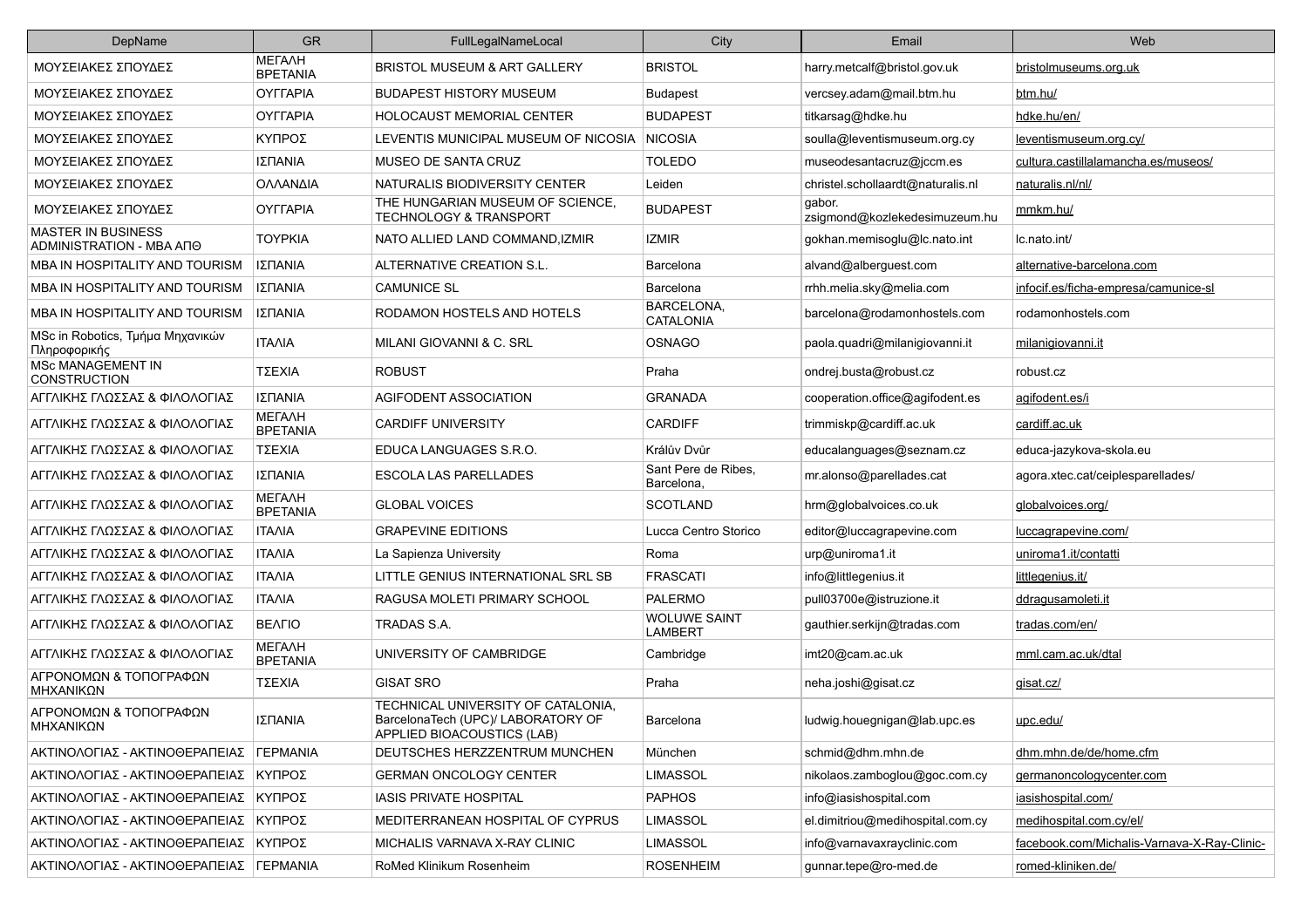| ΑΚΤΙΝΟΛΟΓΙΑΣ - ΑΚΤΙΝΟΘΕΡΑΠΕΙΑΣ ΚΥΠΡΟΣ             |                                  | ST GEORGE & BLUE CROSS PRIVATE<br><b>HOSPITAL LTD</b>                                                             | <b>PAPHOS</b>                         | manager@bluecross.com.cy                | bluecross.com.cy/web/                                    |
|---------------------------------------------------|----------------------------------|-------------------------------------------------------------------------------------------------------------------|---------------------------------------|-----------------------------------------|----------------------------------------------------------|
| ΑΚΤΙΝΟΛΟΓΙΑΣ - ΑΚΤΙΝΟΘΕΡΑΠΕΙΑΣ   ΜΑΛΤΑ            |                                  | UNIVERSITY OF MALTA                                                                                               | MALTA                                 | demetrios.okkalides@um.edu.mt           | um.edu.mt/                                               |
| ΑΚΤΙΝΟΛΟΓΙΑΣ - ΑΚΤΙΝΟΘΕΡΑΠΕΙΑΣ ΚΥΠΡΟΣ             |                                  | YGIA POLYCLINIC PRIVATE HOSPITAL                                                                                  | <b>LIMASSOL</b>                       | info@ygiapolyclinic.com                 | ygiapolyclinic.com/gr/                                   |
| ΑΚΤΙΝΟΛΟΓΙΑΣ - ΑΚΤΙΝΟΘΕΡΑΠΕΙΑΣ ΚΥΠΡΟΣ             |                                  | ΑΡΕΤΑΙΕΙΟ ΝΟΣΟΚΟΜΕΙΟ                                                                                              | ΣΤΡΟΒΟΛΟΣ.ΛΕΥΚΩΣΙΑ                    | m.allayiotou@aretaeio.com               | aretaeio.com                                             |
| ΑΝΩΤΕΡΗ ΣΧΟΛΗ ΤΟΥΡΙΣΤΙΚΗΣ<br>ΕΚΠΑΙΔΕΥΣΗΣ ΚΡΗΤΗΣ   | <b><i>TEPMANIA</i></b>           | HOTEL VIER JAHRESZEITEN                                                                                           | <b>Berlin</b>                         | Snowotny@vj-hotels.com                  | vi-hotels.com                                            |
| ΑΝΩΤΕΡΗ ΣΧΟΛΗ ΤΟΥΡΙΣΤΙΚΗΣ<br>ΕΚΠΑΙΔΕΥΣΗΣ ΚΡΗΤΗΣ   | <b><i>TEPMANIA</i></b>           | PARK INN BY RADISSON KOLN CITY WEST                                                                               | <b>KOLN</b>                           | andreas.neininger@proventhotels.<br>com | parkinn-hotel-koeln.de                                   |
| ΑΝΩΤΕΡΗ ΣΧΟΛΗ ΤΟΥΡΙΣΤΙΚΗΣ<br>ΕΚΠΑΙΔΕΥΣΗΣ ΚΡΗΤΗΣ   | <b>ITAAIA</b>                    | <b>XENIA GC SRL</b>                                                                                               | Perugia                               | info@locandadoudpossa.it                | paginegialle.it/                                         |
| ΑΞΙΟΠΟΙΗΣΗ ΦΥΣ.ΠΟΡΩΝ Κ ΓΕΡΓ.<br>ΜΗΧ/ΚΗΣ           | ΚΥΠΡΟΣ                           | AGRICULTURAL RESEARCH INSTITUTE                                                                                   | <b>NICOSIA</b>                        | dalias@ari.gov.cv                       | <u>ari.gov.cy/</u>                                       |
| ΑΞΙΟΠΟΙΗΣΗ ΦΥΣ.ΠΟΡΩΝ Κ ΓΕΡΓ.<br>ΜΗΧ/ΚΗΣ           | ΙΣΠΑΝΙΑ                          | <b>EURECAT</b>                                                                                                    | <b>CERDANYOLA DE</b><br><b>VALLES</b> | daniel.serrano@eurecat.org              | eurecat.org/                                             |
| ΑΞΙΟΠΟΙΗΣΗ ΦΥΣ.ΠΟΡΩΝ Κ ΓΕΡΓ.<br>ΜΗΧ/ΚΗΣ           | <b>ITAAIA</b>                    | FATTORIA "CASA SOLA"                                                                                              | BARBERINO V.E.,<br><b>FIRENZE</b>     | wine@fattoriacasasola.com               | fattoriacasasola.com/                                    |
| ΑΞΙΟΠΟΙΗΣΗ ΦΥΣ.ΠΟΡΩΝ Κ ΓΕΡΓ.<br>ΜΗΧ/ΚΗΣ           | ΙΣΠΑΝΙΑ                          | INSTITUTE OF RESEARCH, TECHNOLOGY<br>AND AGRIFOOD (IRTA)                                                          | LLEIDA                                | joaquim.bellvert@irta.cat               | irta.cat/en/                                             |
| ΑΞΙΟΠΟΙΗΣΗ ΦΥΣ.ΠΟΡΩΝ Κ ΓΕΡΓ.<br>ΜΗΧ/ΚΗΣ           | ΙΣΠΑΝΙΑ                          | MEDITERRANEAN CENTER FOR<br><b>ENVIRONMENTAL STUDIES (CEAM)</b>                                                   | <b>VALENCIA</b>                       | a.valdecantos@ua.es                     | <u>umh.es/</u>                                           |
| ΑΞΙΟΠΟΙΗΣΗ ΦΥΣ.ΠΟΡΩΝ Κ ΓΕΡΓ.<br>ΜΗΧ/ΚΗΣ           | ΟΛΛΑΝΔΙΑ                         | NIOZ ROYAL NETHERLANDS INSTITUTE<br>FOR SEA RESEARCH                                                              | Yerseke                               | johan.van.de.koppel@nioz.nl             | <u>nioz.nl/</u>                                          |
| ΑΞΙΟΠΟΙΗΣΗ ΦΥΣ.ΠΟΡΩΝ Κ ΓΕΡΓ.<br>ΜΗΧ/ΚΗΣ           | ΙΣΠΑΝΙΑ                          | PULVERIZADORES FEDE S.L.                                                                                          | Cheste - Valencia                     | lberger@fedepulverizadores.com          | fedepulverizadores.com/                                  |
| APXEIONOMIA KAI<br>BIBAIOOHKONOMIA (IONIO)        | <b>METAAH</b><br><b>BPETANIA</b> | <b>BOW ARTS TRUST</b>                                                                                             | <b>LONDON</b>                         | shill@bowarts.com                       | bowarts.org/                                             |
| APXEIONOMIA KAI<br>BIBAIOOHKONOMIA (IONIO)        | ΙΣΠΑΝΙΑ                          | CENTRO DE ESTUDIOS BIZANTINOS<br>NEOGRIEGOS Y CHIPRIOTAS/UNIVERSIDAD<br>DE GRANADA                                | Granada                               | cebnch@gmail.com                        | centrodeestudiosbnch.com/gr                              |
| APXEIONOMIA KAI<br>BIBAIOOHKONOMIA (IONIO)        | <b><i>FEPMANIA</i></b>           | CONSULATE GENERAL OF GREECE                                                                                       | <b>HAMBURG</b>                        | grgencon.ham@mfa.gr                     | mfa.gr/germany/                                          |
| APXEIONOMIA KAI<br>BIBAIOOHKONOMIA (IONIO)        | <b>BEAFIO</b>                    | EUROPEAN SCHOOL OF BRUSSELS III                                                                                   | <b>BRUXELLES</b>                      | jean-francois.maublanc@eursc.org        | eeb3.eu                                                  |
| <b>APXEIONOMIA KAI</b><br>BIBAIOOHKONOMIA (IONIO) | <b>TOYPKIA</b>                   | HALKI THEOLOGICAL SCHOOL                                                                                          | <b>ADALAR</b>                         | grigorioslio@gmail.com                  | patriarchate.org/iw/holy-theological school-of-<br>halki |
| APXEIONOMIA KAI<br>BIBAIOOHKONOMIA (IONIO)        | <b>METAAH</b><br><b>BPETANIA</b> | HOLBURNE MUSEUM, BATH                                                                                             | <b>BATH</b>                           | s.hancock@holburne.org                  | holburne.org                                             |
| APXEIONOMIA KAI<br>BIBAIOOHKONOMIA (IONIO)        | OYFFAPIA                         | <b>MONGUZ LTD</b>                                                                                                 | <b>SZEGED</b>                         | erasmus@qulto.eu                        | monguz.hu                                                |
| APXEIONOMIA KAI<br>BIBAIOOHKONOMIA (IONIO)        | ITAAIA                           | MUSA-MUSEO STORICO-ARCEOLOGICO<br><b>DELL' UNIVERSITA DEL</b><br>SALENTO/DIPARTIMENTO DI BENI<br><b>CULTURALI</b> | <b>LECCE</b>                          | gianluca tagliamonte@unisalento.it      | unisalento.it/                                           |
| APXEIONOMIA KAI<br>BIBAIOΘHKONOMIA (IONIO)        | <b>ITAAIA</b>                    | MUSEO D'ARTE CONTEMPORANEA DELLA<br>SICILIA (PALAZZO RISO)                                                        | ΣΙΚΕΛΙΑ                               | museo.riso.bci@regione.sicilia.it       | palazzoriso.it/                                          |
| <b>APXEIONOMIA KAI</b><br>BIBAIOOHKONOMIA (IONIO) | <b><i>FEPMANIA</i></b>           | MUSEUM FUR KUNST UND GEWERBE<br><b>HAMBURG</b>                                                                    | <b>HAMBURG</b>                        | service@mkg-hamburg.de                  | <u>mkg-hamburg.de</u>                                    |
| APXEIONOMIA KAI<br>BIBAIOΘHKONOMIA (IONIO)        | ΤΣΕΧΙΑ                           | NATIONAL LIBRARY OF THE CZECH<br><b>REPUBLIC</b>                                                                  | <b>PRAHA</b>                          | klimek@nkp.cz                           | manuscriptorium.com                                      |
| APXEIONOMIA KAI<br>BIBAIOOHKONOMIA (IONIO)        | <b>ITAAIA</b>                    | UNIVERSITA DEL SALENTO                                                                                            | <b>LECCE</b>                          | direzione.generale@unisalento.it        | unisalentopress.it/                                      |
| ΑΡΧΙΤΕΚΤΟΝΩΝ ΜΗΧΑΝΙΚΩΝ                            | ΔANIA                            | 3XN                                                                                                               | <b>COPENHAGEN</b>                     | jeb@3xn.dk                              | 3xn.com/                                                 |
| ΑΡΧΙΤΕΚΤΟΝΩΝ ΜΗΧΑΝΙΚΩΝ                            | <b>BEAFIO</b>                    | <b>B612 ASSOCIATES</b>                                                                                            | Ville de Bruxelles                    | limei.tsien@b612.be                     | architecte.b612associates.com/                           |
| ΑΡΧΙΤΕΚΤΟΝΩΝ ΜΗΧΑΝΙΚΩΝ                            | ΟΛΛΑΝΔΙΑ                         | <b>BARCODE ARCHITECTS</b>                                                                                         | <b>ROTTERDAM</b>                      | work@barcodearchitects.com              | barcodearchitects.com/                                   |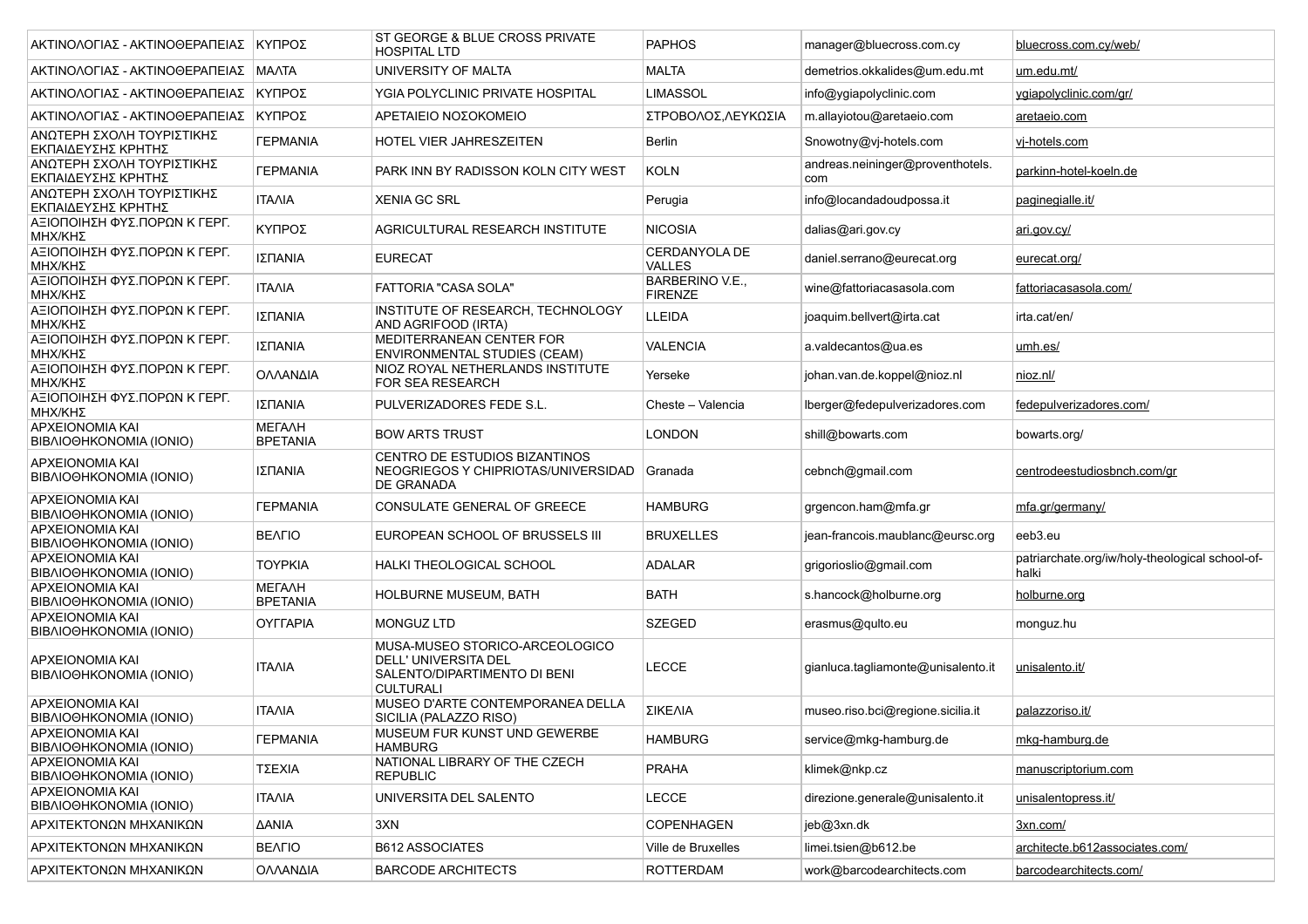| ΑΡΧΙΤΕΚΤΟΝΩΝ ΜΗΧΑΝΙΚΩΝ | <b>AANIA</b>                     | <b>BIG A/S</b>                                                | Copenhagen          | simonegrau@big.dk                | big.dk/                     |
|------------------------|----------------------------------|---------------------------------------------------------------|---------------------|----------------------------------|-----------------------------|
| ΑΡΧΙΤΕΚΤΟΝΩΝ ΜΗΧΑΝΙΚΩΝ | <b>ITAAIA</b>                    | <b>BRB ENGINEERING SRL</b>                                    | NOVATE MILANESE     | daniele.barbaro@brbsrl.eu        | brbsrl.eu/                  |
| ΑΡΧΙΤΕΚΤΟΝΩΝ ΜΗΧΑΝΙΚΩΝ | ΙΣΠΑΝΙΑ                          | Ctrl+ Z Arquitectura                                          | <b>ΣΕΒΙΛΛΗ</b>      | luca@control-zeta.org            | ctrizarchitectures.com/     |
| ΑΡΧΙΤΕΚΤΟΝΩΝ ΜΗΧΑΝΙΚΩΝ | ΚΥΠΡΟΣ                           | DEMETRIS E. IOANNOU ARCHITECTURE<br><b>LTD</b>                | Strovolos, Nicosia  | demetris@demetrisioannou.com     | demetrisioannou.com/        |
| ΑΡΧΙΤΕΚΤΟΝΩΝ ΜΗΧΑΝΙΚΩΝ | <b>TOYPKIA</b>                   | ECUMENICAL FEDERATION OF<br>CONSTANTINOPOLITANS (EFC)         | <b>ISTANBUL</b>     | nnap@otenet.gr                   | conpolis.eu/                |
| ΑΡΧΙΤΕΚΤΟΝΩΝ ΜΗΧΑΝΙΚΩΝ | ΙΣΠΑΝΙΑ                          | <b>ENORME STUDIO</b>                                          | <b>MADRID</b>       | hola@enormestudio.es             | enormestudio.es/            |
| ΑΡΧΙΤΕΚΤΟΝΩΝ ΜΗΧΑΝΙΚΩΝ | ΙΣΠΑΝΙΑ                          | <b>ENSAMBLE - STUDIO</b>                                      | <b>MADRID</b>       | loginensamble@gmail.com          | ensamble.info/              |
| ΑΡΧΙΤΕΚΤΟΝΩΝ ΜΗΧΑΝΙΚΩΝ | ΙΣΠΑΝΙΑ                          | <b>HAPPY ERASMUS BILBAO</b>                                   | <b>BILBAO</b>       | info@erasmusbilbao.com           | erasmusbilbao.com/          |
| ΑΡΧΙΤΕΚΤΟΝΩΝ ΜΗΧΑΝΙΚΩΝ | ΓΑΛΛΙΑ                           | KUMA & ASSOCIATES EUROPE                                      | Paris               | kuma@kkaa.co.jp                  | <u>kkaa.co.jp/</u>          |
| ΑΡΧΙΤΕΚΤΟΝΩΝ ΜΗΧΑΝΙΚΩΝ | ΙΣΠΑΝΙΑ                          | <b>MIRALLES TAGLIABUE EMBT</b>                                | <b>BARCELONA</b>    | amcclean@mirallestagliabue.com   | mirallestagliabue.com/      |
| ΑΡΧΙΤΕΚΤΟΝΩΝ ΜΗΧΑΝΙΚΩΝ | ΠΟΡΤΟΓΑΛΙΑ                       | OODA Arquitectura, Lda                                        | <b>MATOSINHOS</b>   | rvilasboas@ooda.eu               | ooda.eu/                    |
| ΑΡΧΙΤΕΚΤΟΝΩΝ ΜΗΧΑΝΙΚΩΝ | <b>METAAH</b><br><b>BPETANIA</b> | ORPROJECT                                                     | LONDON              | francesco@orproject.com          | orproject.com/              |
| ΑΡΧΙΤΕΚΤΟΝΩΝ ΜΗΧΑΝΙΚΩΝ | МЕГАЛН<br><b>BPETANIA</b>        | PELICAN BUILDING CONTRACTORS LTD                              | London              | adk@pelicancontractors.com       | pelicancontractors.com      |
| ΑΡΧΙΤΕΚΤΟΝΩΝ ΜΗΧΑΝΙΚΩΝ | ΓΑΛΛΙΑ                           | PLAYTIME AGENCE D'ARQUITECTURE                                | <b>LYON</b>         | nd@playtimearquitecture.com      | playtimearchitecture.com/   |
| ΑΡΧΙΤΕΚΤΟΝΩΝ ΜΗΧΑΝΙΚΩΝ | <b><i>TEPMANIA</i></b>           | RABE LANDSCHAFTEN I NETZWERK<br>STUDIO URBANE LANDSCHAFTEN    | <b>HAMBURG</b>      | kontakt@rabe-landschaften.de     | osp-urbanelandschaften.de/  |
| ΑΡΧΙΤΕΚΤΟΝΩΝ ΜΗΧΑΝΙΚΩΝ | ΠΟΡΤΟΓΑΛΙΑ                       | RESSANO GARCIA ARCHITECTS                                     | Lisboa              | Info@ressanogarcia.com           | ressanogarcia.com/          |
| ΑΡΧΙΤΕΚΤΟΝΩΝ ΜΗΧΑΝΙΚΩΝ | ΟΛΛΑΝΔΙΑ                         | <b>UNStudio</b>                                               | Amsterdam           | h.wassink@unstudio.com           | unstudio.com/               |
| ΑΡΧΙΤΕΚΤΟΝΩΝ ΜΗΧΑΝΙΚΩΝ | ΙΣΠΑΝΙΑ                          | <b>VILALTA ARQUITECTURA SLU</b>                               | <b>Barcelona</b>    | contact@vilalta.cat              | vilalta.cat/es/             |
| ΑΡΧΙΤΕΚΤΟΝΩΝ ΜΗΧΑΝΙΚΩΝ | МЕГАЛН<br><b>BPETANIA</b>        | WHAT architecture                                             | <b>SHOREDITCH</b>   | info@whatarchitecture.com        | whatarchitecture.com        |
| ΑΥΤΟΜΑΤΙΣΜΟΥ           | <b><i>FEPMANIA</i></b>           | <b>CLEOPA GmbH</b>                                            | <b>HENNINGSDORF</b> | dolschewski@cleopa.de            | cleopa.de                   |
| ΑΥΤΟΜΑΤΙΣΜΟΥ           | ΠΟΛΩΝΙΑ                          | <b>GESTAR</b>                                                 | <b>LUBLIN</b>       | gestar@wp.pl                     | <u>gestar.com.pl</u>        |
| ΑΥΤΟΜΑΤΙΣΜΟΥ           | ΠΟΡΤΟΓΑΛΙΑ                       | INSTITUTO POLITECNICO DE BRAGANCA                             | Bragança            | pleitao@ipb.pt                   | ipb.pt/                     |
| ΑΥΤΟΜΑΤΙΣΜΟΥ           | <b><i>TEPMANIA</i></b>           | KOBLENZ LANDAU UNIVERSITY                                     | Mainz               | vseib@uni-koblenz.de             | uni-koblenz-landau.de/en    |
| ΒΙΟΪΑΤΡΙΚΩΝ ΕΠΙΣΤΗΜΩΝ  | <b><i>TEPMANIA</i></b>           | DENTALLABOR TSANTOULIS                                        | Nuremberg           | tsantoulis@gmx.de                | dentallabor-tsantoulis.com  |
| ΒΙΟΪΑΤΡΙΚΩΝ ΕΠΙΣΤΗΜΩΝ  | ΚΥΠΡΟΣ                           | <b>GERMAN ONCOLOGY CENTER</b>                                 | <b>LIMASSOL</b>     | nikolaos.zamboglou@goc.com.cy    | germanoncologycenter.com    |
| ΒΙΟΪΑΤΡΙΚΩΝ ΕΠΙΣΤΗΜΩΝ  | <b><i>TANNIA</i></b>             | INSTITUT DES NEUROSCIENCES DE<br><b>MONTPELLIER</b>           | <b>MONTPELLIER</b>  | pascale.bomont@insern.fr         | inmfrance.com/              |
| ΒΙΟΪΑΤΡΙΚΩΝ ΕΠΙΣΤΗΜΩΝ  | ΟΛΛΑΝΔΙΑ                         | INTERDENT TANDTECHNIEK                                        | Scherpenzeel        | info@interdent.nl                | interdent.nl/               |
| ΒΙΟΪΑΤΡΙΚΩΝ ΕΠΙΣΤΗΜΩΝ  | ΚΥΠΡΟΣ                           | LARNACA GENERAL HOSPITAL                                      | LARNACA             | larnacaGH@mphs.moh.gov.cv        | moh.gov.cy/moh/lgh/lgh.nsf/ |
| ΒΙΟΪΑΤΡΙΚΩΝ ΕΠΙΣΤΗΜΩΝ  | ΚΥΠΡΟΣ                           | MEDITERRANEAN HOSPITAL OF CYPRUS                              | LIMASSOL            | el.dimitriou@medihospital.com.cy | medihospital.com.cy/el/     |
| ΒΙΟΪΑΤΡΙΚΩΝ ΕΠΙΣΤΗΜΩΝ  | ΣΟΥΗΔΙΑ                          | OREBRO UNIVERSITY                                             | Örebro              | ulrika.kvist@oru.se              | oru.se/                     |
| ΒΙΟΪΑΤΡΙΚΩΝ ΕΠΙΣΤΗΜΩΝ  | ΚΥΠΡΟΣ                           | ST GEORGE & BLUE CROSS PRIVATE<br><b>HOSPITAL LTD</b>         | <b>PAPHOS</b>       | manager@bluecross.com.cy         | bluecross.com.cy/web/       |
| ΒΙΟΪΑΤΡΙΚΩΝ ΕΠΙΣΤΗΜΩΝ  | ΙΣΠΑΝΙΑ                          | UNIVERSIDAD REY HUAN CARLOS                                   | <b>MADRID</b>       | nuria.trugeda@urjc.es            | <u>uric.es/en</u>           |
| ΒΙΟΪΑΤΡΙΚΩΝ ΕΠΙΣΤΗΜΩΝ  | ΟΛΛΑΝΔΙΑ                         | UTRECHT UNIVERSITY - FACULTY OF<br><b>VETERINARY MEDICINE</b> | Utrecht             | s.hoogland@uu.nl                 | <u>uu.nl/</u>               |
| ΒΙΟΛΟΓΙΑΣ              | ΤΣΕΧΙΑ                           | BIOLOGY CENTRE CAS. INSTITUTE OF<br><b>HYDROBIOLOGY</b>       | CESKE BUDEJOVICE    | michal.tuser@gmail.com           | hbu.cas.cz/en/              |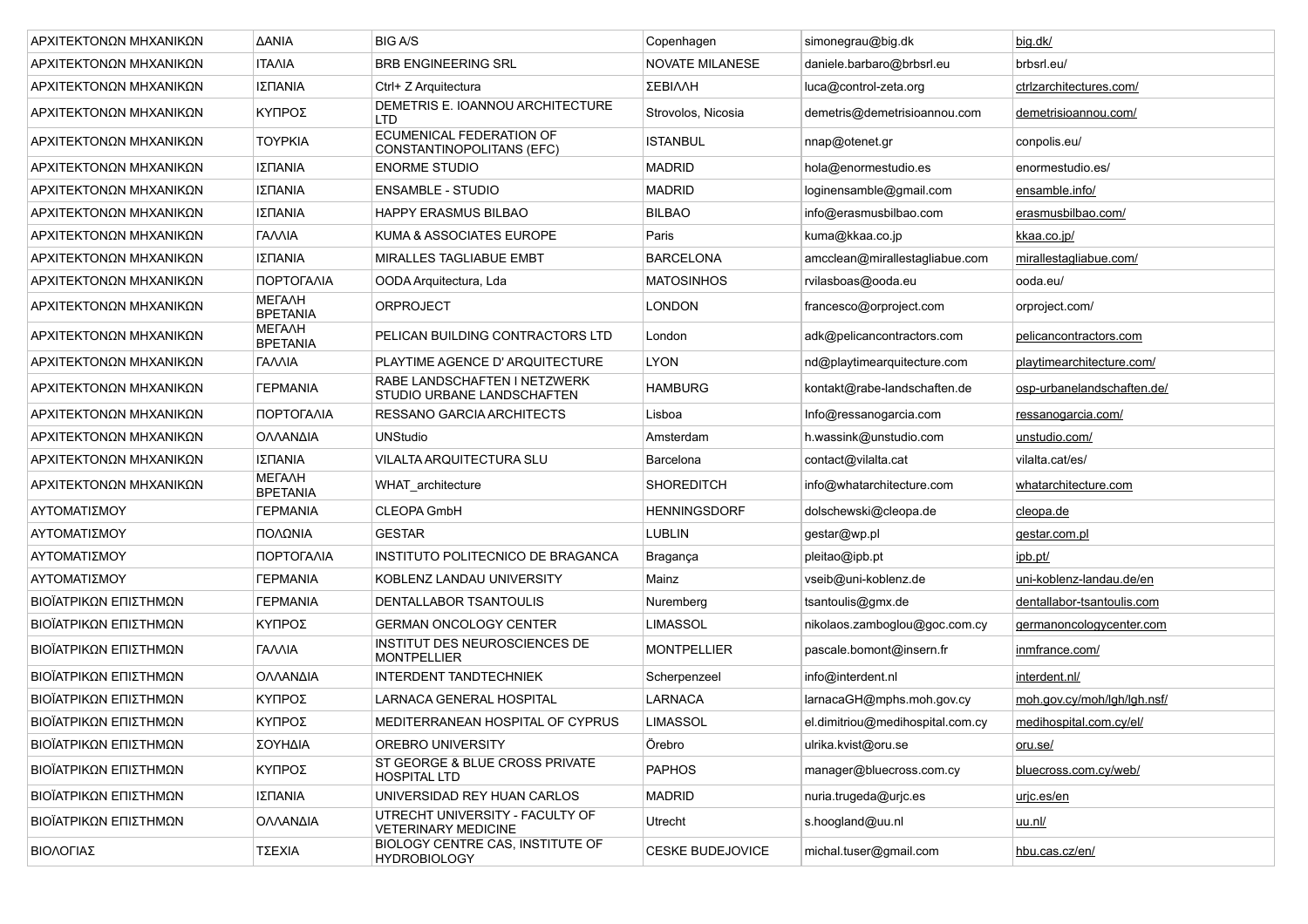| ΒΙΟΛΟΓΙΑΣ | <b><i>TEPMANIA</i></b>           | CLINIC AND POLICLINIC FOR EAR. NOSE<br>AND THROAT DISEASES, LUDWIG -<br>MAXIMILIANS UNIVERSITY OF MUNICH | <b>MUNICH</b>    | olivier.gires@med.uni-muenchen.de | klinikum.uni-muenchen.de  |
|-----------|----------------------------------|----------------------------------------------------------------------------------------------------------|------------------|-----------------------------------|---------------------------|
| ΒΙΟΛΟΓΙΑΣ | <b><i>TEPMANIA</i></b>           | DEUTSCHES ZENTRUM FUR<br>NEURODEGENERATIVE ERKRANKUNGEN<br>(DZNE)                                        | <b>BONN</b>      | daniele.bano@dzne.de              | <u>dzne.de/</u>           |
| ΒΙΟΛΟΓΙΑΣ | ΓΑΛΛΙΑ                           | <b>INSTITUTE CURIE</b>                                                                                   | Paris            | Info@curie.fr                     | curie.fr/                 |
| ΒΙΟΛΟΓΙΑΣ | ΙΣΠΑΝΙΑ                          | INSTITUTO DE BIOMEDICINA DE SEVILLA<br>(IBiS)                                                            | <b>SEVILLE</b>   | lbarneo@us.es                     | ibis-sevilla.es/          |
| ΒΙΟΛΟΓΙΑΣ | МЕГАЛН<br><b>BPETANIA</b>        | KINGS COLLEGE LONDON                                                                                     | LONDON           | claire.wells@kcl.ac.uk            | kcl.ac.uk/                |
| ΒΙΟΛΟΓΙΑΣ | ΙΣΠΑΝΙΑ                          | LABORATORIO DE BIOLOGIA MARINA/<br>UNIVERSIDAD DE SEVILLA                                                | Sevilla,         | us@gmail.com                      | <u>us.es/</u>             |
| ΒΙΟΛΟΓΙΑΣ | ΣΟΥΗΔΙΑ                          | <b>LUND UNIVERSITY</b>                                                                                   | Lund             | anna.schifferdecker@biol.lu.se    | lunduniversity.lu.se/     |
| ΒΙΟΛΟΓΙΑΣ | <b>ITAAIA</b>                    | MARETERRA ONLUS - ENVIRONMENTAL<br>RESEARCH AND CONSERVATION                                             | <b>ALGHERO</b>   | gabriella.lamanna@gmail.com       | mareterra-erc.org/it/     |
| ΒΙΟΛΟΓΙΑΣ | <b><i>TEPMANIA</i></b>           | <b>MAX PLANCK INSTITUTE FOR</b><br><b>BIOCHEMISTRY</b>                                                   | MARTINSRIED      | murray@biochem.mpg.de             | biochem.mpg.de            |
| ΒΙΟΛΟΓΙΑΣ | МЕГАЛН<br><b>BPETANIA</b>        | MEDICAL RESEARCH COUNCIL,<br>MITOCHONDRIAL BIOLOGY UNIT                                                  | <b>CAMBRIDGE</b> | ek@mrc-mbu.cam.ac.uk              | mrc-mbu.cam.ac.uk/        |
| ΒΙΟΛΟΓΙΑΣ | ΑΥΣΤΡΙΑ                          | MEDICAL UNIVERSITY OF VIENNA -<br><b>DIVISION OF NUCLEAR ENERGY</b>                                      | <b>WIEN</b>      | cecile.philippe@rneduniwien.ac.at | iaea.org/                 |
| ΒΙΟΛΟΓΙΑΣ | ΛΟΥΞΕΜΒΟΥΡΓΟ                     | MUSEE NATIONAL D' HISTOIRE NATURELLE<br><b>LUXEMBOURG</b>                                                | Luxembourg       | afrantz@mnhn.lu                   | mnhn.lu/                  |
| ΒΙΟΛΟΓΙΑΣ | ΠΟΡΤΟΓΑΛΙΑ                       | MUSEU NACIONAL DE HISTORIA NATURAL<br>E DA CIENCIA - UNIVERSIDADE DE LISBOA                              | <b>LISBOA</b>    | mjalves@museus.ulisboa.pt         | museus ulisboa pt/        |
| ΒΙΟΛΟΓΙΑΣ | МЕГАЛН<br><b>BPETANIA</b>        | NATIONAL PLANT PHENOMICS CENTRE.<br>ABERYSTWYTH UNIVERSITY                                               | Ceredigion       | phenomics-enquiries@aber.ac.uk    | plant-phenomics.ac.uk/en/ |
| ΒΙΟΛΟΓΙΑΣ | <b>METAAH</b><br><b>BPETANIA</b> | <b>RZSS WILDGENES LAB</b>                                                                                | <b>EDINBURRG</b> | aball@rzss.org.uk                 | <u>rzss.org.uk/</u>       |
| ΒΙΟΛΟΓΙΑΣ | <b><i>TEPMANIA</i></b>           | TECHNISCHE UNIVERSITAT MUNCHEN<br>(TUM)                                                                  | Munchen          | alagha@zv.tum.de                  | tum.de                    |
| ΒΙΟΛΟΓΙΑΣ | ΚΥΠΡΟΣ                           | THE CYPRUS INSTITUTE OF NEUROLOGY<br><b>AND GENETICS</b>                                                 | <b>NICOSIA</b>   | roula@cing.ac.cy                  | cing.ac.cy                |
| ΒΙΟΛΟΓΙΑΣ | МЕГАЛН<br><b>BPETANIA</b>        | THE INSTITUTE OF CANCER RESEARCH                                                                         | London           | spiros.linardopoulos@ice.ac.uk    | <u>icr.uk</u>             |
| ΒΙΟΛΟΓΙΑΣ | ΣΟΥΗΔΙΑ                          | <b>UMEA UNIVERSITY</b>                                                                                   | <b>UMEA</b>      | xiao-ru.wang@emg.umu.se           | umu.se                    |
| ΒΙΟΛΟΓΙΑΣ | ΙΣΠΑΝΙΑ                          | UNIVERSIDAD DE OVIEDO                                                                                    | <b>OVIEDO</b>    | egv@uniovi.es                     | uniovi.es/                |
| ΒΙΟΛΟΓΙΑΣ | ΠΟΡΤΟΓΑΛΙΑ                       | UNIVERSIDADE DOS ACORES                                                                                  | Ponta Delgada    | monica.mt.moura@uac.pt            | <u>uac.pt/</u>            |
| ΒΙΟΛΟΓΙΑΣ | МЕГАЛН<br><b>BPETANIA</b>        | UNIVERSITY OF ABERDEEN                                                                                   | Aberdeen         | rama@abdn.ac.uk                   | <u>abdn.ac.uk</u>         |
| ΒΙΟΛΟΓΙΑΣ | <b>METAAH</b><br><b>BPETANIA</b> | UNIVERSITY OF EDINBURGH                                                                                  | Edinburgh        | communications.office@ed.ac.uk    | ed.ac.uk/home             |
| ΒΙΟΛΟΓΙΑΣ | МЕГАЛН<br><b>BPETANIA</b>        | UNIVERSITY OF KENT                                                                                       | Canterbury       | ellis@kent.ac.uk                  | kent.ac.uk/               |
| ΒΙΟΛΟΓΙΑΣ | МЕГАЛН<br><b>BPETANIA</b>        | UNIVERSITY OF NOTTINGHAM                                                                                 | Nottingham       | panos.soultanas@nottingham.ac.uk  | nottingham.ac.uk/         |
| ΒΙΟΛΟΓΙΑΣ | МЕГАЛН<br><b>BPETANIA</b>        | University of Plymouth                                                                                   | Plymouth, Devon  | admissions@plymouth.ac.uk         | plymouth.ac.uk/           |
| ΒΙΟΛΟΓΙΑΣ | ΟΛΛΑΝΔΙΑ                         | UNIVERSITY OF ROTTERDAM                                                                                  | Rotterdam        | info@rsm.nl                       | rsm.nl/                   |
| ΒΙΟΛΟΓΙΑΣ | <b>OYFFAPIA</b>                  | UNIVERSITY OF SZEGED, DEPARTMENT OF<br>BIOCHEMISTRY AND MOLECULAR BIOLOGY                                | <b>SZEGED</b>    | borosi@bio.u-szeged.hu            | biokemia.bio.u-szeged.hu/ |
| ΒΙΟΛΟΓΙΑΣ | ΙΣΠΑΝΙΑ                          | UNIVERSITY OF THE BASQUE COUNTRY<br>(UPV/EHU)                                                            | Lejona, Vizcaya  | maren.ortiz@ehu.eus               | ehu.eus/                  |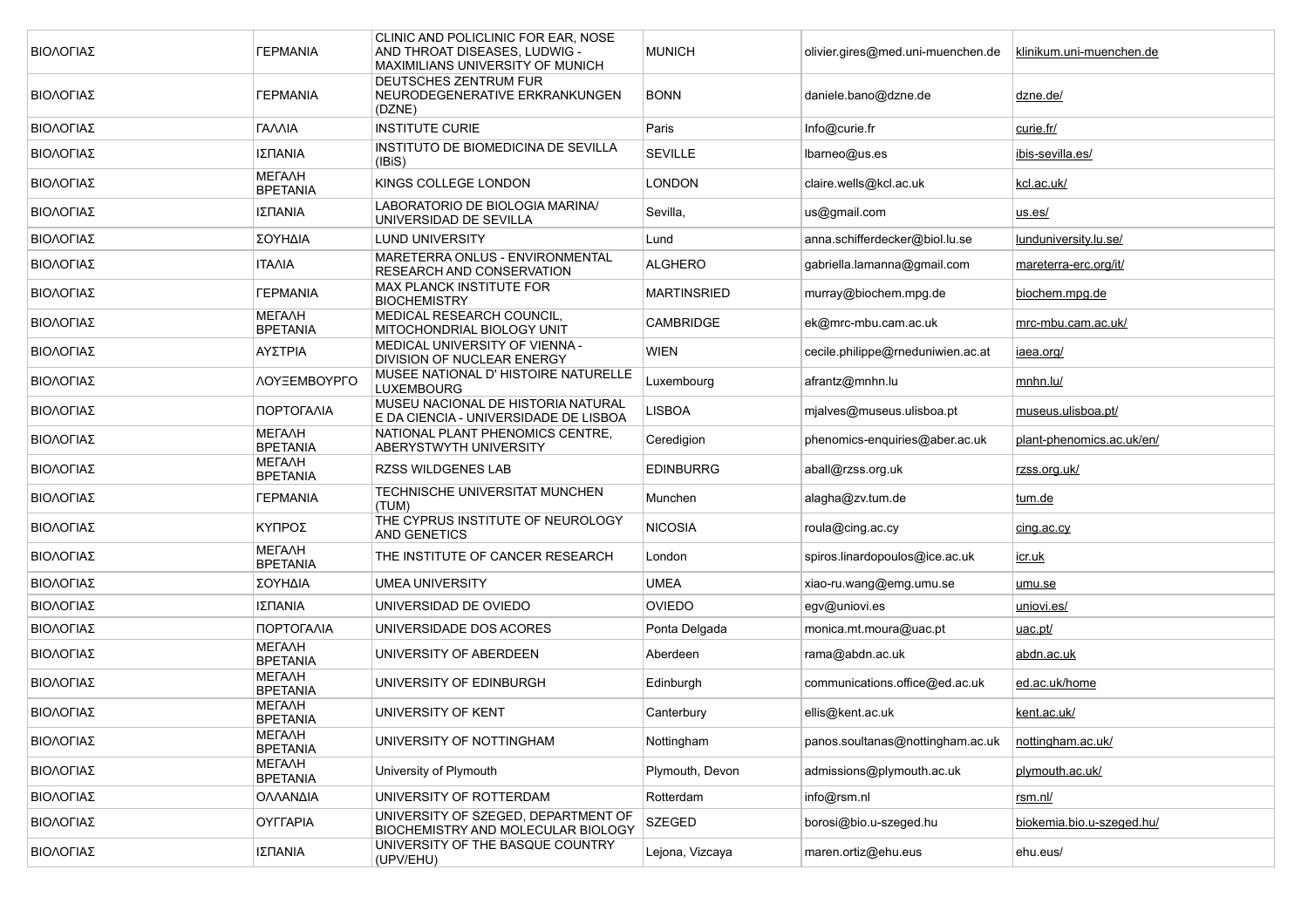| ΒΙΟΛΟΓΙΑΣ                             | <b>METAAH</b><br><b>BPETANIA</b> | UNIVERSITY OF WARWICK                                                       | <b>COVENTRY</b>    | v.ntoulakis@warwick.ac.uk        | warwick.ac.uk                   |
|---------------------------------------|----------------------------------|-----------------------------------------------------------------------------|--------------------|----------------------------------|---------------------------------|
| ΒΙΟΛΟΓΙΑΣ                             | ΣΟΥΗΔΙΑ                          | UPPSALA UNIVERSITY                                                          | <b>UPPSALA</b>     | monika.schmitz@ebc.uu.se         | uu.se/                          |
| ΒΙΟΜΗΧΑΝΙΚΗΣ ΣΧΕΔΙΑΣΗΣ &<br>ΠΑΡΑΓΩΓΗΣ | <b><i>TEPMANIA</i></b>           | SHINING3D                                                                   | <b>STUTTGART</b>   | petros@shining3d.com             | m2.shining3d.com                |
| ΒΙΟΤΕΧΝΟΛΟΓΙΑΣ                        | ΙΣΠΑΝΙΑ                          | INSTITUT DE BIOLOGIA MOLECULAR DE<br><b>BARCELONA</b>                       | <b>BARCELONA</b>   | jvtbmc@ibmb.csic.es              | ibmb.csic.es/                   |
| ΒΙΟΤΕΧΝΟΛΟΓΙΑΣ                        | <b>METAAH</b><br><b>BPETANIA</b> | ROSLIN INSTITUTE                                                            | <b>SCOTLAND</b>    | anna.karagiani@roslin.ed.ac.uk   | ed.ac.uk/roslin                 |
| ΒΙΟΤΕΧΝΟΛΟΓΙΑΣ                        | <b>METAAH</b><br><b>BPETANIA</b> | SOUTH LONDON BOTANICAL INSTITUTE                                            | London             | info@slbi.org.uk                 | <u>slbi.org.uk/</u>             |
| ΓΑΛΛΙΚΗΣ ΓΛΩΣΣΑΣ & ΦΙΛΟΛΟΓΙΑΣ         | ΙΣΠΑΝΙΑ                          | <b>CEU SAN PABLO</b>                                                        | <b>VALENCIA</b>    | infoint@uch.ceu.es               | uspceu.com/en/                  |
| Γερμανικής Γλώσσας και Φιλολογίας     | <b><i>TEPMANIA</i></b>           | <b>BERLIN TRANSLATE</b>                                                     | <b>BERLIN</b>      | info@berlin-translate.de         | berlin-translate.de/            |
| Γερμανικής Γλώσσας και Φιλολογίας     | <b><i>TEPMANIA</i></b>           | CONSULATE GENERAL OF GREECE IN<br><b>STUTTGART</b>                          | Stuttgart          | INFO@GGKSTUTTGART.DE             | <u>ggkstuttgart.de</u>          |
| Γερμανικής Γλώσσας και Φιλολογίας     | <b><i>TEPMANIA</i></b>           | CONSULATE GENERAL OF HELLENIC<br>REBUBLIC IN STUTTGART                      | Stuttgart          | grgencon.stu@mfa.gr              | ggkstuttgart.de                 |
| Γερμανικής Γλώσσας και Φιλολογίας     | <b><i>TEPMANIA</i></b>           | eduGLOBAL GmbH                                                              | <b>KARLSRUHE</b>   | m.habersaat@eduglobal.de         | eduglobal.de/                   |
| Γερμανικής Γλώσσας και Φιλολογίας     | <b><i>TEPMANIA</i></b>           | GENERAL CONSULATE OF GREECE IN<br><b>DUSSELDORF</b>                         | Dusseldorf         | grgencon.ddf@mfa.gr              | <u>mfa.gr/</u>                  |
| Γερμανικής Γλώσσας και Φιλολογίας     | <b><i>TEPMANIA</i></b>           | Südschule"-städtische<br>Gemeinschaftsgrundschule                           | Herne              | suedschule.herne@t-online.de     | suedschule-krefeld.de/          |
| Γερμανικής Γλώσσας και Φιλολογίας     | <b><i>TEPMANIA</i></b>           | <b>TRANSHELLAS REISEN</b>                                                   | Düsseldorf         | info@transhellas-reisen.de       | transhellas-reisen.de/          |
| Γερμανικής Γλώσσας και Φιλολογίας     | ΙΣΠΑΝΙΑ                          | UNIVERSIDAD COMPLUTENSE MADRID                                              | <b>MADRID</b>      | mischill@filol.ucm.es            | ucm.es/                         |
| Γερμανικής Γλώσσας και Φιλολογίας     | <b><i>TEPMANIA</i></b>           | UNIVERSITY OF WURZBURG                                                      | <b>WURZBURG</b>    | laszlo.papp@uni-wuerzburg.de     | <u>zfs.uni-wuerzburg.de</u>     |
| ΓΕΩΛΟΓΙΑΣ                             | ΙΣΠΑΝΙΑ                          | INSTITUT CATALA DE PALEONTOLOGIA M.<br><b>CRUSAFONT</b>                     | Barcelona          | joan.madurell@icp.cat            | icp.cat/                        |
| ΓΕΩΛΟΓΙΑΣ                             | ΠΟΛΩΝΙΑ                          | INSTITUTE OF GEOPHYSICS, DEPT. OF<br><b>SEISMOLOGY</b>                      | <b>KRAKOW</b>      | lasocki@igf.edu.pl               | <u>igf.edu.pl/</u>              |
| ΓΕΩΛΟΓΙΑΣ                             | <b>ITAAIA</b>                    | ISTITUTO NAZIONALE DI GEOFISICA E<br>VULCANOLOGIA                           | <b>ROMA</b>        | maura.murru@ingv.it              | ingv.it/en/                     |
| ΓΕΩΛΟΓΙΑΣ                             | ΓΑΛΛΙΑ                           | UNIVERSITE DE POITIERS                                                      | <b>POITIERS</b>    | gildas.merceron@univ-poitiers.fr | univ-poitiers.fr/               |
| ΓΕΩΛΟΓΙΑΣ                             | <b>ITAAIA</b>                    | UNIVERSITY OF MODENA AND REGGIO<br><b>EMILIA</b>                            | Modena             | francesco.ronchetti@unimore.it   | unimore.it/                     |
| ΓΕΩΠΟΝΙΑΣ                             | ΑΥΣΤΡΙΑ                          | <b>BOKU</b>                                                                 | <b>WIEN</b>        | sg@boku.ac.at                    | boku.ac.at                      |
| ΓΕΩΠΟΝΙΑΣ                             | <b><i>TEPMANIA</i></b>           | <b>HELMHOLTZ-ZENTRUM FUR</b><br>UMWELTFORSCHUNG-UFZ                         | Leipzig            | matthias.liess@ufz.de            | ufz.de/                         |
| ΓΕΩΠΟΝΙΑΣ                             | ΓΑΛΛΙΑ                           | <b>INSTITUT DE RESEARCHE EN</b><br><b>HORTICULTURE ET SEMENCES UMR 1345</b> | <b>BEAUCOUZE</b>   | mathilde.orsel-baldwin@inra.fr   | www6.angers-nantes.inra.fr/irhs |
| ΓΕΩΠΟΝΙΑΣ                             | ΙΣΠΑΝΙΑ                          | INSTITUTO VALENCIANO DE<br><b>INVESTIGACIONES AGRARIAS</b>                  | MONCADA (VALENCIA) | director_gva@gva.es              | <u>ivia.es</u>                  |
| ΓΕΩΠΟΝΙΑΣ                             | ΟΛΛΑΝΔΙΑ                         | NETHERLANDS INSTITUTE OF ECOLOGY<br>(NIOO-KNAW)                             | Wageningen         | m.zwart@nioo.knaw.nl             | nioo.knaw.nl/en                 |
| ΓΕΩΠΟΝΙΑΣ                             | <b>ITAAIA</b>                    | UNIVERSITA ' DI BOLOGNA - ALMA MATER<br><b>STUDIORUM</b>                    | <b>BOLOGNA</b>     | francesco.spinelli3@unibo.it     | unibo.it/it                     |
| ΓΕΩΠΟΝΙΑΣ                             | <b><i>TEPMANIA</i></b>           | UNIVERSITY OF HOHENHEIM, INSTITUTE OF<br><b>FOOD CHEMISTRY</b>              | <b>STUTGART</b>    | michael.granvogl@uni-hoheneim.de | uni-hohenheim.de                |
| ΓΕΩΠΟΝΙΑΣ                             | <b>ITAAIA</b>                    | UNIVERSITY OF TURIN                                                         | <b>TORINO</b>      | kalliopi.rantsiou@unito.it       | en.unito.it                     |
| ΓΕΩΠΟΝΙΑΣ                             | ΟΛΛΑΝΔΙΑ                         | <b>WAGENINGEN UNIVERSITY</b>                                                | WAGENINGEN         | tjeerdjan.stomph@wur.nl          | wur.nl/                         |
| ΓΕΩΠΟΝΙΚΗΣ ΒΙΟΤΕΧΝΟΛΟΓΙΑΣ             | <b><i>TEPMANIA</i></b>           | INFARM - INDOOR URBAN FARMING GmbH                                          | <b>BERLIN</b>      | pavlos@infarm.de                 | infarm.com/                     |
| ΓΕΩΠΟΝΙΚΗΣ ΒΙΟΤΕΧΝΟΛΟΓΙΑΣ             | ΙΣΠΑΝΙΑ                          | INSTITUTE FOR RESEARCH IN<br><b>BIOMEDICINE (IRB)</b>                       | <b>BARCELONA</b>   | lluis.ribas@irbbarcelona.org     | irbbarcelona.org/en             |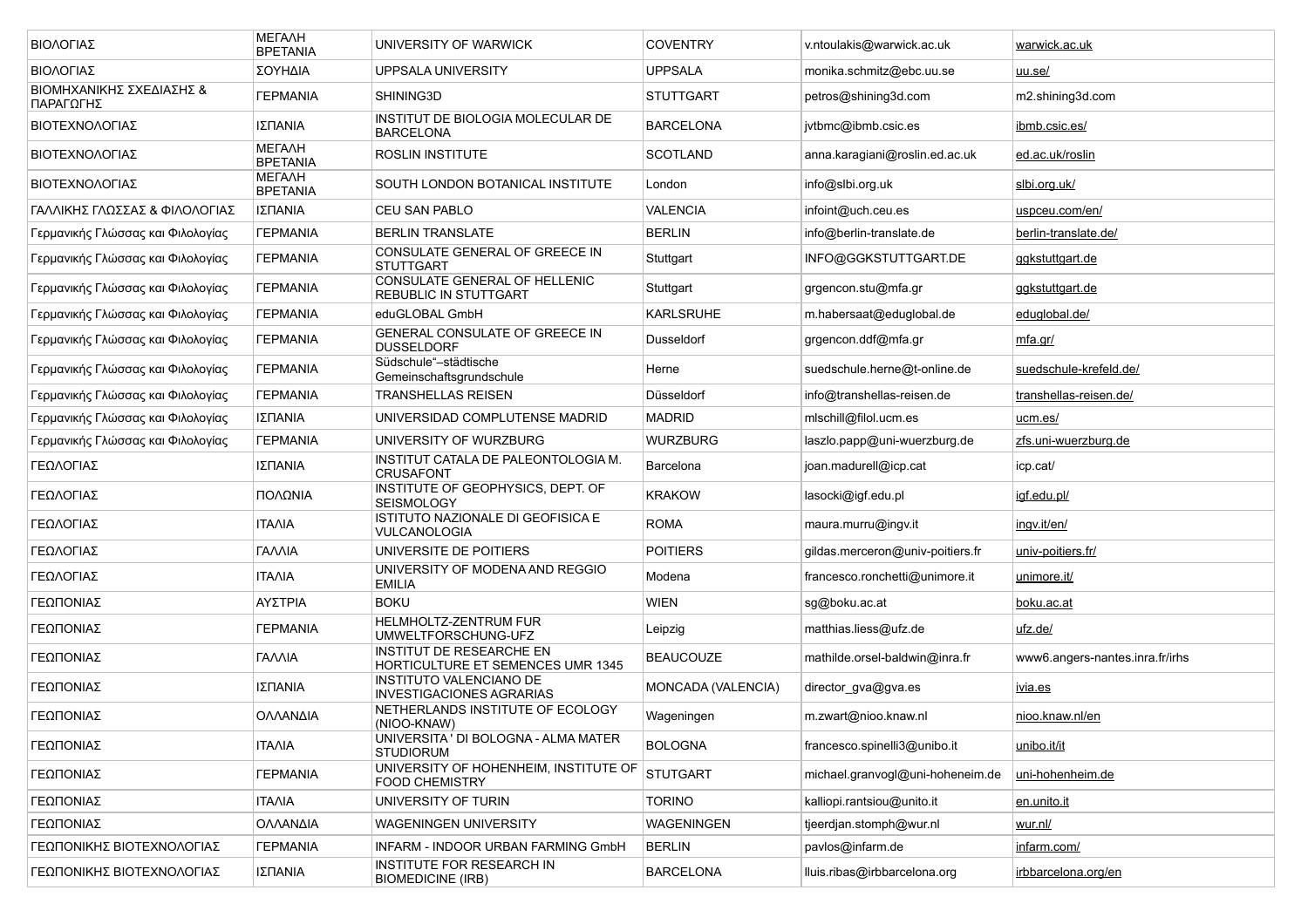| ΓΡΑΦΙΣΤΙΚΗ                            | ΚΥΠΡΟΣ                           | 2C STREET                                                             | LIMAASSOL          | info@2cdesignbox.com                 | 2cstreet.com                                                               |
|---------------------------------------|----------------------------------|-----------------------------------------------------------------------|--------------------|--------------------------------------|----------------------------------------------------------------------------|
| ΓΡΑΦΙΣΤΙΚΗ                            | <b><i>FEPMANIA</i></b>           | 360 AGENCY BERLIN                                                     | BERLIN             | andrea.henao@360agencyberlin.<br>com | 360agencyberlin.com/                                                       |
| ΓΡΑΦΙΣΤΙΚΗ                            | <b>OYFFAPIA</b>                  | AQUINCUM MUSEUM                                                       | Budapest           | kolozsvari@aquincum.hu               | aquincum.hu/                                                               |
| ΓΡΑΦΙΣΤΙΚΗ                            | ΙΣΠΑΝΙΑ                          | <b>BARFUTURA</b>                                                      | Madrid             | sergio@barfutura.com                 | barfutura.com                                                              |
| ΓΡΑΦΙΣΤΙΚΗ                            | ΙΣΠΑΝΙΑ                          | <b>BARFUTURA</b>                                                      | Madrid             | hola@barfutura.com                   | <u>barfutura.com/</u>                                                      |
| ΓΡΑΦΙΣΤΙΚΗ                            | <b><i>TEPMANIA</i></b>           | CRISTINETTI - PLANNING AND DESIGN                                     | Frankfurt am Main  | roc@cristinetti.com                  | <u>cristinetti.com/</u>                                                    |
| ΓΡΑΦΙΣΤΙΚΗ                            | ΤΣΕΧΙΑ                           | <b>EALLIN</b>                                                         | Praha              | hello@eallin.com                     | eallin.com/                                                                |
| ΓΡΑΦΙΣΤΙΚΗ                            | ΠΟΡΤΟΓΑΛΙΑ                       | <b>ESTUDIO GRAFICO 21</b>                                             | São Marcos         | contacto@estudiografico21.pt         | estudiografico21.pt/                                                       |
| ΓΡΑΦΙΣΤΙΚΗ                            | ΣΛΟΒΕΝΙΑ                         | LONI DBS d.o.o.                                                       | Ljubljana          | nina@loni.si                         | <u>loni.si</u>                                                             |
| ΓΡΑΦΙΣΤΙΚΗ                            | ΙΣΠΑΝΙΑ                          | <b>MUAK STUDIO</b>                                                    | Madrid             | hi@muak.cc                           | muak.cc/                                                                   |
| ΓΡΑΦΙΣΤΙΚΗ                            | ΙΣΠΑΝΙΑ                          | MY LANGUAGE SKILLS S.L.U.                                             | València           | colomett@gmail.com                   | mylanguageskills.wordpress.com/                                            |
| ΓΡΑΦΙΣΤΙΚΗ                            | <b>ITAAIA</b>                    | PARCODIYELLOWSTONE SRL                                                | Milano             | emanuele@parcodiyellowstone.it       | parcodiyellowstone.it/                                                     |
| ΓΡΑΦΙΣΤΙΚΗ                            | ΣΛΟΒΕΝΙΑ                         | PEL30 D.O.O.                                                          | LJUBLJANA          | info@pel3o.com                       | pel3o.com                                                                  |
| ΓΡΑΦΙΣΤΙΚΗ                            | ΙΣΠΑΝΙΑ                          | PLANKTONES.STUDIO                                                     | BARCELONA          | stan@planktones.studio               | planktones.studio/                                                         |
| ΓΡΑΦΙΣΤΙΚΗ                            | ΠΟΡΤΟΓΑΛΙΑ                       | <b>RAUL PINA DESIGN</b>                                               | PORTO              | estagios@raulpinadesign.pt           | raulpinadesign.pt/                                                         |
| ΓΡΑΦΙΣΤΙΚΗ                            | <b><i>TEPMANIA</i></b>           | Robot4Work                                                            | BERLIN             | hi@robot4work.com                    | robot4work.com/                                                            |
| ΓΡΑΦΙΣΤΙΚΗ                            | <b><i>TEPMANIA</i></b>           | SMS Studio Martin Sebald                                              | <b>BERLIN</b>      | martinsebald@gmail.com               | martinsebald.com/de/                                                       |
| ΓΡΑΦΙΣΤΙΚΗ                            | ΙΣΠΑΝΙΑ                          | SOTANO STUDIO                                                         | <b>BARCELONA</b>   | fanny@sotanostudio.com               | sotanostudio.com/                                                          |
| ΓΡΑΦΙΣΤΙΚΗ                            | <b><i>TEPMANIA</i></b>           | <b>STUDIO LAST</b>                                                    | <b>BERLIN</b>      | info@studio-last.com                 | studio-last.com/                                                           |
| ΓΡΑΦΙΣΤΙΚΗ                            | <b><i>TEPMANIA</i></b>           | <b>STUDIO MARTIN SEBALD</b>                                           | <b>BERLIN</b>      | mail@martinsebald.com                | martinsebald.com/                                                          |
| ΓΡΑΦΙΣΤΙΚΗ                            | ΦΙΛΑΝΔΙΑ                         | Tamkopio Oy                                                           | Tampere            | tulostus@tamkopio.fi                 | tamkopio.fi                                                                |
| ΓΡΑΦΙΣΤΙΚΗ                            | ΓΑΛΛΙΑ                           | TROPICAL UNDERGROUND                                                  | PARIS              | evangeliakranioti@gmail.com          | tropical-underground.de/                                                   |
| ΓΡΑΦΙΣΤΙΚΗ                            | ΙΣΠΑΝΙΑ                          | YELLOW STUDIO                                                         | <b>BARCELONA</b>   | konstantina@yellowlab.eu             | yellowlab.eu                                                               |
| ΓΡΑΦΙΣΤΙΚΗ                            | <b><i>FEPMANIA</i></b>           | Zum Goldenen Hirschen Berlin                                          | <b>BERLIN</b>      | berlin@hirschen.de                   | hirschen.de                                                                |
| ΓΡΑΦΙΣΤΙΚΗΣ                           | ΙΣΠΑΝΙΑ                          | <b>BARFUTURA</b>                                                      | Madrid             | sergio@barfutura.com                 | <u>barfutura.com</u>                                                       |
| ΓΡΑΦΙΣΤΙΚΗΣ                           | ΙΣΠΑΝΙΑ                          | LLUVIA ESTUDIO CREATIVO                                               | SEVILLA            | info@lluvia.eu                       | Iluvia.eu                                                                  |
| ΓΡΑΦΙΣΤΙΚΗΣ                           | ΙΣΠΑΝΙΑ                          | MUAK STUDIO                                                           | Madrid             | hi@muak.cc                           | muak.cc/                                                                   |
| ΔΑΣΟΛΟΓΙΑΣ & ΦΥΣΙΚΟΥ<br>ΠΕΡΙΒΑΛΛΟΝΤΟΣ | <b>METAAH</b><br><b>BPETANIA</b> | CENTRE FOR ECOLOGY AND HYDROLOGY                                      | MIDLOTHIAN         | scav@ceh.ac.uk                       | ceh.ac.uk/                                                                 |
| ΔΑΣΟΛΟΓΙΑΣ & ΦΥΣΙΚΟΥ<br>ΠΕΡΙΒΑΛΛΟΝΤΟΣ | ΓΑΛΛΙΑ                           | LABORATOIRE DE BIOCHIMIE ET<br>PHYSIOLOGIE MOLECULAIRE DES PLANTES    | Montpellier        | bpmp@supagro.inra.fr                 | montpellier.inra.fr/ibip/bpmp/                                             |
| ΔΑΣΟΛΟΓΙΑΣ & ΦΥΣΙΚΟΥ<br>ΠΕΡΙΒΑΛΛΟΝΤΟΣ | <b><i>TEPMANIA</i></b>           | OSNABRUCK UNIVERSITY OF APPLIED<br><b>SCIENCES</b>                    | Osnabrück          | s.taeger@hs-osnabrueck.de            | hs-osnabrueck.de/                                                          |
| ΔΑΣΟΛΟΓΙΑΣ & ΦΥΣΙΚΟΥ<br>ΠΕΡΙΒΑΛΛΟΝΤΟΣ | ΙΡΛΑΝΔΙΑ                         | <b>SEAFARI</b>                                                        | CO. KERRY          | info@seafariireland.com              | seafariireland.com/                                                        |
| ΔΗΜΟΣΙΑ ΥΓΙΕΙΝΗ                       | ΟΛΛΑΝΔΙΑ                         | ERASMUS MEDICAL CENTER, UNIVERSITY<br>MEDICAL CENTER ROTTERDAM        | <b>ROTTERDAM</b>   | o.franco@erasmusmc.nl                | erasmusage.com                                                             |
| ΔΗΜΟΣΙΟΓΡΑΦΙΑΣ & ΜΜΕ                  | МЕГАЛН<br><b>BPETANIA</b>        | EMBASSY OF GREECE IN LONDON                                           | Kensington, London | gremb.lon@mfa.gr                     | greekembassy.org.uk/el-gr/                                                 |
| ΔΗΜΟΣΙΟΓΡΑΦΙΑΣ & ΜΜΕ                  | МЕГАЛН<br><b>BPETANIA</b>        | <b>EMBASSY OF GREECE IN LONDON, PRESS</b><br>AND COMMUNICATION OFFICE | London             | pressoffice@greekembassy.org.uk      | mfa.gr/uk/en/the-embassy/sections/press-and-<br>communications-office.html |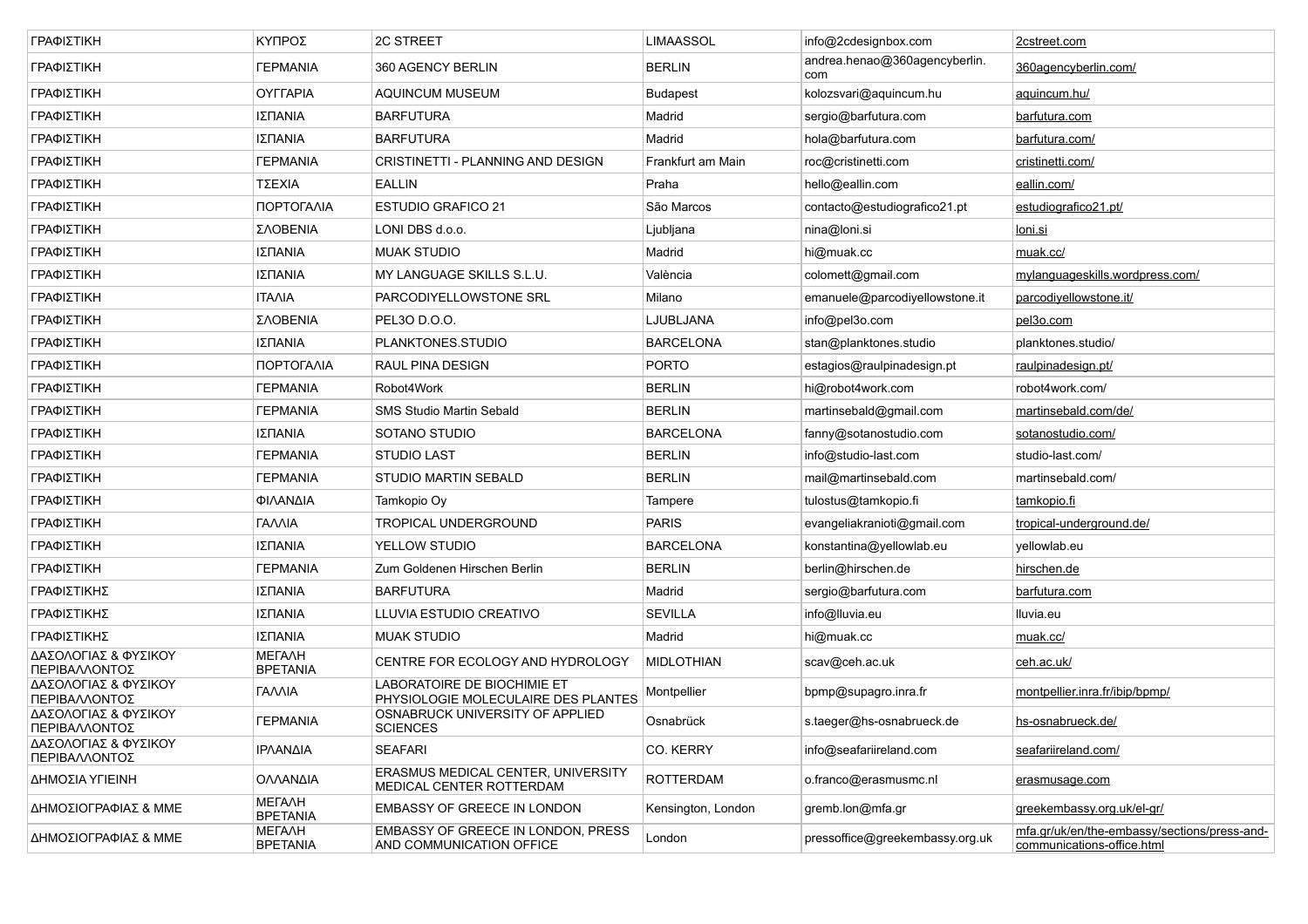| ΔΗΜΟΣΙΟΓΡΑΦΙΑΣ & ΜΜΕ                    | ΙΣΠΑΝΙΑ                          | INSTITUTE OF COMMUNICATION OF THE<br>AUTONOMOUS UNIVERSITY OF<br><b>BARCELONA</b>         | <b>BELLATERRA</b>                           | amparo.huertas@uab.cat                 | uab.cat/                                                    |
|-----------------------------------------|----------------------------------|-------------------------------------------------------------------------------------------|---------------------------------------------|----------------------------------------|-------------------------------------------------------------|
| ΔΙΑΧΕΙΡΙΣΗ ΠΟΛΙΤΙΣΜΙΚΩΝ ΑΓΑΘΩΝ          | МЕГАЛН<br><b>BPETANIA</b>        | PRIFYSGOL BANGOR UNIVERSITY, SCHOOL<br>OF HISTORY, WELSH HISTORY AND<br><b>ARCHAELOGY</b> | Gwynedd                                     | r.karl@bangor.ac.uk                    | bangor.ac.uk/                                               |
| ΔΙΟΙΚΗΣΗ ΕΠΙΧΕΙΡΗΣΕΩΝ                   | ΓΑΛΛΙΑ                           | BEST WESTERN HOTEL DE L'EUROPE                                                            | Strasbourg                                  | info@hotel-europe.com                  | en.hotel-europe.com/                                        |
| ΔΙΟΙΚΗΣΗ ΕΠΙΧΕΙΡΗΣΕΩΝ                   | <b>METAAH</b><br><b>BPETANIA</b> | <b>BRIT MOVIES TOURS</b>                                                                  | <b>LONDON</b>                               | lewis@britmovietours.com               | britmovietours.com/                                         |
| ΔΙΟΙΚΗΣΗ ΕΠΙΧΕΙΡΗΣΕΩΝ                   | <b><i>FEPMANIA</i></b>           | BRIZ-Gas-Wasser-Heizung-Installations<br>GmBH                                             | <b>Berlin</b>                               | info@briz-berlin.de                    | briz-berlin.de/                                             |
| ΔΙΟΙΚΗΣΗ ΕΠΙΧΕΙΡΗΣΕΩΝ                   | МЕГАЛН<br><b>BPETANIA</b>        | CITYLIFE INTERNATIONAL LTD                                                                | Nottingham                                  | info@citylife-uk.com                   | citylife-uk.com/                                            |
| ΔΙΟΙΚΗΣΗ ΕΠΙΧΕΙΡΗΣΕΩΝ                   | <b>METAAH</b><br><b>BPETANIA</b> | <b>CITYLIFE UK</b>                                                                        | <b>NOTTINGHAM</b>                           | info@citylife-uk.com                   | citylife-uk.com/                                            |
| ΔΙΟΙΚΗΣΗ ΕΠΙΧΕΙΡΗΣΕΩΝ                   | ΓΑΛΛΙΑ                           | <b>DISNEYLAND PARIS</b>                                                                   | <b>PARIS</b>                                | tony.kontos@disney.com                 | disneyland-casting.com                                      |
| ΔΙΟΙΚΗΣΗ ΕΠΙΧΕΙΡΗΣΕΩΝ                   | <b><i>FEPMANIA</i></b>           | <b>EUROSPITALITY GbR</b>                                                                  | <b>SCHWARZENBACH AN</b><br><b>DER SAALE</b> | sissy@eurospitalitygroup.com           | eurospitalitygroup.com                                      |
| ΔΙΟΙΚΗΣΗ ΕΠΙΧΕΙΡΗΣΕΩΝ                   | OYFFAPIA                         | <b>EXE Danube Budapest</b>                                                                | <b>Budapest</b>                             | ops.manager@exedanubebudapest.<br>com  | exehotels.co.uk/                                            |
| ΔΙΟΙΚΗΣΗ ΕΠΙΧΕΙΡΗΣΕΩΝ                   | ΙΣΠΑΝΙΑ                          | HOTEL ARTS BARCELONA                                                                      | Barcelona                                   | iris.curto@ritzcarlton.com             | hotelartsbarcelona.com/                                     |
| ΔΙΟΙΚΗΣΗ ΕΠΙΧΕΙΡΗΣΕΩΝ                   | <b><i>TEPMANIA</i></b>           | <b>HOTEL REGENT</b>                                                                       | <b>MUNCHEN</b>                              | admin.munich@eurostarshotels.com       | hotelregentmunich.com/                                      |
| ΔΙΟΙΚΗΣΗ ΕΠΙΧΕΙΡΗΣΕΩΝ                   | <b><i>FEPMANIA</i></b>           | HOTEL REGENT, AMMAX GMBH                                                                  | München                                     | admin.munich@eurostarshotels.com       | hotelregentmunich.com/                                      |
| ΔΙΟΙΚΗΣΗ ΕΠΙΧΕΙΡΗΣΕΩΝ                   | <b><i>FEPMANIA</i></b>           | INCA MED GMBH / HOTEL CASA CAMPER<br><b>BERLIN</b>                                        | <b>BERLIN</b>                               | jhanne@casacamper.com                  | casacamper.com                                              |
| ΔΙΟΙΚΗΣΗ ΕΠΙΧΕΙΡΗΣΕΩΝ                   | ΙΣΠΑΝΙΑ                          | <b>INDICO</b>                                                                             | ZARAGOSA                                    | info@indico.info                       | indico.info                                                 |
| ΔΙΟΙΚΗΣΗ ΕΠΙΧΕΙΡΗΣΕΩΝ                   | ΤΣΕΧΙΑ                           | <b>INTERCONTINENTAL PRAGUE</b>                                                            | <b>PRAGUE</b>                               | jan.kadlec@icprague.com                | icprague.com/                                               |
| ΔΙΟΙΚΗΣΗ ΕΠΙΧΕΙΡΗΣΕΩΝ                   | ΣΛΟΒΑΚΙΑ                         | LENOVO (Slovakia) s.r.o.                                                                  | <b>Bratislava</b>                           | mvantova@lenovo.com                    | lenovo.com/sk/                                              |
| ΔΙΟΙΚΗΣΗ ΕΠΙΧΕΙΡΗΣΕΩΝ                   | ΙΣΠΑΝΙΑ                          | <b>MADICO Y VILLARROEL S.L.</b>                                                           | <b>VALENCIA</b>                             | manager@madicovillarroel.com           | infoempresa.com/es-es/es/empresa/madico-y-<br>villarroel-sl |
| ΔΙΟΙΚΗΣΗ ΕΠΙΧΕΙΡΗΣΕΩΝ                   | <b>BEAFIO</b>                    | MARIVAUX S.A.                                                                             | <b>Brussel</b>                              | info@hotelmarivaux.be                  | hotelmarivaux.be/                                           |
| ΔΙΟΙΚΗΣΗ ΕΠΙΧΕΙΡΗΣΕΩΝ                   | ΤΣΕΧΙΑ                           | PANORAMA HOTEL PRAGUE                                                                     | Praha                                       | mark.agnew@panoramahotelprague.<br>com | panoramahotelpraque.com/                                    |
| ΔΙΟΙΚΗΣΗ ΕΠΙΧΕΙΡΗΣΕΩΝ                   | <b>METAAH</b><br><b>BPETANIA</b> | THE GORE HOTEL / STARHOTELS<br>COLLEZIONE                                                 | <b>LONDON</b>                               | j.sequeira@starhotels.com              | gorehotel.com/                                              |
| ΔΙΟΙΚΗΣΗ ΕΠΙΧΕΙΡΗΣΕΩΝ                   | <b><i>FEPMANIA</i></b>           | UIZ UMWELT UND<br>INFORMATIONSTECHNOLOGIE ZENTRUM                                         | Berlin                                      | INFO@UIZENTRUM.DE                      | uizentrum.de/                                               |
| ΔΙΟΙΚΗΣΗ ΕΠΙΧΕΙΡΗΣΕΩΝ                   | ΚΥΠΡΟΣ                           | A. ERACLEOUS ELECTRICAL<br><b>INSTALLATIONS LTD</b>                                       | Nicosia                                     | info@aeracleous.com                    | aeracleous.com                                              |
| ΔΙΟΙΚΗΣΗ ΜΟΝΑΔΩΝ ΥΓΕΙΑΣ ΚΑΙ<br>ΠΡΟΝΟΙΑΣ | ΙΣΠΑΝΙΑ                          | CLINICA BEIMAN IAMD,S .L                                                                  | CADIZ                                       | administracion@clinicabeiman.com       | clinicabeiman.com                                           |
| ΔΙΟΙΚΗΣΗ ΜΟΝΑΔΩΝ ΥΓΕΙΑΣ ΚΑΙ<br>ΠΡΟΝΟΙΑΣ | ΒΟΥΛΓΑΡΙΑ                        | MEDICAL UNIVERSITY OF<br>SOFIA/DEPARTMENT OF PUBLIC HEALTH                                | <b>SOFIA</b>                                | tanyasvetoslavova@abv.bg               | foz.musofia.bg                                              |
| ΔΙΟΙΚΗΣΗ ΤΟΥΡΙΣΜΟΥ                      | ΙΣΠΑΝΙΑ                          | GF HOTELES - GF GRAN COSTA ADEJE                                                          | <b>TENERIFE</b>                             | r.rivero@gfhoteles.com                 | gfhoteles.com/                                              |
| ΕΙΚΑΣΤΙΚΩΝ ΚΑΙ ΕΦΑΡΜΟΣΜΕΝΩΝ<br>ΤΕΧΝΩΝ   | ΙΣΠΑΝΙΑ                          | CONSORCI DE MUSEUS DE LA COMUNITAT<br><b>VALENCIANA</b>                                   | <b>VALENCIA</b>                             | campos josale@gva.es                   | consorcimuseus.gva.es                                       |
| ΕΙΚΑΣΤΙΚΩΝ ΚΑΙ ΕΦΑΡΜΟΣΜΕΝΩΝ<br>ΤΕΧΝΩΝ   | <b><i>TEPMANIA</i></b>           | <b>OSTRALE ZENTRUM FUR</b><br>ZEITGENOSSISCHE KUNST                                       | Dresden                                     | andrea.hilger@ostrale.de               | ostrale.de/                                                 |
| ΕΙΚΑΣΤΙΚΩΝ ΤΕΧΝΩΝ                       | ΓΑΛΛΙΑ                           | <b>COMEDIE FRANCAISE</b>                                                                  | <b>PARIS</b>                                | leo.strap@comedie-francaise.org        | comedie-francaise.fr/                                       |
| Εκπ/κών - Ηλεκτρολόγων Μηχανικών        | ΚΥΠΡΟΣ                           | 3re Energy Cyprus                                                                         | <b>LEMESOS</b>                              | andreas@3recyprus.com                  | 3recyprus.com                                               |
| Εκπ/κών - Ηλεκτρολόγων Μηχανικών        | ΚΥΠΡΟΣ                           | ENERFLOW CONSULTING LLC                                                                   | Nicosia                                     | petros@enerflowconsulting.com          | enerflowconsulting.com/                                     |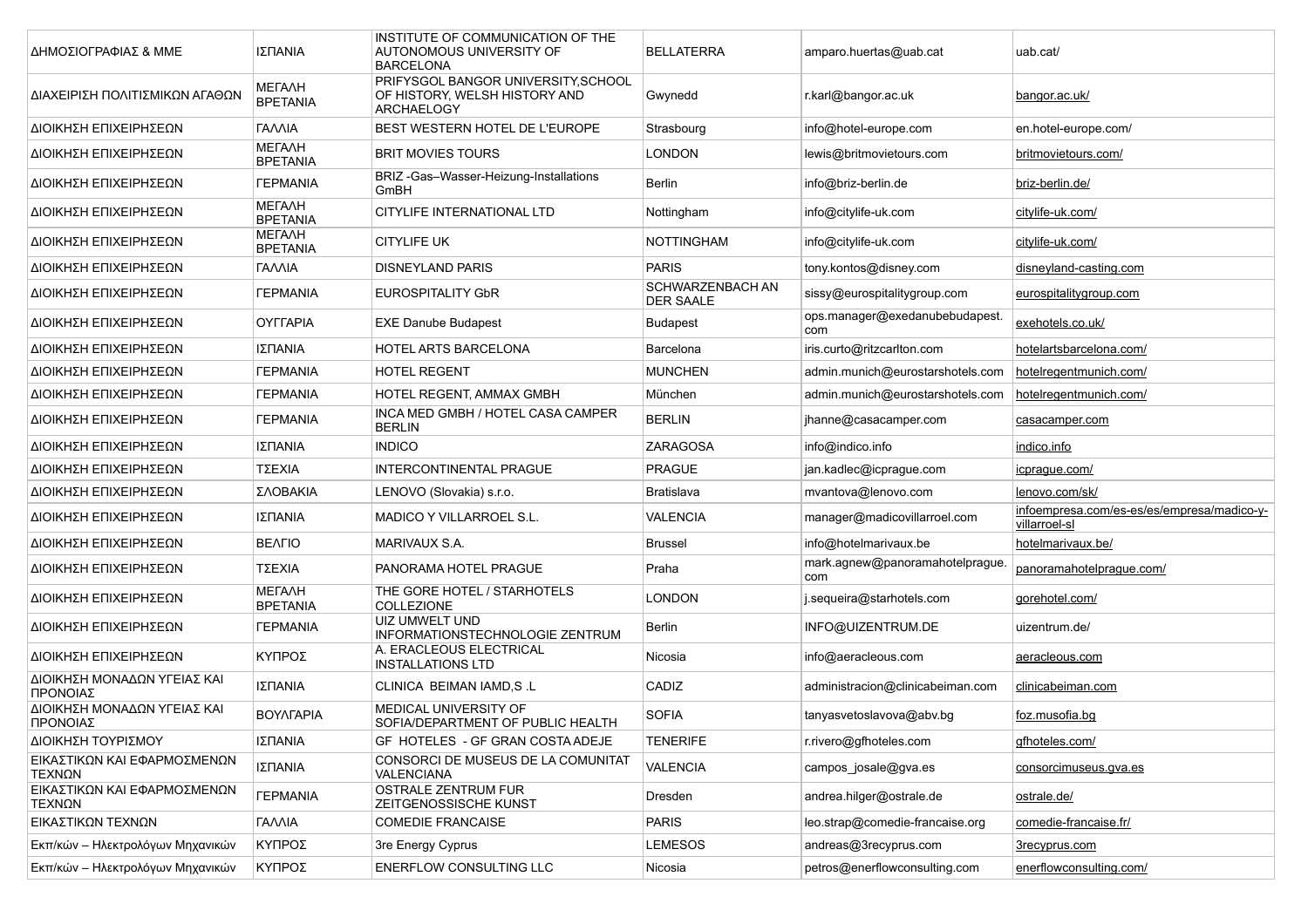| Εκπ/κών – Ηλεκτρολόγων Μηχανικών                    | ΚΥΠΡΟΣ                           | PERIFEREIAKI TECHNIKI KAI GEORGIKI<br>SCHOLI AMMOXOSTOU / AVGOROU                                            | <b>FAMAGUSTA</b>               | tech-avgorou-amm@schools.ac.cy                           | tech-avgorou-amm.schools.ac.cy/ |
|-----------------------------------------------------|----------------------------------|--------------------------------------------------------------------------------------------------------------|--------------------------------|----------------------------------------------------------|---------------------------------|
| ΕΚΠΑΙΔΕΥΤΙΚΩΝ ΠΟΛΙΤΙΚΩΝ<br>ΜΗΧΑΝΙΚΩΝ                | МЕГАЛН<br><b>BPETANIA</b>        | <b>CUNDALL</b>                                                                                               | NEWCASTLE-UPON-<br><b>TYNE</b> | g.marshall@cundall.com                                   | cundall.com/                    |
| ΕΜΠΟΡΙΑΣ ΚΑΙ ΔΙΑΦΗΜΙΣΗΣ                             | <b><i>TEPMANIA</i></b>           | Creative Office e.V.                                                                                         | <b>BERLIN</b>                  | mail@flimmerzimmer.org                                   | creative-office.org/            |
| ΕΜΠΟΡΙΑΣ ΚΑΙ ΔΙΑΦΗΜΙΣΗΣ                             | ΟΛΛΑΝΔΙΑ                         | Ofoundation                                                                                                  | AMSTERDAM                      | info@ofoundation.nl                                      | ofoundation.nl/                 |
| ΕΜΠΟΡΙΑΣ ΚΑΙ ΔΙΑΦΗΜΙΣΗΣ                             | ΚΥΠΡΟΣ                           | <b>OMNIFIQ</b>                                                                                               | Nicosia                        | sylvia@omnifiq.com                                       | omnifiq.com                     |
| ΕΜΠΟΡΙΑΣ ΚΑΙ ΔΙΑΦΗΜΙΣΗΣ                             | ΟΛΛΑΝΔΙΑ                         | SwipeGuide                                                                                                   | Amsterdam                      | tim@swipeguide.com                                       | swipeguide.com/                 |
| ΕΠΙΣΤΗΜΗ ΚΑΙ ΤΕΧΝΟΛΟΓΙΑ<br>ΤΡΟΦΙΜΩΝ (Γ.Π.Α.)        | ΙΣΠΑΝΙΑ                          | INSTITUTE OF AGROCHEMISTRY AND FOOD<br>TECHNOLOGY (IATA) - SPANISH COUNCIL<br>FOR SCIENTIFIC RESEARCH (CSIC) | <b>VALENCIA</b>                | tfer@iata.csic.es                                        | iata.csic.es/monikaharos        |
| ΕΠΙΣΤΗΜΗ ΚΑΙ ΤΕΧΝΟΛΟΓΙΑ<br>ΤΡΟΦΙΜΩΝ (Γ.Π.Α.)        | ΙΣΠΑΝΙΑ                          | INSTITUTE OF FOOD SCIENCE,<br>TECHNOLOGY AND NUTRITION. ICTAN-CSIC                                           | <b>MADRID</b>                  | gerencia.ictan@csic.es                                   | ictan.csic.es                   |
| ΕΠΙΣΤΗΜΗ ΚΑΙ ΤΕΧΝΟΛΟΓΙΑ<br>ΤΡΟΦΙΜΩΝ (Γ.Π.Α.)        | ΙΡΛΑΝΔΙΑ                         | <b>TEAGASC-AGRICULTURE &amp; FOOD</b><br>DEVELOPMENT AUTHORITY                                               | Fermoy, Co Cork                | phil.kelly@teagasc.ie                                    | teagasc.ie                      |
| ΕΠΙΣΤΗΜΗ ΦΥΣΙΚΗΣ ΑΓΩΓΗΣ &<br>ΑΘΛΗΤΙΣΜΟΥ             | ΚΥΠΡΟΣ                           | A.P.O.E.L                                                                                                    | <b>NICOSIA</b>                 | violchris@yahoo.gr                                       | apoel.com.cy                    |
| ΕΠΙΣΤΗΜΗΣ ΖΩΙΚΗΣ ΠΑΡΑΓΩΓΗΣ ΚΑΙ<br>ΥΔΑΤΟΚΑΛΛΙΕΡΓΕΙΩΝ | <b>ITAAIA</b>                    | <b>IBBA - CNR INSTITUTE OF AGRICULTURAL</b><br><b>BIOLOGY AND BIOTECHNOLOGY</b>                              | <b>MILAN</b>                   | sparvoli@ibba.cnr.it                                     | cnr.it/                         |
| ΕΠΙΣΤΗΜΗΣ ΖΩΙΚΗΣ ΠΑΡΑΓΩΓΗΣ ΚΑΙ<br>ΥΔΑΤΟΚΑΛΛΙΕΡΓΕΙΩΝ | ΙΣΛΑΝΔΙΑ                         | Icelandic Institute of Natural History                                                                       | Gardabaer                      | ni@ni.is                                                 | <u>ni.is</u>                    |
| ΕΠΙΣΤΗΜΗΣ ΖΩΙΚΗΣ ΠΑΡΑΓΩΓΗΣ ΚΑΙ<br>ΥΔΑΤΟΚΑΛΛΙΕΡΓΕΙΩΝ | ΤΣΕΧΙΑ                           | INSTITUTE OF ANIMAL SCIENCE (IAS)                                                                            | Praha                          | vuzv@vuzv.cz                                             | ias.caas.cn/en/                 |
| ΕΠΙΣΤΗΜΗΣ ΖΩΙΚΗΣ ΠΑΡΑΓΩΓΗΣ ΚΑΙ<br>ΥΔΑΤΟΚΑΛΛΙΕΡΓΕΙΩΝ | <b>NOPBHFIA</b>                  | NATIONAL INSTITUTE OF NUTRITION &<br><b>SEAFOOD RESEARCH</b>                                                 | Bergen                         | oystein.saele@nifes.no                                   | nifes.no/en/                    |
| ΕΠΙΣΤΗΜΗΣ ΖΩΙΚΗΣ ΠΑΡΑΓΩΓΗΣ ΚΑΙ<br>ΥΔΑΤΟΚΑΛΛΙΕΡΓΕΙΩΝ | <b>NOPBHFIA</b>                  | NATURAL HISTORY MUSEUM                                                                                       | <b>OSLO</b>                    | vladimir.qusarov@nhm.uio.no                              | nhm uio no                      |
| ΕΠΙΣΤΗΜΗΣ ΖΩΙΚΗΣ ΠΑΡΑΓΩΓΗΣ ΚΑΙ<br>ΥΔΑΤΟΚΑΛΛΙΕΡΓΕΙΩΝ | <b><i>NETTONIA</i></b>           | RIGA ZOO                                                                                                     | <b>RIGA</b>                    | elina.gulbe@rigazoo.lv                                   | rigazoo.lv                      |
| ΕΠΙΣΤΗΜΗΣ ΖΩΙΚΗΣ ΠΑΡΑΓΩΓΗΣ ΚΑΙ<br>ΥΔΑΤΟΚΑΛΛΙΕΡΓΕΙΩΝ | <b>METAAH</b><br><b>BPETANIA</b> | <b>SRUC - DISEASE SYSTEMS</b>                                                                                | <b>MIDLOTHIAN</b>              | spyridoula.athanasiadou@sruc.ac.uk                       | sruc.ac.uk/                     |
| ΕΠΙΣΤΗΜΗΣ ΤΡΟΦΙΜΩΝ &<br>ΔΙΑΤΡΟΦΗΣ ΤΟΥ ΑΝΘΡΩΠΟΥ      | ΙΣΠΑΝΙΑ                          | <b>BODEGAS MONJE</b>                                                                                         | <b>TENERIFE</b>                | info@bodegasmonje.com                                    | bodegasmonje.com/               |
| ΕΠΙΣΤΗΜΗΣ ΤΡΟΦΙΜΩΝ &<br>ΔΙΑΤΡΟΦΗΣ ΤΟΥ ΑΝΘΡΩΠΟΥ      | <b>OYFFAPIA</b>                  | DISCOVERY R&D CENTER NON PROFIT KFT                                                                          | <b>BUDAPEST</b>                | pal.goda@drdc.eu                                         | discoveryltd.eu/                |
| ΕΠΙΣΤΗΜΗΣ ΤΡΟΦΙΜΩΝ &<br>ΔΙΑΤΡΟΦΗΣ ΤΟΥ ΑΝΘΡΩΠΟΥ      | ΙΣΠΑΝΙΑ                          | <b>FUNDACION MEDINA</b>                                                                                      | <b>GRANADA</b>                 | fernando.reyes@medinaandalucia.es   medinadiscovery.com/ |                                 |
| ΕΠΙΣΤΗΜΗΣ ΤΡΟΦΙΜΩΝ &<br>ΔΙΑΤΡΟΦΗΣ ΤΟΥ ΑΝΘΡΩΠΟΥ      | ΙΣΠΑΝΙΑ                          | <b>IATA - CSIC</b>                                                                                           | València                       | lagaron@iata.csic.es                                     | <u>iata.csic.es/</u>            |
| ΕΠΙΣΤΗΜΗΣ ΤΡΟΦΙΜΩΝ &<br>ΔΙΑΤΡΟΦΗΣ ΤΟΥ ΑΝΘΡΩΠΟΥ      | ΙΣΠΑΝΙΑ                          | INNOFOOD I+D+I S.L.                                                                                          | La Zubia (Granada)             | estrategia@innofood.es                                   | innofood.es/                    |
| ΕΠΙΣΤΗΜΗΣ ΤΡΟΦΙΜΩΝ &<br>ΔΙΑΤΡΟΦΗΣ ΤΟΥ ΑΝΘΡΩΠΟΥ      | ΙΣΠΑΝΙΑ                          | INSTITUTE OF FOOD SCIENCE,<br>TECHNOLOGY AND NUTRITION, ICTAN-CSIC                                           | <b>MADRID</b>                  | gerencia.ictan@csic.es                                   | ictan.csic.es                   |
| ΕΠΙΣΤΗΜΗΣ ΤΡΟΦΙΜΩΝ &<br>ΔΙΑΤΡΟΦΗΣ ΤΟΥ ΑΝΘΡΩΠΟΥ      | ΙΣΠΑΝΙΑ                          | INSTITUTO DE LA GRASA, CSIC                                                                                  | <b>UTRERA</b>                  | jacayuela@ig.csic.es                                     | ig.csic.es/                     |
| ΕΠΙΣΤΗΜΗΣ ΤΡΟΦΙΜΩΝ &<br>ΔΙΑΤΡΟΦΗΣ ΤΟΥ ΑΝΘΡΩΠΟΥ      | ΙΣΠΑΝΙΑ                          | <b>INSTITUTO DE PRODUCTOS NATURALES Y</b><br>AGROBIOLOGIA DEL CSIC (IPNA - CSIC)                             | Santa Cruz de Tenerife         | mcueto@ipna.csic.es                                      | ipna.csic.es/                   |
| ΕΠΙΣΤΗΜΗΣ ΤΡΟΦΙΜΩΝ &<br>ΔΙΑΤΡΟΦΗΣ ΤΟΥ ΑΝΘΡΩΠΟΥ      | ΙΣΠΑΝΙΑ                          | IRTA-INSTITUTE OF AGRICULTURE AND<br>FOOD RESEARCH AND TECHNOLOGY                                            | <b>MONELLS</b>                 | irta@irta.cat                                            | irta.cat                        |
| ΕΠΙΣΤΗΜΗΣ ΤΡΟΦΙΜΩΝ &<br>ΔΙΑΤΡΟΦΗΣ ΤΟΥ ΑΝΘΡΩΠΟΥ      | <b>ITAAIA</b>                    | JUNGLE JUICE BREWING                                                                                         | <b>ROMA</b>                    | junglejuicebrewing@gmail.com                             | junglejuicebrewing.com          |
| ΕΠΙΣΤΗΜΗΣ ΤΡΟΦΙΜΩΝ &<br>ΔΙΑΤΡΟΦΗΣ ΤΟΥ ΑΝΘΡΩΠΟΥ      | <b>BEAFIO</b>                    | <b>KONINGS NV</b>                                                                                            | <b>ZONHOVEN</b>                | a.dewaele@konings.be                                     | konings.be                      |
| ΕΠΙΣΤΗΜΗΣ ΤΡΟΦΙΜΩΝ &<br>ΔΙΑΤΡΟΦΗΣ ΤΟΥ ΑΝΘΡΩΠΟΥ      | <b>MAATA</b>                     | MALTA DAIRY PRODUCTS LTD                                                                                     | II-Hamrun                      | smifsud@benna.com.mt                                     | benna.com.mt/                   |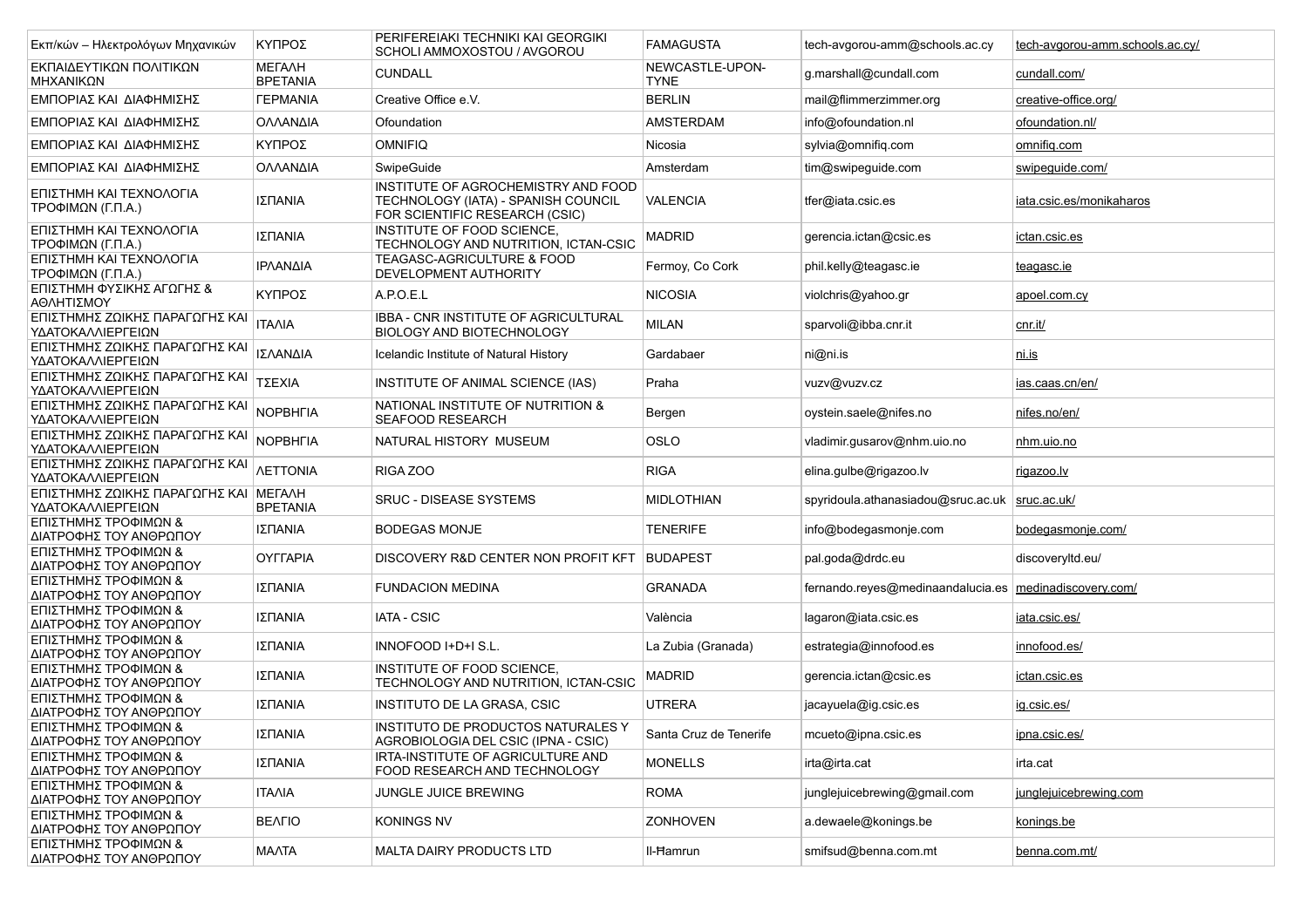| ΕΠΙΣΤΗΜΗΣ ΤΡΟΦΙΜΩΝ &<br>ΔΙΑΤΡΟΦΗΣ ΤΟΥ ΑΝΘΡΩΠΟΥ    | <b><i><u>TEPMANIA</u></i></b>    | MAX PLANCK INSTITUTE FOR HEART AND<br><b>LUNG RESEARCH</b>                                                                       | <b>BAD NAUHEIM</b>        | info@mpi-bn.mpg.de                       | mpi-bn.mpg.de                                |
|---------------------------------------------------|----------------------------------|----------------------------------------------------------------------------------------------------------------------------------|---------------------------|------------------------------------------|----------------------------------------------|
| ΕΠΙΣΤΗΜΗΣ ΤΡΟΦΙΜΩΝ &<br>ΔΙΑΤΡΟΦΗΣ ΤΟΥ ΑΝΘΡΩΠΟΥ    | <b><i><u>TEPMANIA</u></i></b>    | <b>MAX RUBNER-INSTITUT (MRI)</b>                                                                                                 | Karlsruhe                 | meinolf.lindhauer@mri.bund.de            | mri.bund.de/de/max-rubner-institut.html      |
| ΕΠΙΣΤΗΜΗΣ ΤΡΟΦΙΜΩΝ &<br>ΔΙΑΤΡΟΦΗΣ ΤΟΥ ΑΝΘΡΩΠΟΥ    | <b>BEAFIO</b>                    | <b>MYCELIA</b>                                                                                                                   | <b>NEVELE</b>             | kasper@mycelia.be                        | mycelia.be                                   |
| ΕΠΙΣΤΗΜΗΣ ΤΡΟΦΙΜΩΝ &<br>ΔΙΑΤΡΟΦΗΣ ΤΟΥ ΑΝΘΡΩΠΟΥ    | <b>BEAFIO</b>                    | PURATO NV/SA                                                                                                                     | <b>GROOT-BIJGAARDEN</b>   | mkoutidou@puratos.com                    | puratos.com/                                 |
| ΕΠΙΣΤΗΜΗΣ ΤΡΟΦΙΜΩΝ &<br>ΔΙΑΤΡΟΦΗΣ ΤΟΥ ΑΝΘΡΩΠΟΥ    | ΠΟΡΤΟΓΑΛΙΑ                       | UBQ II,LDA                                                                                                                       | madeira                   | geral@ubqmadeira.com                     | ubgmadeira.com                               |
| ΕΠΙΣΤΗΜΗΣ ΦΥΣΙΚΗΣ ΑΓΩΓΗΣ ΚΑΙ<br>ΑΘΛΗΤΙΣΜΟΥ ΣΕΡΡΩΝ | <b><i>TEPMANIA</i></b>           | SV HELLAS 94 BIETIGHEIM                                                                                                          | Bietigheim-Bissingen      | aloukas@svhellas94.de                    | svhellas94.de/                               |
| ΕΠΙΣΤΗΜΗΣ ΦΥΣΙΚΗΣ ΑΓΩΓΗΣ ΚΑΙ<br>ΑΘΛΗΤΙΣΜΟΥ ΣΕΡΡΩΝ | <b>METAAH</b><br><b>BPETANIA</b> | WEST HAM UNITED FOUNDATION                                                                                                       | <b>LONDON</b>             | temisanwilliams@westhamunited.co.<br>uk  | whufc.com/club-foundation/                   |
| ΕΠΙΣΤΗΜΗΣ ΦΥΤΙΚΗΣ ΠΑΡΑΓΩΓΗΣ                       | ΠΟΡΤΟΓΑΛΙΑ                       | ATELIER JARDINS DO SUL                                                                                                           | <b>BOAFE</b>              | mail@jardinsdosul.com                    | jardinsdosul.com                             |
| ΕΠΙΣΤΗΜΗΣ ΦΥΤΙΚΗΣ ΠΑΡΑΓΩΓΗΣ                       | <b>ITAAIA</b>                    | AURORA SERVICE S.r.I.                                                                                                            | <b>BOTTRIGHE DI ADRIA</b> | amministrazione@auroraservicesrl.<br>com | auroraservicesrl.it/                         |
| ΕΠΙΣΤΗΜΗΣ ΦΥΤΙΚΗΣ ΠΑΡΑΓΩΓΗΣ                       | <b>ITAAIA</b>                    | AZIENDA AGRICOLA CASA LANZAROTTI                                                                                                 | <b>ALBARETO</b>           | info@casa-lanzarotti.it                  | casa-lanzarotti.it/                          |
| ΕΠΙΣΤΗΜΗΣ ΦΥΤΙΚΗΣ ΠΑΡΑΓΩΓΗΣ                       | <b>ITAAIA</b>                    | <b>BIOMEDICAL RESEARCH SRL</b>                                                                                                   | <b>CATANIA</b>            | info@biomedicalresearch.it               | biomedicalresearch.it                        |
| ΕΠΙΣΤΗΜΗΣ ΦΥΤΙΚΗΣ ΠΑΡΑΓΩΓΗΣ                       | <b>OYFFAPIA</b>                  | CENTRE FOR AGRICULTURAL RESEARCH                                                                                                 | <b>MARTONVASAR</b>        | raksszegi.mariann@agrar.mta.hu           | agrar.mta.hu/                                |
| ΕΠΙΣΤΗΜΗΣ ΦΥΤΙΚΗΣ ΠΑΡΑΓΩΓΗΣ                       | <b>ITAAIA</b>                    | CREA - CONSIGLIO PER LA RICERCA IN<br>AGRICOLTURA E L'ANALISI DELL'ECONOMIA FIRENZE<br><b>AGRARIA</b>                            |                           | massimo.aglletti@crea.gov.it             | crea.gov.it/                                 |
| ΕΠΙΣΤΗΜΗΣ ΦΥΤΙΚΗΣ ΠΑΡΑΓΩΓΗΣ                       | ΙΣΠΑΝΙΑ                          | <b>CSIC - INSTITUTE OF AGRICULTURAL</b><br><b>SCIENCES</b>                                                                       | <b>MADRID</b>             | jose.dorado@csic.es                      | <u>ica.csic.es</u>                           |
| ΕΠΙΣΤΗΜΗΣ ΦΥΤΙΚΗΣ ΠΑΡΑΓΩΓΗΣ                       | ΛΟΥΞΕΜΒΟΥΡΓΟ                     | DOMAINE L&R KOX                                                                                                                  | <b>REMICH</b>             | kox@pt.lu                                | domainekox.lu/en                             |
| ΕΠΙΣΤΗΜΗΣ ΦΥΤΙΚΗΣ ΠΑΡΑΓΩΓΗΣ                       | ΓΑΛΛΙΑ                           | <b>EARL BRETHES</b>                                                                                                              | Momuy                     | earl.brethes@gmail.com                   | earlbrethes.com                              |
| ΕΠΙΣΤΗΜΗΣ ΦΥΤΙΚΗΣ ΠΑΡΑΓΩΓΗΣ                       | ΙΣΠΑΝΙΑ                          | ESTACION EXPERIMENTAL DEL ZAIDIN<br>(EEZ) - SPANISH NATIONAL RESEARCH<br>COUNCIL (CSIC)                                          | <b>GRANADA</b>            | emilio.benitez@eez.csic.es               | eez.csic.es/                                 |
| ΕΠΙΣΤΗΜΗΣ ΦΥΤΙΚΗΣ ΠΑΡΑΓΩΓΗΣ                       | <b><i>TEPMANIA</i></b>           | IGZ - Leibniz Institute of Vegetable and<br><b>Ornamental Crops</b>                                                              | Großbeeren                | igzev@igzev.de                           | <u>igzev.de/</u>                             |
| ΕΠΙΣΤΗΜΗΣ ΦΥΤΙΚΗΣ ΠΑΡΑΓΩΓΗΣ                       | <b>METAAH</b><br><b>BPETANIA</b> | IMPERIAL COLLEGE LONDON, CENTRE FOR<br><b>ENVIRONMENTAL POLICY</b>                                                               | <b>BERKSHIRE</b>          | j.mumford@imperial.ac.uk                 | imperial.ac.uk/environmental-policy/         |
| ΕΠΙΣΤΗΜΗΣ ΦΥΤΙΚΗΣ ΠΑΡΑΓΩΓΗΣ                       | ΙΣΠΑΝΙΑ                          | <b>INSTITUTE FOR SUSTAINABLE</b><br>AGRICULTURE, CSIC                                                                            | Córdoba                   | p.castill@csic.es                        | <u>ias.csic.es/</u>                          |
| ΕΠΙΣΤΗΜΗΣ ΦΥΤΙΚΗΣ ΠΑΡΑΓΩΓΗΣ                       | ΤΣΕΧΙΑ                           | INSTITUTE OF MICROBIOLOGY OF THE<br>CZECH ACADEMY OF SCIENCES.<br><b>VVI/LABORATORY OF ENVIRONMENTAL</b><br><b>BIOTECHNOLOGY</b> | Prague                    | tomas.cajthaml@natur.cuni.cz             | mbucas.cz/en/                                |
| ΕΠΙΣΤΗΜΗΣ ΦΥΤΙΚΗΣ ΠΑΡΑΓΩΓΗΣ                       | ΙΣΠΑΝΙΑ                          | <b>INSTITUTO DE INVESTIGACION Y</b><br>FORMACION AGRARIA Y PESQUERA (IFAPA)                                                      | <b>SEVILLA</b>            | franciscom.cara@juntadeandalucia.<br>es  | juntadeandalucia.es/agriculturaypesca/ifapa/ |
| ΕΠΙΣΤΗΜΗΣ ΦΥΤΙΚΗΣ ΠΑΡΑΓΩΓΗΣ                       | ΙΣΠΑΝΙΑ                          | INSTITUTO VALENCIANO DE<br><b>INVESTIGACIONES AGRARIAS</b>                                                                       | <b>MONCADA (VALENCIA)</b> | director_gva@gva.es                      | <u>ivia.es</u>                               |
| ΕΠΙΣΤΗΜΗΣ ΦΥΤΙΚΗΣ ΠΑΡΑΓΩΓΗΣ                       | ΙΣΠΑΝΙΑ                          | IRTA - FRUITCENTER                                                                                                               | LLEIDA CATALUNYA          | ramon.dolcet@irta.cat                    | irta.cat/en/centre/irta-fruitcentre/         |
| ΕΠΙΣΤΗΜΗΣ ΦΥΤΙΚΗΣ ΠΑΡΑΓΩΓΗΣ                       | ΙΣΠΑΝΙΑ                          | <b>IVIA</b>                                                                                                                      | <b>VALENCIA</b>           | quinones_ana@gva.es                      | ivia.gva.es                                  |
| ΕΠΙΣΤΗΜΗΣ ΦΥΤΙΚΗΣ ΠΑΡΑΓΩΓΗΣ                       | <b><i>TEPMANIA</i></b>           | LEIBNIZ - INSTITUTE OF VEGETABLE AND<br>ORNAMENTAL CROPS (IGZ)                                                                   | Großbeeren                | igzev@igzev.de                           | igzev.de                                     |
| ΕΠΙΣΤΗΜΗΣ ΦΥΤΙΚΗΣ ΠΑΡΑΓΩΓΗΣ                       | <b><i>TEPMANIA</i></b>           | LEIBNIZ INSTITUTE FOR NATURAL<br>PRODUCT RESEARCH AND INFECTION<br><b>BIOLOGY (HKI)</b>                                          | Jena                      | axel.brakhage@leibniz-hki.de             | leibniz-hki.de/                              |
| ΕΠΙΣΤΗΜΗΣ ΦΥΤΙΚΗΣ ΠΑΡΑΓΩΓΗΣ                       | <b>METAAH</b><br><b>BPETANIA</b> | LOGAN BOTANIC GARDEN                                                                                                             | <b>SCOTLAND</b>           | RBAINES@RBGE.ORG.UK                      | rbge.org.uk/                                 |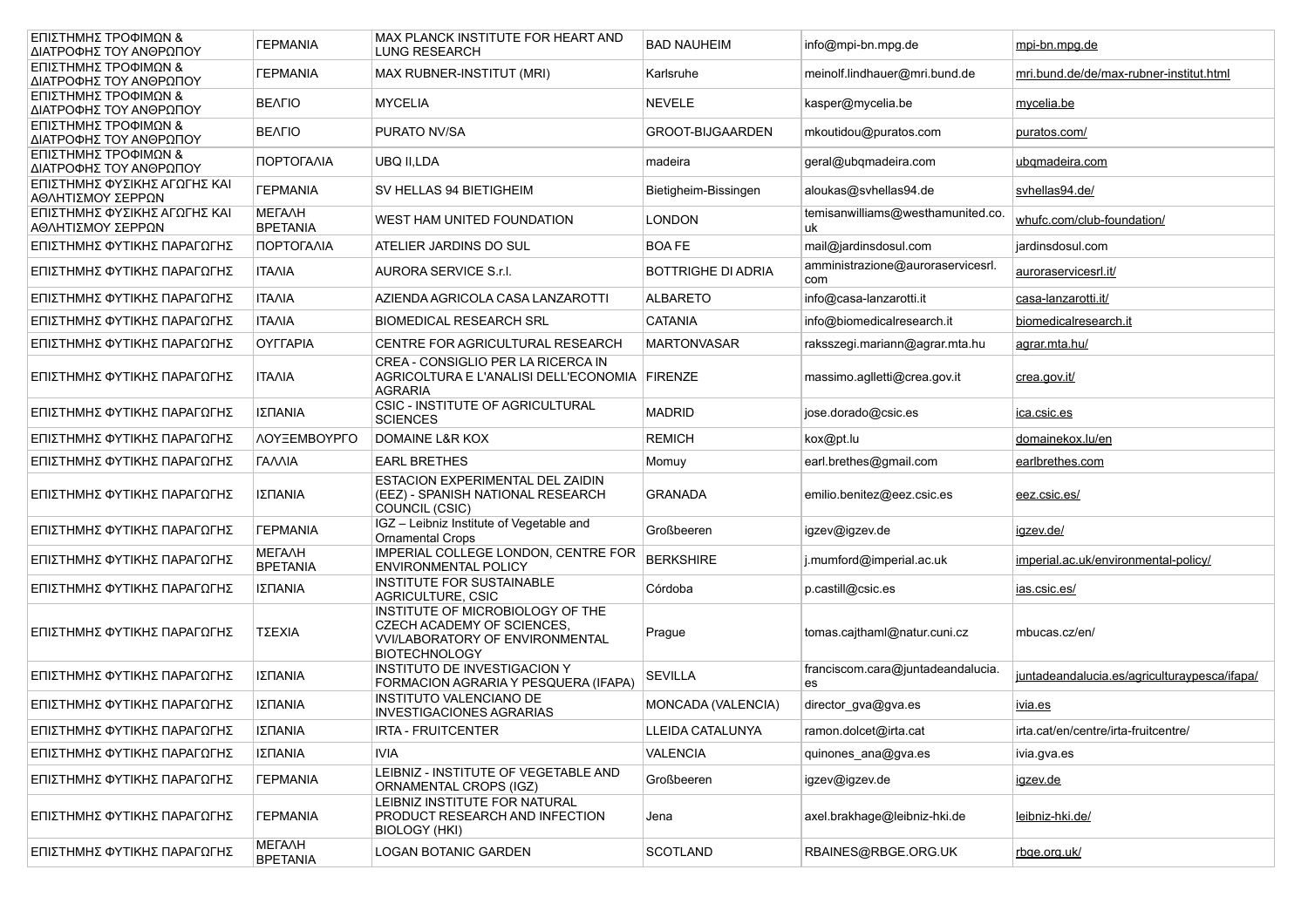| ΕΠΙΣΤΗΜΗΣ ΦΥΤΙΚΗΣ ΠΑΡΑΓΩΓΗΣ                   | <b><i><u>TEPMANIA</u></i></b>    | NEURATHER GARTNER GbR                                                                                        | Grevenbroich               | ludwig.zeitheim@neurather-gaertner.<br>de                          | neurather-gaertner.de                                     |
|-----------------------------------------------|----------------------------------|--------------------------------------------------------------------------------------------------------------|----------------------------|--------------------------------------------------------------------|-----------------------------------------------------------|
| ΕΠΙΣΤΗΜΗΣ ΦΥΤΙΚΗΣ ΠΑΡΑΓΩΓΗΣ                   | ΟΛΛΑΝΔΙΑ                         | PROTIX BIOSYSTEMS BV                                                                                         | Dongen                     | eric.schmitt.email@gmail.com                                       | protix eu/                                                |
| ΕΠΙΣΤΗΜΗΣ ΦΥΤΙΚΗΣ ΠΑΡΑΓΩΓΗΣ                   | ΙΣΠΑΝΙΑ                          | REAL JARDIN BOTANICO, CSIC                                                                                   | <b>MADRID</b>              | svillegas@rjb.csic.es                                              | rib.csic.es/                                              |
| ΕΠΙΣΤΗΜΗΣ ΦΥΤΙΚΗΣ ΠΑΡΑΓΩΓΗΣ                   | <b>METAAH</b><br><b>BPETANIA</b> | Scotland's Rural College (SRUC)                                                                              | Edinburgh                  | nicola.haig@sruc.ac.uk                                             | sruc.ac.uk/                                               |
| ΕΠΙΣΤΗΜΗΣ ΦΥΤΙΚΗΣ ΠΑΡΑΓΩΓΗΣ                   | <b>ITAAIA</b>                    | UNIVERSITA DEGLI STUDI DI TORINO,<br>CENTRO AGROINNOVA                                                       | <b>TORINO</b>              | massimo pugliese@unito it                                          | agroinnova unito it/it                                    |
| ΕΠΙΣΤΗΜΗΣ ΦΥΤΙΚΗΣ ΠΑΡΑΓΩΓΗΣ                   | <b>METAAH</b><br><b>BPETANIA</b> | WIMBERLY ALLISON TONG & GOO                                                                                  | London                     | jgoldwyn@watg.com                                                  | watg.com/                                                 |
| ΕΠΙΣΤΗΜΩΝ ΠΡΟΣΧΟΛΙΚΗΣ ΑΓΩΓΗΣ<br>& ΕΚΠΑΙΔΕΥΣΗΣ | ΓΑΛΛΙΑ                           | <b>ANATOLE FRANCE</b>                                                                                        | <b>TOULOUSE</b>            | ce.0310211I@ac-toulouse.fr                                         | anatole-france.ecollege.haute-garonne.fr/                 |
| ΕΠΙΣΤΗΜΩΝ ΠΡΟΣΧΟΛΙΚΗΣ ΑΓΩΓΗΣ<br>& ΕΚΠΑΙΔΕΥΣΗΣ | ΠΟΡΤΟΓΑΛΙΑ                       | BOA VENTURA MONTESSORI SCHOOL                                                                                | Estoril                    | info@boaventuramontessori.com                                      | boaventuramontessori.com/                                 |
| ΕΠΙΣΤΗΜΩΝ ΠΡΟΣΧΟΛΙΚΗΣ ΑΓΩΓΗΣ<br>& ΕΚΠΑΙΔΕΥΣΗΣ | <b>ΦΙΛΑΝΔΙΑ</b>                  | FINNISH AMERICAN KINDERGARTEN                                                                                | <b>HELSINKI</b>            | school@finnamkindergarten.com                                      | finnamkindergarten.com                                    |
| ΕΠΙΣΤΗΜΩΝ ΠΡΟΣΧΟΛΙΚΗΣ ΑΓΩΓΗΣ<br>& ΕΚΠΑΙΔΕΥΣΗΣ | ΙΣΠΑΝΙΑ                          | TODO NINOS NURSERY SCHOOL ARAVACA                                                                            | <b>MADRID</b>              | agata.careaga@todoninos.net                                        | todoninos.es/                                             |
| ΕΡΓΟΘΕΡΑΠΕΙΑ                                  | <b>METAAH</b><br><b>BPETANIA</b> | ADDENBROOKES HOSPITAL                                                                                        | <b>LONDON</b>              | sara.levy@addenbrookes.nhs.uk                                      | cuh.nhs.uk/addenbrookes-hospital                          |
| <b>EPFOGEPANEIA</b>                           | <b>BEAFIO</b>                    | CENTRE HOSPITALIER UNIVERSITAIRE ET<br>PSYCHIATRIQUE DE MONS BORINAGE<br>(CHUPMB)                            | <b>MONS</b>                | fabienne.schoonheyt@chpchene.be                                    | transparencia.be/                                         |
| <b>EPFOGEPANEIA</b>                           | <b>METAAH</b><br><b>BPETANIA</b> | <b>CREATE SERVICE - TCES GROUP</b>                                                                           | <b>LONDON</b>              | evangelia.theochari@tces.org.uk                                    | tces.org.uk/                                              |
| <b>EPFOGEPANEIA</b>                           | <b>METAAH</b><br><b>BPETANIA</b> | <b>CREATE SERVICE-TCES GROUP</b>                                                                             | <b>LONDON</b>              | evangelia.theochari@tces.org.uk                                    | tces.org.uk/create-service/                               |
| <b>EPFOGEPANEIA</b>                           | ΓΑΛΛΙΑ                           | <b>CRIAS CICAT</b>                                                                                           | <b>LYON</b>                | e.bondar@criasmieuxvivre.fr                                        | criasmieuxvivre.fr/CRIAS                                  |
| <b>EPFOGEPANEIA</b>                           | ΙΣΠΑΝΙΑ                          | Domusvi.REGINA                                                                                               | Barcelona                  | formacion@domusvi.es                                               | domusvi.es/                                               |
| <b>EPFOGEPANEIA</b>                           | <b>METAAH</b><br><b>BPETANIA</b> | EALING PAEDIATRIC COMMUNITY<br>SERVICES - ESCAN/LNWH NHS TRUST                                               | London                     | evangelia.theochari-boateng@nhs.<br>net                            | <u>Inwh.nhs.uk/</u>                                       |
| <b>EPFOGEPANEIA</b>                           | ΚΥΠΡΟΣ                           | <b>ERGODRASI THERAPEUTIC CENTER</b>                                                                          | <b>NICOSIA</b>             | ergodrasi@cablenet.com.cy                                          | ergodrasi.com                                             |
| <b>EPFOGEPANEIA</b>                           | ΙΣΠΑΝΙΑ                          | <b>HESTIA DURAN I REYNALS</b>                                                                                | Barcelona                  | esther.sarda@hestiaalliance.org                                    | hestiaalliance.org/es/                                    |
| <b>EPFOGEPANEIA</b>                           | <b><i>TEPMANIA</i></b>           | Klinikum Duisburg GmbH                                                                                       | Duisburg                   | info@klinikum-duisburg.de                                          | klinikum-duisburg.de                                      |
| <b>EPFOGEPANEIA</b>                           | <b>METAAH</b><br><b>BPETANIA</b> | ROYAL FREE HOSPITAL, PAEDIATRIC<br>OCCUPATIONAL THERAPY DEPARTMENT                                           | <b>LONDON</b>              | mary.betsakou@nhs.net                                              | royalfree.nhs.uk                                          |
| ΕΡΓΟΘΕΡΑΠΕΙΑ                                  | ΓΑΛΛΙΑ                           | SESVAD 69 APF FRANCE HANDICAP                                                                                | <b>VILLEURBANNE FRANCE</b> | anne.enselme-levraut@apf69.asso.fr                                 | sesvad.com/                                               |
| <b>EPFOGEPANEIA</b>                           | ΚΥΠΡΟΣ                           | SOKRATION MELATHRON LTD                                                                                      | <b>LIMASSOL</b>            | info@sokrationmelathron.com                                        | sokration.com                                             |
| <b>EPFOGEPANEIA</b>                           | ΚΥΠΡΟΣ                           | SPECIAL SCHOOL APOSTOLOS VARNAVAS<br><b>FAMAGUSTA</b>                                                        | <b>FAMAGUSTA</b>           | eid-ap-varnavas-amm@schools.ac.<br>CV                              | cyprus.com/listing/apostolos-varnavas-special-<br>school/ |
| <b>EPFOGEPANEIA</b>                           | <b>METAAH</b><br><b>BPETANIA</b> | THE CHELSEA GROUP OF CHILDREN                                                                                | LONDON                     | information@chelseachildren.com                                    | chelseachildren.com                                       |
| <b>EPFOGEPATEIA</b>                           | ΚΥΠΡΟΣ                           | <b>THRIASIO LTD</b>                                                                                          | Agios Andreas              | androsnathanael@gmail.com                                          | thriasiocyprus.com/                                       |
| <b>EPFOGEPATEIA</b>                           | ΙΣΠΑΝΙΑ                          | UNIVERSIDAD REY HUAN CARLOS                                                                                  | <b>MADRID</b>              | nuria.trugeda@urjc.es                                              | uric.es/en                                                |
| ΕΡΓΟΘΕΡΑΠΕΙΑ                                  | <b><i>TEPMANIA</i></b>           | Universitätsklinikum Leipzig                                                                                 | Leipzig                    | sabine.foerstl@medizin.uni-leipzig.de   tk.uniklinikum-leipzig.de/ |                                                           |
| <b>EPFOGEPATEIA</b>                           | МЕГАЛН<br><b>BPETANIA</b>        | WEST HAM LANE HEALTH CENTER                                                                                  | London                     | evangelia.theochari-boateng@elft.<br>nhs.uk                        | nhs.uk/                                                   |
| <b>EPFOGEPATEIA</b>                           | МЕГАЛН<br><b>BPETANIA</b>        | WEST HAM LANE HEALTH CENTRE - EAST<br>LONDON FOUNDATION TRUST (ELFT)                                         | London                     | webadmin@elft.nhs.uk                                               | elft.nhs.uk/                                              |
| <b>EPFOGEPATEIA</b>                           | МЕГАЛН<br><b>BPETANIA</b>        | WEST HAM LANE HEALTH CENTRE/CDS-<br>PAEDIATRIC OCCUPATIONAL THERAPY -<br>EAST LONDON FOUNDATION TRUST (ELFT) | <b>EAST LONDON</b>         | evangelia.theochari-boateng@elft.<br>nhs.uk                        | elft.nhs.uk/                                              |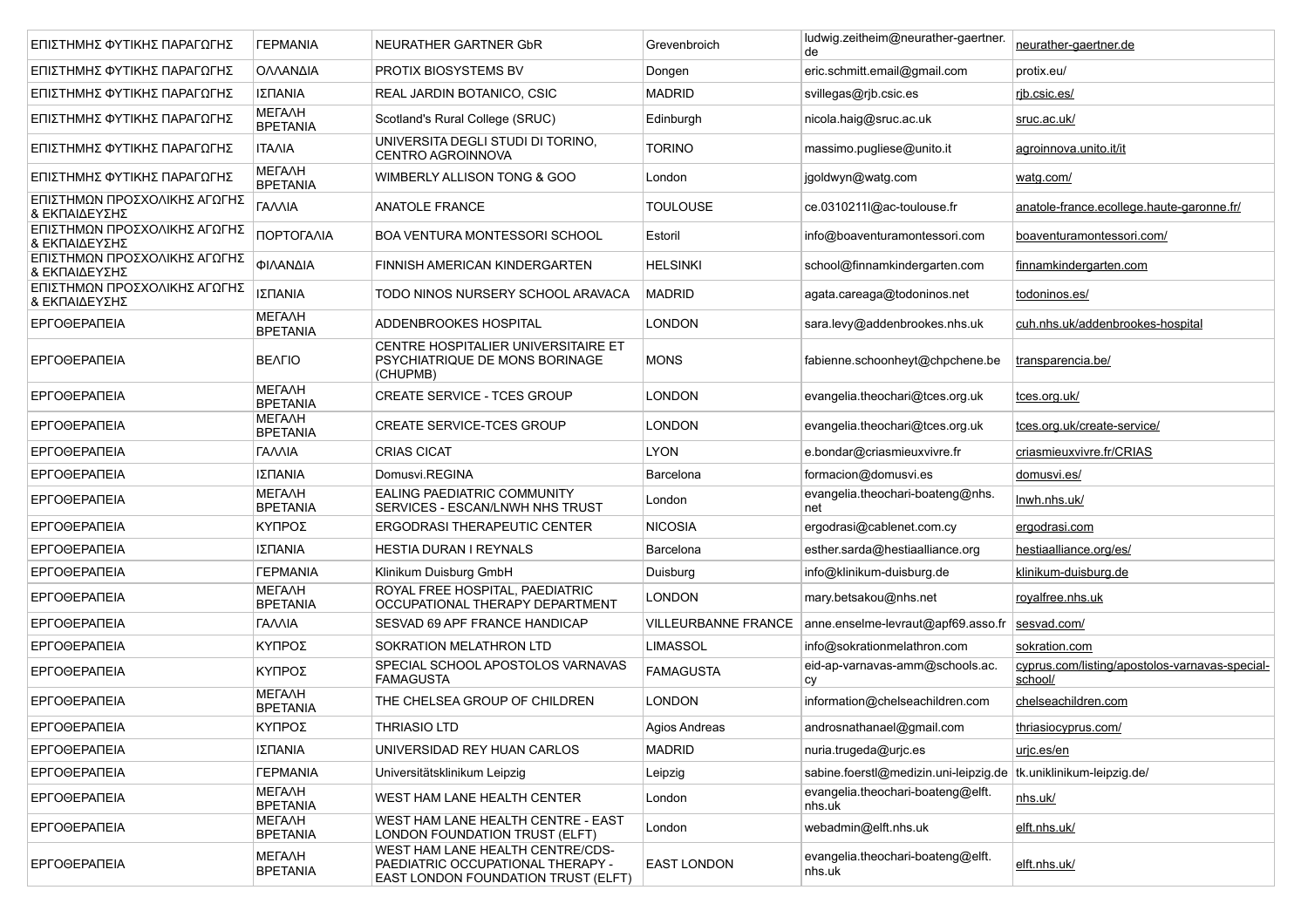| ΕΣΩΤ. ΑΡΧΙΤΕΚ. ΔΙΑΚΟΣΜ. & ΣΧΕΔ.<br>ANTIK. $(E.A.A.\Sigma.A)$   | ΙΣΠΑΝΙΑ                          | AGIFODENT ASSOCIATION                                      | <b>GRANADA</b>     | cooperation.office@agifodent.es    | agifodent.es/i                 |
|----------------------------------------------------------------|----------------------------------|------------------------------------------------------------|--------------------|------------------------------------|--------------------------------|
| ΕΣΩΤ. ΑΡΧΙΤΕΚ. ΔΙΑΚΟΣΜ. & ΣΧΕΔ.<br>ANTIK. $(E.A.A.\Sigma.A)$   | ΟΛΛΑΝΔΙΑ                         | <b>AKKA ARCHITECTS</b>                                     | Amsterdam          | letstalk@akkaarchitects.com        | akkaarchitects.com/            |
| ΕΣΩΤ. ΑΡΧΙΤΕΚ. ΔΙΑΚΟΣΜ. & ΣΧΕΔ.<br>ANTIK. $(E.A.A.\Sigma.A)$   | <b>ITAAIA</b>                    | ALESSIO PATALOCCO ARCHITECTS                               | Terni              | info@alessiopatalocco.eu           | alessiopatalocco.eu/           |
| ΕΣΩΤ. ΑΡΧΙΤΕΚ. ΔΙΑΚΟΣΜ. & ΣΧΕΔ.<br>ANTIK. (Ε.Α.Δ.Σ.Α)          | <b>ITAAIA</b>                    | <b>ARSPUBLICA</b>                                          | $P\Omega MH$       | selinford@gmail.com                | arspublica.it/                 |
| ΕΣΩΤ. ΑΡΧΙΤΕΚ. ΔΙΑΚΟΣΜ. & ΣΧΕΔ.<br>ANTIK. $(E.A.A.\Sigma.A)$   | <b><i>FEPMANIA</i></b>           | asdfg Architekten . Loeper Schmitz Grenz<br>PartGmbB       | Hamburg            | info@asdfg.co                      | asdfg.co/                      |
| ΕΣΩΤ. ΑΡΧΙΤΕΚ. ΔΙΑΚΟΣΜ. & ΣΧΕΔ.<br>ANTIK. $(E.A.A.\Sigma.A)$   | ΓΑΛΛΙΑ                           | ASSOCIATION LES AMIS DU CINEMA DU<br>REEL - BPI            | ΠΑΡΙΣΙ             | cinereel-administratif@bpi.fr      | cinemadureel.org               |
| ΕΣΩΤ. ΑΡΧΙΤΕΚ. ΔΙΑΚΟΣΜ. & ΣΧΕΔ.<br>ANTIK. $(E.A.A.\Sigma.A)$   | <b>ITAAIA</b>                    | ASSOCIAZIONE TEDACA                                        | Torino             | amministrazione@tedaca.it          | tedaca.it/                     |
| ΕΣΩΤ. ΑΡΧΙΤΕΚ. ΔΙΑΚΟΣΜ. & ΣΧΕΔ.<br>ANTIK. $(E.A.A.\Sigma.A)$   | ΑΥΣΤΡΙΑ                          | ATP WIEN PLANUNGS GmbH                                     | Wien               | claudia.reinprecht@atp.aq          | atp.ag/integrale-planung/      |
| ΕΣΩΤ. ΑΡΧΙΤΕΚ. ΔΙΑΚΟΣΜ. & ΣΧΕΔ.<br>ANTIK. $(E.A.A.\Sigma.A)$   | ΙΣΠΑΝΙΑ                          | <b>BMLD Architectural Lighting Design</b>                  | barcelona          | info@bmld.es                       | bmld.es/                       |
| ΕΣΩΤ. ΑΡΧΙΤΕΚ. ΔΙΑΚΟΣΜ. & ΣΧΕΔ.<br>ANTIK. $(E.A.A.\Sigma.A)$   | ΚΥΠΡΟΣ                           | CHERRY ON TOP                                              | <b>LIMASSOL</b>    | events@cherryontop.gr              | cherryontop.gr                 |
| ΕΣΩΤ. ΑΡΧΙΤΕΚ. ΔΙΑΚΟΣΜ. & ΣΧΕΔ.<br>ANTIK. $(E.A.A.\Sigma.A)$   | ΙΣΠΑΝΙΑ                          | CORZO DE DIOS ESTUDIO DE<br>ARQUITECTURA SL                | Madrid             | admin@corzodedios.com              | corzodedios.com/               |
| ΕΣΩΤ. ΑΡΧΙΤΕΚ. ΔΙΑΚΟΣΜ. & ΣΧΕΔ.<br>ANTIK. $(E.A.A.\Sigma.A)$   | <b>ITAAIA</b>                    | <b>CREATIVE INDUSTRIES LAB -</b><br>POLITECHNICO DI MILANO | Milano             | arianna.vignati@polimi.it          | cilab.polimi.it/               |
| ΕΣΩΤ. ΑΡΧΙΤΕΚ. ΔΙΑΚΟΣΜ. & ΣΧΕΔ.<br>ANTIK. (Ε.Α.Δ.Σ.Α)          | ΙΣΠΑΝΙΑ                          | ESCUELA DE ARTE PEDRO ALMODOVAR                            | <b>CIUDAD REAL</b> | proyinter@gmail.com                | escueladeartepedroalmodovar.es |
| ΕΣΩΤ. ΑΡΧΙΤΕΚ. ΔΙΑΚΟΣΜ. & ΣΧΕΔ.<br>ANTIK. $(E.A.A.\Sigma.A)$   | <b>ITAAIA</b>                    | <b>FUKSAS ARCHITECTURE SRLS</b>                            | <b>ROME</b>        | recruitment@fuksas.com             | fuksas.com                     |
| ΕΣΩΤ. ΑΡΧΙΤΕΚ. ΔΙΑΚΟΣΜ. & ΣΧΕΔ.<br>ANTIK. $(E.A.A.\Sigma.A)$   | ΙΣΠΑΝΙΑ                          | GARCIAGERMAN ARQUITECTOS                                   | Madrid             | info@garciagerman.com              | garciagerman.com/              |
| ΕΣΩΤ. ΑΡΧΙΤΕΚ. ΔΙΑΚΟΣΜ. & ΣΧΕΔ.<br>ANTIK. $(E.A.A.\Sigma.A)$   | <b><i>TEPMANIA</i></b>           | HUNDERT 10PROZENT/BURO FUR<br><b>GESTALTUNG</b>            | <b>DELBRUCK</b>    | info@hundert10prozent.de           | hundert10prozent.de/           |
| ΕΣΩΤ. ΑΡΧΙΤΕΚ. ΔΙΑΚΟΣΜ. & ΣΧΕΔ.<br>ANTIK. $(E.A.A.\Sigma.A)$   | <b>METAAH</b><br><b>BPETANIA</b> | <b>IKEA EDINBURGH</b>                                      | Midlothian         | elizabeth.stanton@ikea.com         | ikea.com/gb/                   |
| ΕΣΩΤ. ΑΡΧΙΤΕΚ. ΔΙΑΚΟΣΜ. & ΣΧΕΔ.<br>ANTIK. $(E.A.A.\Sigma.A)$   | ΙΣΠΑΝΙΑ                          | KING KONG DESIGN                                           | <b>BARCELONA</b>   | info@kingkongdesign.com            | kingkongdesign.com             |
| ΕΣΩΤ. ΑΡΧΙΤΕΚ. ΔΙΑΚΟΣΜ. & ΣΧΕΔ.<br>ANTIK. $(E.A.A.\Sigma.A)$   | ΙΣΠΑΝΙΑ                          | LA FURA DELS BAUS                                          | <b>BARCELONA</b>   | rarnaiz@lafura.com                 | lafura.com/                    |
| ΕΣΩΤ. ΑΡΧΙΤΕΚ. ΔΙΑΚΟΣΜ. & ΣΧΕΔ.<br>ANTIK. $(E.A.A.\Sigma.A)$   | <b>BEAFIO</b>                    | <b>LIONEL JADOT</b>                                        | Tervuren           | info@lioneljadot.com               | lioneljadot.com/               |
| ΕΣΩΤ. ΑΡΧΙΤΕΚ. ΔΙΑΚΟΣΜ. & ΣΧΕΔ.<br>ANTIK. $(E.A.A.\Sigma.A)$   | <b><i>FEPMANIA</i></b>           | Makea Industries GmbH                                      | berlin             | murat@makea.org                    | makea.org                      |
| ΕΣΩΤ. ΑΡΧΙΤΕΚ. ΔΙΑΚΟΣΜ. & ΣΧΕΔ.<br>ANTIK. $(E.A.A.\Sigma.A)$   | ΙΣΠΑΝΙΑ                          | MUSEO HISTORICO MUNICIPAL DE ECIJA                         | <b>SEVILLA</b>     | museo@ecija.org                    | museo.ecija.es/                |
| ΕΣΩΤ. ΑΡΧΙΤΕΚ. ΔΙΑΚΟΣΜ. & ΣΧΕΔ.<br>ANTIK. $(E.A.A.\Sigma.A)$   | ΙΣΠΑΝΙΑ                          | OHLAB OLIVER HERNAIZ ARCHITECTURE<br>LAB                   | Palma de Mallorca  | info@ohlab.net                     | ohlab.net/profile              |
| ΕΣΩΤ. ΑΡΧΙΤΕΚ. ΔΙΑΚΟΣΜ. & ΣΧΕΔ.<br>ANTIK. $(E.A.A.\Sigma.A)$   | ΠΟΡΤΟΓΑΛΙΑ                       | PEDRA SILVA ARQUITECTO LDA                                 | <b>LISBOA</b>      | info@pedrasilva.com                | pedrasilva.com/                |
| ΕΣΩΤ. ΑΡΧΙΤΕΚ. ΔΙΑΚΟΣΜ. & ΣΧΕΔ.<br>$ANTIK. (E.A.A. \Sigma.A)$  | ΙΣΠΑΝΙΑ                          | PLUTARCO MADRID SL                                         | <b>MADRID</b>      | hola@experimento.design            | experimento.design             |
| ΕΣΩΤ. ΑΡΧΙΤΕΚ. ΔΙΑΚΟΣΜ. & ΣΧΕΔ.<br>ANTIK. $(E.A.A.\Sigma.A)$   | ΙΣΠΑΝΙΑ                          | PRODUCTOS INFANTILES TUTETE S.L.                           | <b>MURCIA</b>      | productos@gmail.com                | tutete.com/                    |
| ΕΣΩΤ. ΑΡΧΙΤΕΚ. ΔΙΑΚΟΣΜ. & ΣΧΕΔ.<br>ANTIK. $(E.A.A.\Sigma.A)$   | ΓΑΛΛΙΑ                           | Richard Lavelle Architecte DPLG                            | Cannes             | richardlavellearchitecte@gmail.com | richard-lavelle.com            |
| ΕΣΩΤ. ΑΡΧΙΤΕΚ. ΔΙΑΚΟΣΜ. & ΣΧΕΔ.<br>ANTIK. (Ε.Α.Δ.Σ.Α)          | <b>AANIA</b>                     | ROSKILDE UNIVERSITY                                        | Roskilde           | ruc@ruc.dk                         | ruc.dk/en/                     |
| ΕΣΩΤ. ΑΡΧΙΤΕΚ. ΔΙΑΚΟΣΜ. & ΣΧΕΔ.<br>$ ANTIK. (E.A.A. \Sigma.A)$ | <b>ITAAIA</b>                    | <b>SGS ARCHITETTI ASSOCIATI</b>                            | Milano             | luca.amendola@sgsassociati.com     | sqsassociati.com/              |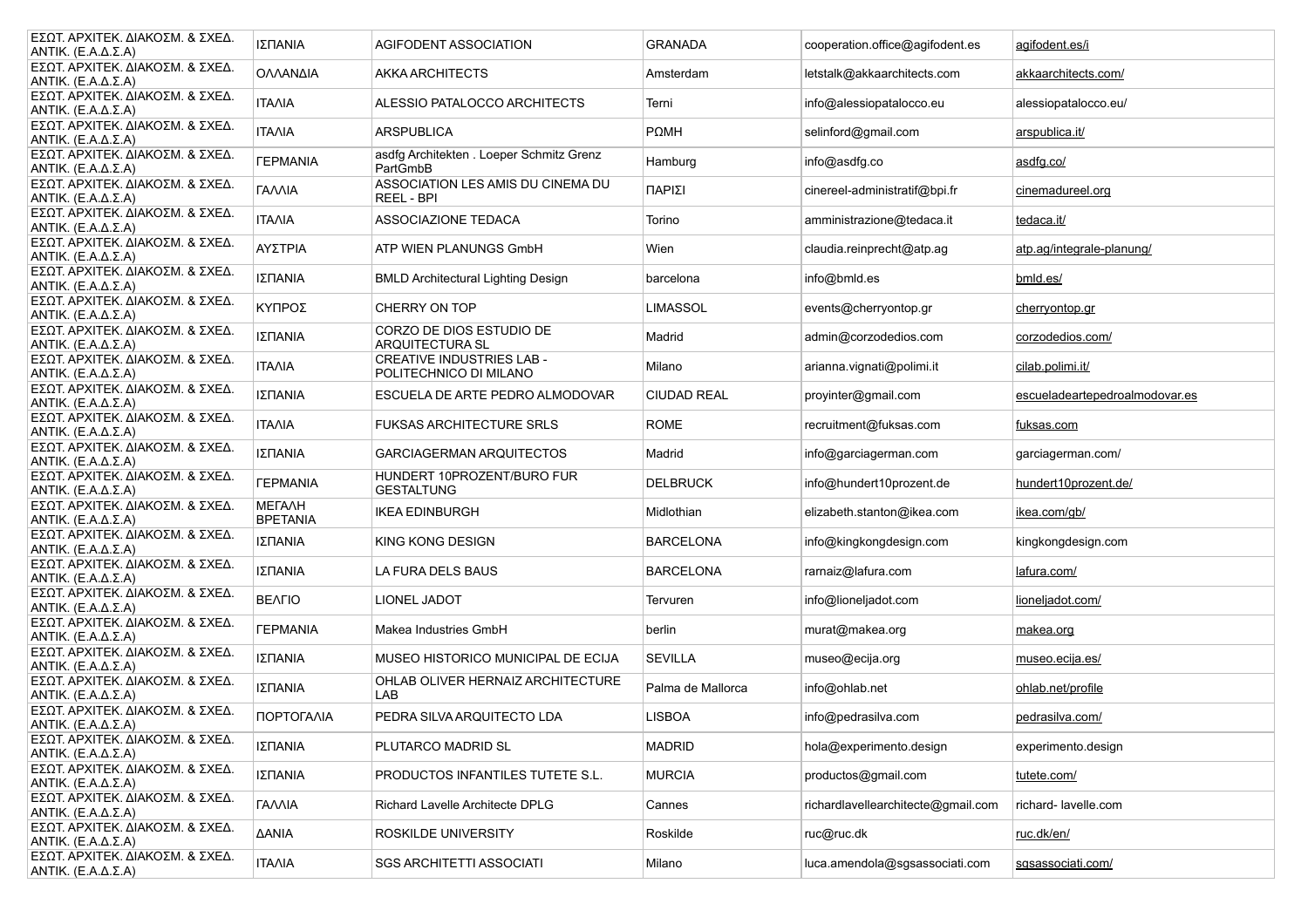| ΕΣΩΤ. ΑΡΧΙΤΕΚ. ΔΙΑΚΟΣΜ. & ΣΧΕΔ.<br>ANTIK. (Ε.Α.Δ.Σ.Α)        | <b><i>TEPMANIA</i></b>           | Silberform AG                                                                                           | Renningen         | info@silberform.ag                               | silberform.de/             |
|--------------------------------------------------------------|----------------------------------|---------------------------------------------------------------------------------------------------------|-------------------|--------------------------------------------------|----------------------------|
| ΕΣΩΤ. ΑΡΧΙΤΕΚ. ΔΙΑΚΟΣΜ. & ΣΧΕΔ.<br>ANTIK. $(E.A.A.\Sigma.A)$ | <b>METAAH</b><br><b>BPETANIA</b> | Studio Garconne Ltd                                                                                     | <b>LONDON</b>     | studiogarconne@gmail.com                         | studiogarconne.gr          |
| ΕΣΩΤ. ΑΡΧΙΤΕΚ. ΔΙΑΚΟΣΜ. & ΣΧΕΔ.<br>ANTIK. (Ε.Α.Δ.Σ.Α)        | ΙΣΠΑΝΙΑ                          | UNITED STUDIOS BARCELONA                                                                                | <b>BARCELONA</b>  | marketing@dna-barcelona.com                      | unitedstudios.co.          |
| ΕΣΩΤ. ΑΡΧΙΤΕΚ. ΔΙΑΚΟΣΜ. & ΣΧΕΔ.<br>ANTIK. $(E.A.A.\Sigma.A)$ | ΙΣΠΑΝΙΑ                          | VILALTA ARQUITECTURA SLU                                                                                | Barcelona         | contact@vilalta.cat                              | vilalta.cat/es/            |
| ΕΣΩΤ. ΑΡΧΙΤΕΚ. ΔΙΑΚΟΣΜ. & ΣΧΕΔ.<br>ANTIK. (Ε.Α.Δ.Σ.Α)        | <b>AANIA</b>                     | WE ARCHITECTURE                                                                                         | København S       | jsn@we-a.dk                                      | we-a.dk                    |
| ΗΛΕΚΤΡΟΛΟΓΩΝ ΚΑΙ<br>ΗΛΕΚΤΡΟΝΙΚΩΝ ΜΗΧΑΝΙΚΩΝ                   | <b>METAAH</b><br><b>BPETANIA</b> | PICS TELECOM INTERNATIONAL LTD                                                                          | <b>BATH</b>       | info@espauk.com                                  | espauk.com                 |
| Ηλεκτρολόγων Μηχανικών &<br>Μηχανικών Υπολογιστών            | ΤΣΕΧΙΑ                           | BRNO UNIVERSITY OF TECHNOLOGY,<br>FACULTY OF ELECTRICAL ENGINEERING<br>AND COMMUNICATION                | Brno-Královo Pole | mastny@feec.vutbr.cz                             | feec.vutbr.cz/fakulta/     |
| Ηλεκτρολόγων Μηχανικών &<br>Μηχανικών Υπολογιστών            | <b>МЕГАЛН</b><br><b>BPETANIA</b> | iMakr LTD/MyMiniFactory                                                                                 | LONDON            | romain@imakr.com                                 | myminifactory.com/         |
| Ηλεκτρολόγων Μηχανικών &<br>Μηχανικών Υπολογιστών            | <b>BEAFIO</b>                    | <b>IMEC vzw</b>                                                                                         | LEUVEN            | erik.jan.marinissen@imec.be                      | imec-int.com/              |
| Ηλεκτρολόγων Μηχανικών &<br>Μηχανικών Υπολογιστών            | ΟΛΛΑΝΔΙΑ                         | NET2GRID B.V.                                                                                           | <b>CK ZEIST</b>   | dimitrios@net2grid.com                           | net2grid.com/              |
| Ηλεκτρολόγων Μηχανικών &<br>Μηχανικών Υπολογιστών            | <b>AANIA</b>                     | TECHNICAL UNIVERSITY OF DENMARK                                                                         | <b>ROSKILDE</b>   | amko@elektro.dtu.dk                              | dtu.dk/                    |
| Ηλεκτρολόγων Μηχανικών &<br>Μηχανικών Υπολογιστών            | <b><i>TEPMANIA</i></b>           | TECHNISCHE UNIVERSITAT MUNCHEN<br>(TUM)                                                                 | Munchen           | alagha@zv.tum.de                                 | tum.de                     |
| Ηλεκτρολόγων Μηχανικών &<br>Μηχανικών Υπολογιστών            | ΙΣΠΑΝΙΑ                          | UNIVERSIDAD POLITECNICA DE MADRID                                                                       | <b>MADRD</b>      | vmaojo@fi.upm.es                                 | upm.es/                    |
| Ηλεκτρολόγων Μηχανικών &<br>Μηχανικών Υπολογιστών            | ΙΣΠΑΝΙΑ                          | <b>VIVA CONVERSION</b>                                                                                  | <b>VALENCIA</b>   | toni@vivaconversion.com                          | vivaconversion.com/        |
| Ηλεκτρολόγων Μηχανικών και<br>Μηχανικών Υπολογιστών          | ΚΥΠΡΟΣ                           | <b>CYPRUS ENERGY REGULATORY</b><br><b>AUTHORITY</b>                                                     | <b>NICOSIA</b>    | info@cera.org.cy                                 | cera.org.cy/               |
| Ηλεκτρολόγων Μηχανικών και<br>Μηχανικών Υπολογιστών          | ΙΣΠΑΝΙΑ                          | <b>DPOINTGROUP</b>                                                                                      | <b>BARCELONA</b>  | info@dpointgroup.com                             | dpointgroup.com/           |
| Ηλεκτρολόγων Μηχανικών και<br>Μηχανικών Υπολογιστών          | ΣΟΥΗΔΙΑ                          | KTH ROYAL INSTITUTE OF TECHNOLOGY                                                                       | Stockholm         | ala@csc.kth.se                                   | kth.se/                    |
| Ηλεκτρολόγων Μηχανικών και<br>Μηχανικών Υπολογιστών          | ΠΟΡΤΟΓΑΛΙΑ                       | ProDrone                                                                                                | PORTO SALVO       | andre@pro-drone.eu                               | prodrone-tech.com/         |
| ΗΛΕΚΤΡΟΝΙΚΩΝ ΜΗΧΑΝΙΚΩΝ Τ.Ε.                                  | <b>NOPBHFIA</b>                  | EMBASSY OF THE HELLENIC REPUBLIC IN<br><b>NORWAY</b>                                                    | OSLO              | gremb@online.no                                  | mfa.gr/oslo                |
| ΗΛΕΚΤΡΟΝΙΚΩΝ ΜΗΧΑΝΙΚΩΝ Τ.Ε.                                  | <b><i>FAAAIA</i></b>             | GRENOBLE INP - ESISAR, LABORATORY<br><b>LCIS</b>                                                        | Valence           | laurent.lefevre@lcis.grenoble-inp.fr             | esisar.grenoble-inp.fr/    |
| ΗΛΕΚΤΡΟΝΙΚΩΝ ΜΗΧΑΝΙΚΩΝ Τ.Ε.                                  | <b><i>TEPMANIA</i></b>           | <b>IAV GmbH</b>                                                                                         | <b>BERLIN</b>     | valentine.solotych@iav.de                        | iav.com/                   |
| ΗΛΕΚΤΡΟΝΙΚΩΝ ΜΗΧΑΝΙΚΩΝ Τ.Ε.                                  | ΙΣΠΑΝΙΑ                          | UNIVERSITY OF THE BASQUE<br>COUNTRY/DEPARTMENT OF AUTOMATIC<br><b>CONTROL &amp; SYSTEMS ENGINEERING</b> | Bilbao            | izaskun.garrido@ehu.es                           | ehu.eus/en/en-home         |
| ΗΛΕΚΤΡΟΝΙΚΩΝ ΥΠΟΛΟΓΙΣΤΙΚΩΝ<br>ΣΥΣΤΗΜΑΤΩΝ                     | <b><i>TEPMANIA</i></b>           | ADIDAS GROUP GLOBAL IT/CoE<br>SALES/ORDER MANAGEMENT                                                    | Herzogenaurach    | kimberly.luong@adidas-group.com                  | adidas-group.com/en/       |
| ΗΛΕΚΤΡΟΝΙΚΩΝ ΥΠΟΛΟΓΙΣΤΙΚΩΝ<br>ΣΥΣΤΗΜΑΤΩΝ                     | ΙΡΛΑΝΔΙΑ                         | <b>ICON PIC</b>                                                                                         | <b>DUBLIN</b>     | lukas.stadler@iconplc.com                        | iconplc.com                |
| ΘΕΑΤΡΙΚΩΝ ΣΠΟΥΔΩΝ                                            | <b>ITAAIA</b>                    | ASSOCIAZIONE RAFFAELLO SANZIO                                                                           | Cesena            | organizzazioneclaudiacastellucci@so<br>cietas.es | associazioneraffaello.org/ |
| ΘΕΑΤΡΙΚΩΝ ΣΠΟΥΔΩΝ                                            | ΙΡΛΑΝΔΙΑ                         | CROOKED HOUSE THEATRE COMPANY<br>(KILDARE YOUTH THEATRE)                                                | Piercetown        | info@crookedhouse.ie                             | crookedhouse.ie/           |
| <b>OEATPOY</b>                                               | ΚΥΠΡΟΣ                           | <b>CYPRUS THEATRE ORGANISATION</b>                                                                      | Λευκωσία          | dramaturg@thoc.org.cy                            | thoc.org.cy/               |
| <b>OEATPOY</b>                                               | <b>METAAH</b><br><b>BPETANIA</b> | <b>HELLENIC TELEVISION LIMITED</b>                                                                      | <b>LONDON</b>     | info@hellenictv.net                              | hellenictv.net/            |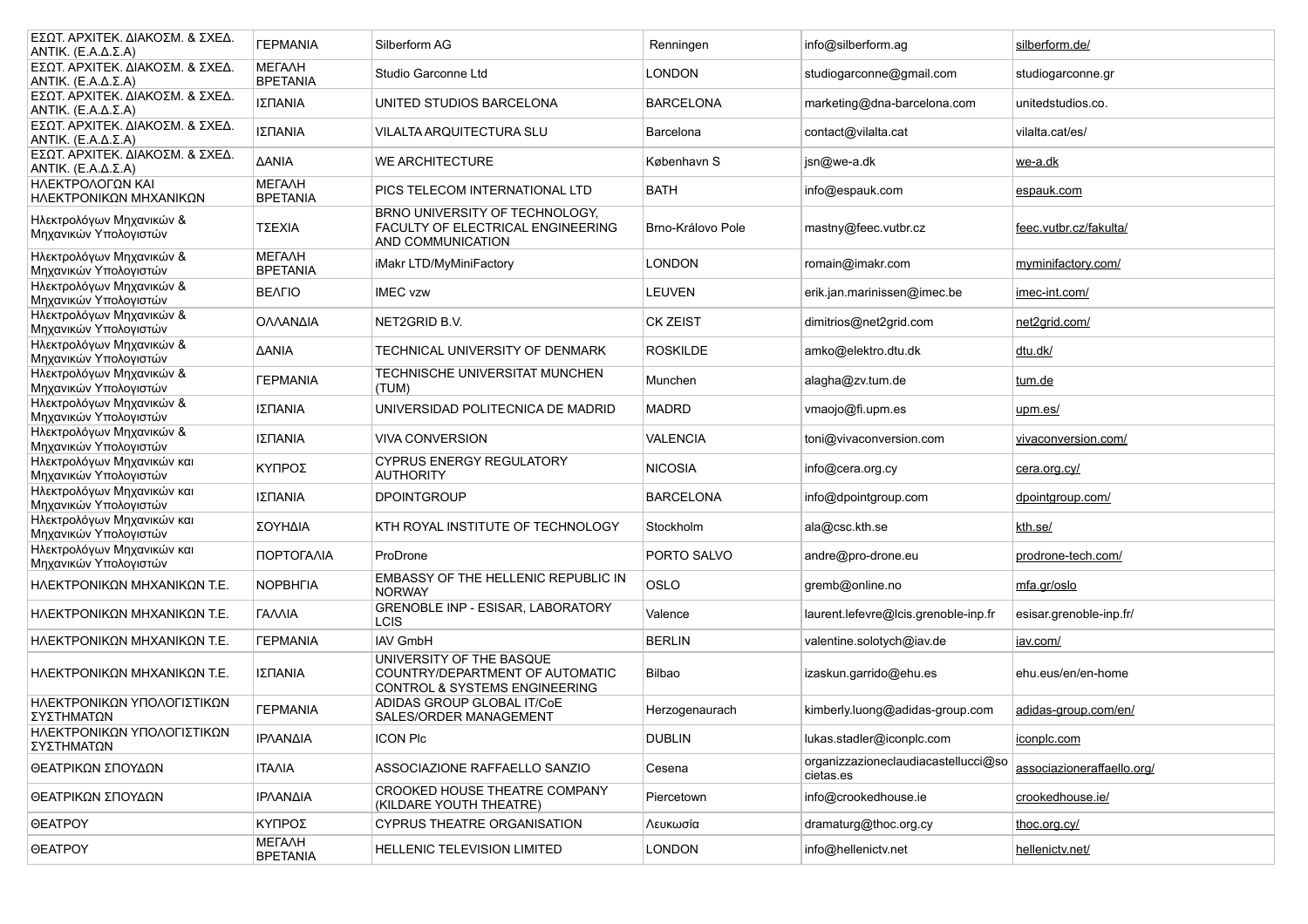| ΘΕΟΛΟΓΙΑΣ                     | ΙΣΠΑΝΙΑ                          | MUHYIDDIN IBN ARABI SOCIETY (MIAS) -<br>LATINA                                             | <b>MURCIA</b>        | pbeneito@um.es                                 | ibnarabisociety es/                                      |
|-------------------------------|----------------------------------|--------------------------------------------------------------------------------------------|----------------------|------------------------------------------------|----------------------------------------------------------|
| ΘΕΟΛΟΓΙΑΣ                     | <b>BEAFIO</b>                    | ORTHODOX METROPOLIS OF BELGIUM                                                             | <b>Bruxelles</b>     | info@orthodoxia.be                             | orthodoxia.be/                                           |
| ΘΕΟΛΟΓΙΑΣ                     | <b>TOYPKIA</b>                   | OZEL GOKCEADA RUM ORTAOKULU VE<br>LISESI                                                   | <b>CANAKKALE</b>     | gokceada.rum.orta.lise@gmail.com               | gokceada.com                                             |
| ΘΕΩΡΙΑΣ & ΙΣΤΟΡΙΑΣ ΤΗΣ ΤΕΧΝΗΣ | <b>KPOATIA</b>                   | OSNOVNA SKOLA SESVETSKA SOPNICA                                                            | Sesvete              | sopnica@os-sesvetska-sopnica.<br>skole.ht      | os-sesvetska-sopnica.skole.hr/                           |
| ΙΑΤΡΙΚΑ ΕΡΓΑΣΤΗΡΙΑ            | <b>BEAFIO</b>                    | ARGEN-X BVBA                                                                               | Zwijnaarde           | ndejonge@argen-x.com                           | argen-x.com/                                             |
| ΙΑΤΡΙΚΑ ΕΡΓΑΣΤΗΡΙΑ            | <b><i>FANNIA</i></b>             | CENTRE DE RECHERCHE DE BIOCHIMIE<br>MACROMOLECULAIRE (CRBM)                                | Montpellier Cedex 05 | anna.castro@crbm.cnrs.fr                       | crbm.cnrs.fr/index.php/en/                               |
| ΙΑΤΡΙΚΑ ΕΡΓΑΣΤΗΡΙΑ            | ΓΑΛΛΙΑ                           | <b>CRBM/CNRS</b>                                                                           | <b>MONTPELLIER</b>   | patrick.lemaire@crbm.cnrs.fr                   | crbm.cnrs.fr/index.php/en/                               |
| ΙΑΤΡΙΚΑ ΕΡΓΑΣΤΗΡΙΑ            | <b>BEAFIO</b>                    | GIRP - EUROPEAN HEALTHCARE<br><b>DISTRIBUTION ASSOCIATION</b>                              | <b>Brussels</b>      | g.colombo@girp.eu                              | girp.eu                                                  |
| ΙΑΤΡΙΚΑ ΕΡΓΑΣΤΗΡΙΑ            | <b>METAAH</b><br><b>BPETANIA</b> | INSTITUTE OF INFECTION AND GLOBAL<br>HEALTH, UNIVERSITY OF LIVERPOOL                       | LIVERPOOL            | a.beloukas@liverpool.ac.uk                     | liv.ac.uk                                                |
| ΙΑΤΡΙΚΑ ΕΡΓΑΣΤΗΡΙΑ            | <b><i>TEPMANIA</i></b>           | INSTITUTE OF STEM CELL RESEARCH,<br>HELMHOLTZ ZENTRUM MUNCHEN                              | Neuherberg           | nina.fuchs@helmholtz-muenchen.de               | helmholtz-muenchen.de/                                   |
| ΙΑΤΡΙΚΑ ΕΡΓΑΣΤΗΡΙΑ            | ΣΟΥΗΔΙΑ                          | KAROLINSKA INSTITUTET                                                                      | Solna                | camilla.fors.holmberg@ki.se                    | ki.se/start                                              |
| ΙΑΤΡΙΚΑ ΕΡΓΑΣΤΗΡΙΑ            | ΚΥΠΡΟΣ                           | NICOSIA GENERAL HOSPITAL                                                                   | Nicosia              | ngh@mphs.moh.gov.cy                            | moh.gov.cy//Moh/ngh/ngh.nsf/                             |
| ΙΑΤΡΙΚΑ ΕΡΓΑΣΤΗΡΙΑ            | ΣΟΥΗΔΙΑ                          | <b>OREBRO UNIVERSITY</b>                                                                   | Örebro               | ulrika.kvist@oru.se                            | oru.se/                                                  |
| ΙΑΤΡΙΚΑ ΕΡΓΑΣΤΗΡΙΑ            | ΟΛΛΑΝΔΙΑ                         | THE NETHERLANDS CANCER INSTITUTE                                                           | Amsterdam            | a.perrakis@nki.nl                              | nki.nl/                                                  |
| ΙΑΤΡΙΚΑ ΕΡΓΑΣΤΗΡΙΑ            | <b>ITAAIA</b>                    | UNIVERSITA CATTOLICA DEL SACRO<br><b>CUORE AT PIACENZA</b>                                 | Piacenza PC          | luigi.bavaresco@unicatt.it                     | piacenza unicatt.it/                                     |
| <b>IATPIKH</b>                | <b>METAAH</b><br><b>BPETANIA</b> | EPSOM AND ST HELIER UNIVERSITY<br><b>HOSPITALS NHS TRUST</b>                               | <b>LONDON</b>        | chris.panos@esth.nhs.uk                        | epsom-sthelier.nhs.uk/                                   |
| <b>IATPIKH</b>                | ΙΣΠΑΝΙΑ                          | HOSPITAL UNIVERSITARIO RIO HORTEGA                                                         | VALLADOLID           | javiermonmor@gmail.com                         | saludcastillavleon.es/HRHortega/es                       |
| <b>IATPIKH</b>                | <b>TOYPKIA</b>                   | INSTANBUL UNIVERSITY CAPA                                                                  | <b>İSTANBUL</b>      | itf-dekanlik@istanbul.edu.tr                   | istanbultip.istanbul.edu.tr/                             |
| <b>IATPIKH</b>                | <b>TOYPKIA</b>                   | ISTANBUL FATIH 9 NO'LU AILE SAGLIGI<br><b>MERKEZI</b>                                      | <b>ISTANBUL</b>      | fatih9noluasm@gmail.com                        | fatih9noluasm.org/                                       |
| <b>IATPIKH</b>                | <b><i>TEPMANIA</i></b>           | <b>KLINIKUM COBURG</b>                                                                     | <b>COBURG</b>        | orfeas.liangos@klinikum-coburg.de              | regiomed-kliniken.de/                                    |
| <b>IATPIKH</b>                | <b>METAAH</b><br><b>BPETANIA</b> | <b>MOORFIELDS EYE HOSPITAL</b>                                                             | <b>LONDON</b>        | michel.michaelidis@ucl.ac.uk                   | moorfields.nhs.uk                                        |
| <b>IATPIKH</b>                | <b><i>FAAAIA</i></b>             | Nively SAS                                                                                 | <b>NICE</b>          | ucelli@nively.com                              | nively.com                                               |
| <b>IATPIKH</b>                | <b>METAAH</b><br><b>BPETANIA</b> | ROYAL NATIONAL ORTHOPAEDICS<br><b>HOSPITAL NHS TRUST</b>                                   | Stanmore             | robpollock@nhs.net                             | rnoh.nhs.uk//                                            |
| <b>IATPIKH</b>                | ΙΣΠΑΝΙΑ                          | UNIVERSIDAD AUTONOMA DE MADRID.<br>FACULTAD DE MEDICINA                                    | <b>MADRID</b>        | vicedecana.medicina.rrii@uam.es                | uam.es/                                                  |
| <b>IATPIKH</b>                | <b><i>TEPMANIA</i></b>           | UNIVERSITY MEDICAL CENTER MAINZ                                                            | <b>MAINZ</b>         | stavros.konstantinides@unimedizin-<br>mainz.de | unimedizin-mainz.de/                                     |
| <b>IATPIKH</b>                | <b>NOPBHFIA</b>                  | UNIVERSITY OF BERGEN                                                                       | <b>BERGEN</b>        | hans-peter.marti@uib.no                        | uib.no                                                   |
| <b>IATPIKH</b>                | ΓΑΛΛΙΑ                           | UNIVERSITY PARIS 13 UFR SMBH                                                               | <b>BOBIGNY</b>       | georges.sebbane@apphp.fr                       | univ-paris13.fr                                          |
| ΙΣΤΟΡΙΑΣ                      | ΙΣΠΑΝΙΑ                          | CENTRO DE ESTUDIOS BIZANTINOS<br>NEOGRIEGOS Y CHIPRIOTAS/UNIVERSIDAD Granada<br>DE GRANADA |                      | cebnch@gmail.com                               | centrodeestudiosbnch.com/gr                              |
| ΙΣΤΟΡΙΑΣ                      | ΙΣΠΑΝΙΑ                          | CENTRO DE ESTUDIOS BIZANTINOS,<br>NEOGRIEGOS Y CHIPRIOTAS                                  | <b>GRANADE</b>       | cebnch@gmail.com                               | centrodeestudiosbnch.com/gr                              |
| ΙΣΤΟΡΙΑΣ                      | <b><i>TEPMANIA</i></b>           | GREEK CONSULATE GENERAL IN MUNICH                                                          | Munchen              | grgencon.mun@mfa.gr                            | greekconsmuc.de/                                         |
| ΙΣΤΟΡΙΑΣ                      | <b>TOYPKIA</b>                   | HALKI THEOLOGICAL SCHOOL                                                                   | <b>ISTANBUL</b>      | grigorioslio@gmail.com                         | patriarchate.org/iw/holy-theological-school-of-<br>halki |
| ΙΣΤΟΡΙΑΣ                      | <b>TOYPKIA</b>                   | HALKI THEOLOGICAL SCHOOL                                                                   | <b>ADALAR</b>        | grigorioslio@gmail.com                         | patriarchate.org/iw/holy-theological school-of-<br>halki |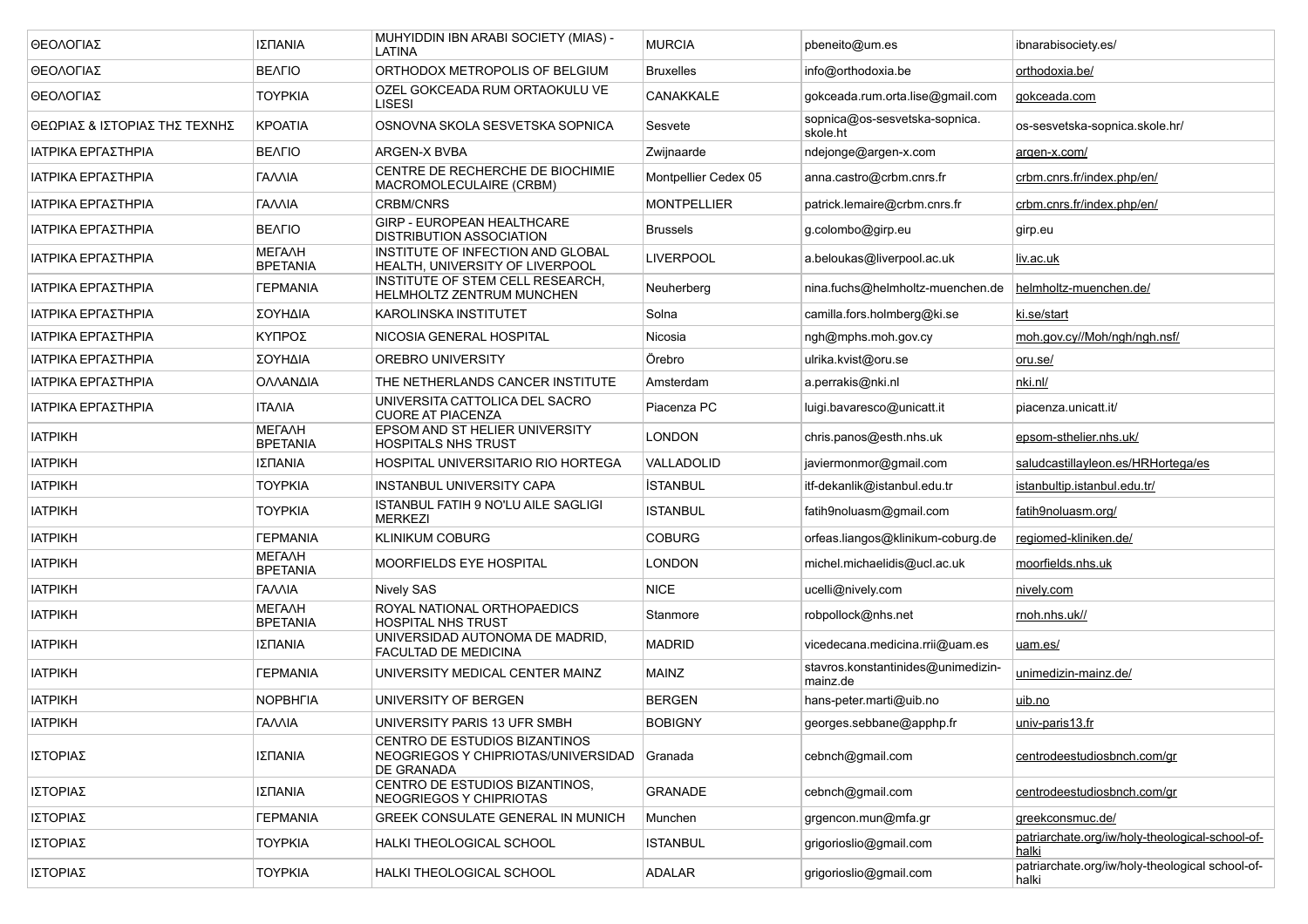| ΙΣΤΟΡΙΑΣ                                | <b>OYFFAPIA</b>                  | <b>IMPACT HUB BUDAPEST</b>                                                                                           | <b>Budapest</b>   | beatrix.bedo@impacthub.net                      | budapest.impacthub.net/           |
|-----------------------------------------|----------------------------------|----------------------------------------------------------------------------------------------------------------------|-------------------|-------------------------------------------------|-----------------------------------|
| ΙΣΤΟΡΙΑΣ & ΑΡΧΑΙΟΛΟΓΙΑΣ                 | <b><i>FEPMANIA</i></b>           | GRIECHISCHES GYMNASIUM - LYZEUM<br><b>DUSSELDORF</b>                                                                 | <b>DUSSELDORF</b> | enlykdorf@yahoo.gr                              | enlykdorf.wordpress.com/          |
| ΙΣΤΟΡΙΑΣ & ΑΡΧΑΙΟΛΟΓΙΑΣ                 | <b><i>FEPMANIA</i></b>           | INSTITUTE FOR CULTURAL DIPLOMACY                                                                                     | <b>BERLIN</b>     | info@culturaldiplomacy.org                      | culturaldiplomacy.com             |
| ΙΣΤΟΡΙΑΣ & ΑΡΧΑΙΟΛΟΓΙΑΣ                 | ΙΣΠΑΝΙΑ                          | NF/NIEVES FERNANDEZ                                                                                                  | <b>MADRID</b>     | info@nfgaleria.com                              | nfgaleria.com/                    |
| ΙΣΤΟΡΙΑΣ & ΑΡΧΑΙΟΛΟΓΙΑΣ                 | ΙΣΠΑΝΙΑ                          | SECCION GRIEGO MODERNO, CENTRO<br>UNIVERSITARIO LENGUAS MODERNAS,<br>UNIVERSIDAD DE ZARAGOZA                         | Zaragoza          | wgriego@unizar.es                               | culm.unizar.es/                   |
| ΙΣΤΟΡΙΑΣ & ΑΡΧΑΙΟΛΟΓΙΑΣ                 | ΙΣΠΑΝΙΑ                          | UNIVERSIDAD DE ZARAGOZA                                                                                              | Zaragoza          | giatsidi@unizar.es                              | unizar.es/                        |
| ΙΣΤΟΡΙΑΣ & ΑΡΧΑΙΟΛΟΓΙΑΣ                 | ΑΥΣΤΡΙΑ                          | VOLKSSCHULE STUBENBASTEI,<br>STUBENBASTEI 3                                                                          | Wien              | vs01stub003k@m56ssn.wien.at                     | vsstubenbastei schule wien at/    |
| ΙΤΑΛΙΚΗΣ ΓΛΩΣΣΑΣ & ΦΙΛΟΛΟΓΙΑΣ           | ΙΣΠΑΝΙΑ                          | LA DRAGONA MIGUEL GOMEZ EDICIONES                                                                                    | <b>MALAGA</b>     | info@ladragona.es                               | ladragona.es/                     |
| ΚΙΝΗΜΑΤΟΓΡΑΦΟΥ                          | <b><i>FEPMANIA</i></b>           | BERLIN PRODUCERS GmbH & Co. KG                                                                                       | <b>BERLIN</b>     | stefan.pannen@berlin-producers.de               | berlin-producers.de/              |
| KINHMATOFPAФOY                          | ΤΣΕΧΙΑ                           | NARODNI FILMOVY ARCHIV/NATIONAL FILM<br><b>ARCHIVE</b>                                                               | <b>PRAHA</b>      | eva.kotatkova@nfa.cz                            | nfa.cz/                           |
| KINHMATOFPAФOY                          | ΟΛΛΑΝΔΙΑ                         | <b>STUDIO BART JILESEN</b>                                                                                           | <b>UTRECTH</b>    | info@bart.audio                                 | bart.audio/                       |
| ΚΟΙΝΩΝΙΚΗ ΕΡΓΑΣΙΑ                       | ΙΣΠΑΝΙΑ                          | AFAEMO ASOCIACION DE FAMILIARES DE<br>ENFERMOS MENTALES DE MORATALAZ                                                 | <b>MADRID</b>     | administracion@afaemo.org                       | afaemo.org                        |
| ΚΟΙΝΩΝΙΚΗ ΕΡΓΑΣΙΑ                       | ΟΛΛΑΝΔΙΑ                         | <b>AMOC</b>                                                                                                          | <b>AMSTERDAM</b>  | ewielgat@deregenboog.org                        | deregenboog.org/                  |
| ΚΟΙΝΩΝΙΚΗ ΕΡΓΑΣΙΑ                       | ΙΣΠΑΝΙΑ                          | <b>ASOCIACION CAUSES</b>                                                                                             | <b>MADRID</b>     | presidente@asociacioncauses.org                 | asociacioncauses.org              |
| ΚΟΙΝΩΝΙΚΗ ΕΡΓΑΣΙΑ                       | ΚΥΠΡΟΣ                           | <b>CYPRUS MUSCULAR DYSTROPHY</b><br><b>ASSOCIATION</b>                                                               | <b>NICOSIA</b>    | mda@cing.ac.cy                                  | mdacyprus.org                     |
| ΚΟΙΝΩΝΙΚΗ ΕΡΓΑΣΙΑ                       | <b><i>FEPMANIA</i></b>           | FAHRTEN-FERNE-ABENTEUER<br>ABENTEUERZENTRUM                                                                          | <b>BERLIN</b>     | abenteuerzentrum@fahrten-ferne-<br>abenteuer.de | fahrten-ferne-abenteuer.de/       |
| ΚΟΙΝΩΝΙΚΗ ΕΡΓΑΣΙΑ                       | ΣΟΥΗΔΙΑ                          | <b>FONTANHUSET SKONDAL</b>                                                                                           | Sköndal           | sofie@fhskondal.se                              | fhskondal.se/                     |
| ΚΟΙΝΩΝΙΚΗ ΕΡΓΑΣΙΑ                       | <b>NOPBHFIA</b>                  | INSTITUTE OF APPLIED BEHAVIOR<br><b>ANALYSIS</b>                                                                     | Stavanger         | kontakt@iaa.no                                  | iaba.com/                         |
| ΚΟΙΝΩΝΙΚΗ ΕΡΓΑΣΙΑ                       | <b>ΓΕΡΜΑΝΙΑ</b>                  | INTERNATIONAL BILINGUAL SCHOOL<br><b>MUNICH</b>                                                                      | München           | becker@ibsm-school.eu                           | school.theikc.com/cms/startseite/ |
| ΚΟΙΝΩΝΙΚΗ ΕΡΓΑΣΙΑ                       | ΑΥΣΤΡΙΑ                          | PROSA: Projekt Schule für Alle                                                                                       | <b>BIENNH</b>     | Clara.zika@vielmehr.at                          | prosa-schule.org                  |
| ΚΟΙΝΩΝΙΚΗ ΕΡΓΑΣΙΑ                       | <b>METAAH</b><br><b>BPETANIA</b> | SOMERSET YOUTH OFFENDING TEAM &<br><b>TARGETED SUPPORT</b>                                                           | <b>SOMERSET</b>   | twhitworth@somerset.gov.uk                      | somerset.gov.uk/                  |
| ΚΟΙΝΩΝΙΚΗ ΕΡΓΑΣΙΑ                       | ΟΛΛΑΝΔΙΑ                         | STICHTING PRESENT AMSTERDAM                                                                                          | <b>AMSTERDAM</b>  | carlo@presentamsterdam.nl                       | stichtingpresent.nl/amsterdam/    |
| ΚΟΙΝΩΝΙΚΗΣ & ΕΚΠΑΙΔΕΥΤΙΚΗΣ<br>ΠΟΛΙΤΙΚΗΣ | ΠΟΛΩΝΙΑ                          | SCHOOL OF POLISH LANGUAGE &<br><b>CULTURE</b>                                                                        | Katowice          | szkola@us.edu.pl                                | sjikp.us.edu.pl                   |
| ΚΟΙΝΩΝΙΚΗΣ & ΕΚΠΑΙΔΕΥΤΙΚΗΣ<br>ΠΟΛΙΤΙΚΗΣ | ΚΥΠΡΟΣ                           | UNIVERSITY OF CYPRUS/SeSalaC Project<br>and Training Programme of the Department of<br><b>History and Archaelogy</b> | <b>NICOSIA</b>    | zeniou.emma@ucy.ac.cy                           | ucy.ac.cy                         |
| ΚΟΙΝΩΝΙΚΗΣ & ΕΚΠΑΙΔΕΥΤΙΚΗΣ<br>ΠΟΛΙΤΙΚΗΣ | ΑΥΣΤΡΙΑ                          | UNIVERSITY OF SALZBURG                                                                                               | Salzburg          | irina.veliz-delgado@sbg.ac.at                   | uni-salzburg.at/                  |
| ΚΟΙΝΩΝΙΚΗΣ & ΕΚΠΑΙΔΕΥΤΙΚΗΣ<br>ΠΟΛΙΤΙΚΗΣ | ΠΟΛΩΝΙΑ                          | <b>WiPJOBS</b>                                                                                                       | <b>KRAKOW</b>     | e.shepel@wipjobs.com                            | wipjobs.com/                      |
| ΚΤΗΝΙΑΤΡΙΚΗΣ                            | <b>BEAFIO</b>                    | <b>DIERENKLINIEK VENHEI</b>                                                                                          | Kasterlee         | robin.vaes@gmail.com                            | venhei.be/                        |
| ΚΤΗΝΙΑΤΡΙΚΗΣ                            | ΙΣΠΑΝΙΑ                          | JOAQUIN FERNANDEZ URQUIJO                                                                                            | <b>SANTURCE</b>   | jfurquijovet@gmail.com                          | jfernandez.com                    |
| ΚΤΗΝΙΑΤΡΙΚΗΣ                            | <b>ΣΟΥΗΔΙΑ</b>                   | REMBACKENS DJURKLINIK                                                                                                | <b>UPPSALA</b>    | rembacken@outlook.com                           | rembacken.se/                     |
| ΚΤΗΝΙΑΤΡΙΚΗΣ                            | <b><i>FEPMANIA</i></b>           | SMALL ANIMAL CLINIC                                                                                                  | <b>BERLIN</b>     | kleintierklinik@vetmed.fu-berlin.de             | vetmed.fu-berlin.de               |
| ΚΤΗΝΙΑΤΡΙΚΗΣ                            | ΙΣΠΑΝΙΑ                          | UNIVERSIDAD CARDENAL HERRERA CEU                                                                                     | <b>VALENCIA</b>   | maria.balastegui@uchceu.es                      | uchceu.com/                       |
| ΚΤΗΝΙΑΤΡΙΚΗΣ                            | <b>METAAH</b><br><b>BPETANIA</b> | UNIVERSITY OF LIVERPOOL                                                                                              | Liverpool         | goikon@liv.ac.uk                                | liverpool.ac.uk                   |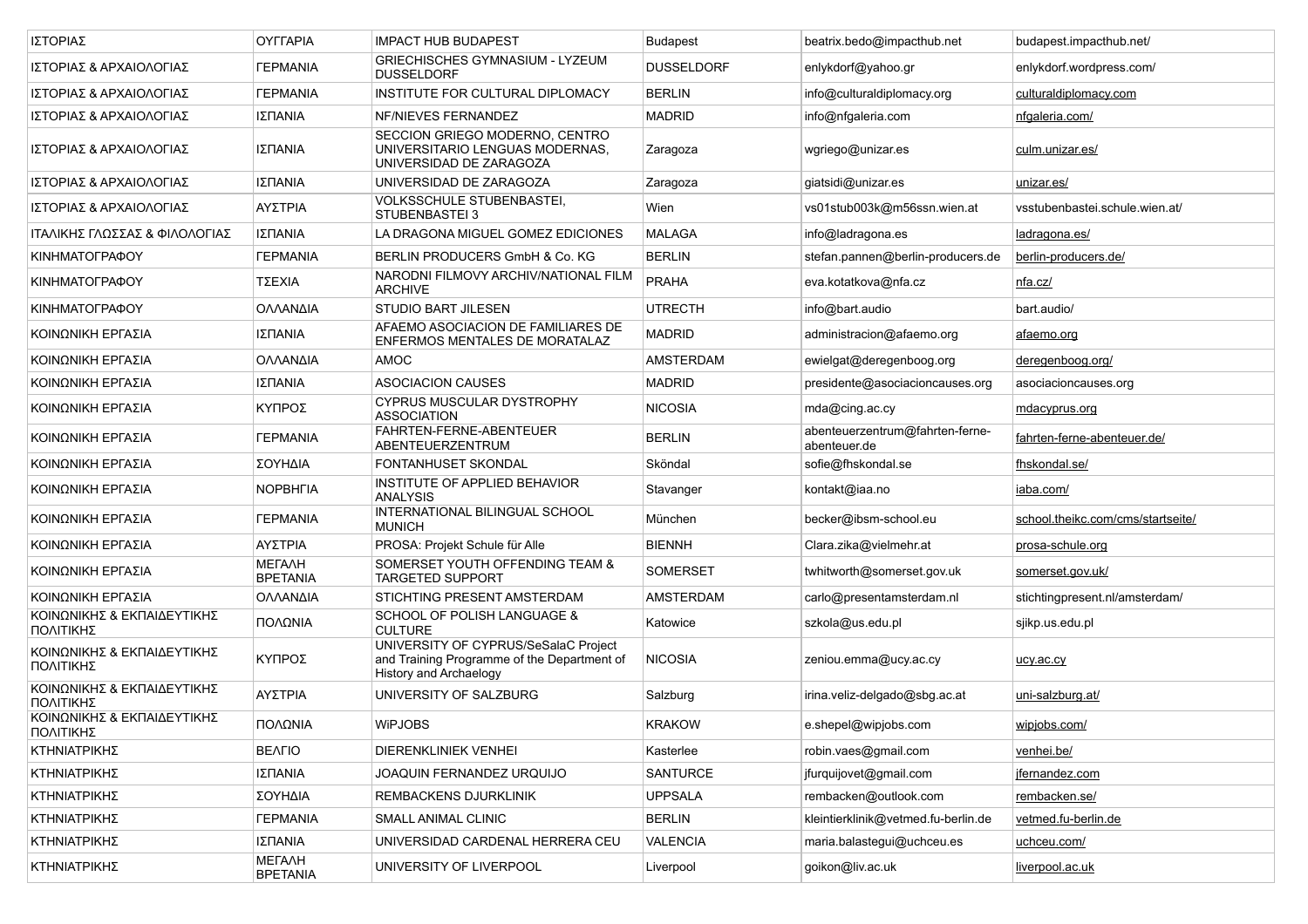| ΚΤΗΝΙΑΤΡΙΚΗΣ                                       | <b>ITAAIA</b>                    | UNIVERSITY OF PERUGIA                                                   | PERUGIA            | qabriele brecchia@unipq.it                  | unipg.it                             |
|----------------------------------------------------|----------------------------------|-------------------------------------------------------------------------|--------------------|---------------------------------------------|--------------------------------------|
| ΛΟΓΙΣΤΙΚΗΣ &<br>ΧΡΗΜΑΤΟΟΙΚΟΝΟΜΙΚΗΣ                 | <b>BEAFIO</b>                    | <b>FIDELIUM SPRL</b>                                                    | <b>Bruxelles</b>   | dos@fidelium.eu                             | fidelium.be/                         |
| ΛΟΓΙΣΤΙΚΗΣ &<br>ΧΡΗΜΑΤΟΟΙΚΟΝΟΜΙΚΗΣ                 | <b><i>TEPMANIA</i></b>           | SYSIKON UG                                                              | <b>MUNICH</b>      | info@sysikon.de                             | sysikon.de/                          |
| ΛΟΓΙΣΤΙΚΗΣ &<br>ΧΡΗΜΑΤΟΟΙΚΟΝΟΜΙΚΗΣ                 | ΤΣΕΧΙΑ                           | WJ GLOBAL GROUP                                                         | PRAGUE 6           | INFO@WJGLOBALGROUP.COM                      | wiglobalgroup.com/                   |
| ΜΑΘΗΜΑΤΙΚΩΝ                                        | ΙΣΠΑΝΙΑ                          | E.T.S.I. INFORMATICOS DE UNIVERSIDAD<br>POLITECHNICA DE MADRID          | <b>MADRID</b>      | emestina.menasalvas@upm.es                  | <u>fi.upm.es/</u>                    |
| ΜΑΘΗΜΑΤΙΚΩΝ                                        | ΙΣΠΑΝΙΑ                          | ESN-ERASMUS STUDENT NETWORK DE<br><b>MALAGA</b>                         | <b>MALAGA</b>      | veronica.navas@esnmalaga.org                | esnmalaga.org/                       |
| <b>MAIEYTIKH</b>                                   | МЕГАЛН<br><b>BPETANIA</b>        | Chelsea and Westminster Hospital                                        | London             | maria.amores@chelwest.nhs.uk                | chelwest.nhs.uk/                     |
| <b>MAIEYTIKH</b>                                   | ΛΙΘΟΥΑΝΙΑ                        | KAUNO KOLEGIJA/UNIVERSITY OF APPLIED<br>SCIENCES, FACULTY OF MEDICINE   | <b>KAUNAS</b>      | vytaute.giedraitiene@go.kauko.lt            | kaunokolegija.lt                     |
| <b>MAIEYTIKH</b>                                   | ΠΟΛΩΝΙΑ                          | MEDICAL UNIVERSITY OF WARSAW                                            | <b>WARSAW</b>      | katarzyna.szalapska@edu.pl                  | wum.edu.pl                           |
| <b>MAIEYTIKH</b>                                   | <b>POYMANIA</b>                  | SPITALUL CLINIC MUNICIPAL DE URGENTA<br>TIMISOARA                       | Timisoara          | secretariat@smtm.ro                         | spitalul-municipal-timisoara.ro/     |
| <b>MAIEYTIKH</b>                                   | ΕΣΘΟΝΙΑ                          | TALLINN HEALTH CARE COLLEGE                                             | Tallinn            | heili.sormus@ttk.ee                         | ttk.ee/en                            |
| <b>MAIEYTIKH</b>                                   | ΕΣΘΟΝΙΑ                          | TARTU HEALTH CARE COLLEGE                                               | Tartu              | daneljantra@nooruse.ee                      | nooruse.ee/                          |
| <b>MAIEYTIKH</b>                                   | <b><i>TEPMANIA</i></b>           | UNIVERSITY KLINIK DUESSELDORF                                           | <b>DUESSELDORF</b> | sandra.persaud@med.uni-<br>duesseldorf.de   | unikinik-duesseldorf.de              |
| <b>MAIEYTIKH</b>                                   | <b>ITAAIA</b>                    | UNIVERSITY OF MILANO - BICOCCA -<br>DEPARTMENT OF MEDICINE AND SURGERY  | <b>MONZA</b>       | antonella.nespoli@unimib.it                 | unimib.it/                           |
| <b>MAIEYTIKH</b>                                   | ΠΟΛΩΝΙΑ                          | UNIVERSITY OF WARSAW                                                    | WARSAW             | katarzyna.szalapska-krecioch@wum.<br>edu.pl | uw.edu.pl/                           |
| ΜΕΤΑΠΤΥΧΙΑΚΟ ΤΜΗΜΑΤΟΣ<br><b>OEATPOY</b>            | ΚΥΠΡΟΣ                           | <b>CYPRUS THEATRE ORGANIZATION</b>                                      | Nicosia            | dramaturg@thoc.org.cy                       | <u>thoc.org.cv</u>                   |
| ΜΗΧΑΝΙΚΩΝ ΒΙΟΪΑΤΡΙΚΗΣ                              | ΚΥΠΡΟΣ                           | CYPRUS INSTITUTE OF NEUROLOGY AND<br><b>GENETICS</b>                    | <b>NICOSIA</b>     | georges@cing.ac.cy                          | cing.ac.cy/                          |
| ΜΗΧΑΝΙΚΩΝ ΒΙΟΪΑΤΡΙΚΗΣ                              | ΤΣΕΧΙΑ                           | CZECH TECHNICAL UNIVERSITY IN PRAGUE Praha                              |                    | lhotska@fel.cvut.cz                         | cvut.cz/en                           |
| ΜΗΧΑΝΙΚΩΝ ΒΙΟΪΑΤΡΙΚΗΣ                              | <b>BEAFIO</b>                    | <b>GHENT UNIVERSITY</b>                                                 | <b>GENT</b>        | picavet@UGent.be                            | <u>ugent.be</u>                      |
| ΜΗΧΑΝΙΚΩΝ ΒΙΟΪΑΤΡΙΚΗΣ                              | ΠΟΡΤΟΓΑΛΙΑ                       | <b>ISEP</b>                                                             | <b>PORTO</b>       | info-sa@isep.ipp.pt                         | <u>isep.ipp.pt/</u>                  |
| ΜΗΧΑΝΙΚΩΝ ΒΙΟΙΑΤΡΙΚΗΣ<br>ΤΕΧΝΟΛΟΓΙΑΣ Τ.Ε.          | ΚΥΠΡΟΣ                           | CYPRUS INSTITUTE OF NEUROLOGY AND<br><b>GENETICS</b>                    | <b>NICOSIA</b>     | georges@cing.ac.cy                          | cing.ac.cy/                          |
| ΜΗΧΑΝΙΚΩΝ ΒΙΟΙΑΤΡΙΚΗΣ<br>ΤΕΧΝΟΛΟΓΙΑΣ Τ.Ε.          | ΤΣΕΧΙΑ                           | CZECH TECHNICAL UNIVERSITY IN PRAGUE Praha                              |                    | lhotska@fel.cvut.cz                         | cvut.cz/en                           |
| ΜΗΧΑΝΙΚΩΝ ΒΙΟΙΑΤΡΙΚΗΣ<br>ΤΕΧΝΟΛΟΓΙΑΣ Τ.Ε.          | ΤΣΕΧΙΑ                           | FACULTY OF ELECTRICAL ENGINEERING,<br><b>CZECH TECHNICAL UNIVERSITY</b> | Prague             | lhotska@fel.cvut.cz                         | cvut.cz/                             |
| ΜΗΧΑΝΙΚΩΝ ΒΙΟΙΑΤΡΙΚΗΣ<br>ΤΕΧΝΟΛΟΓΙΑΣ Τ.Ε.          | <b><i>TEPMANIA</i></b>           | INSTITUTE FOR NEUROPHYSIOLOGY,<br>UNIVERSITY OF COLOGNE                 | Köln               | leo.kurian@uni-koeln.de                     | uni-koeln.de/med-fak/physiologie/np/ |
| ΜΗΧΑΝΙΚΩΝ ΒΙΟΙΑΤΡΙΚΗΣ<br>ΤΕΧΝΟΛΟΓΙΑΣ Τ.Ε.          | ΠΟΡΤΟΓΑΛΙΑ                       | <b>PRAXIS network - ISEP</b>                                            | <b>PORTO</b>       | relacoes.externas@isep.ipp.pt               | <u>isep ipp pt/</u>                  |
| ΜΗΧΑΝΙΚΩΝ ΒΙΟΙΑΤΡΙΚΗΣ<br>ΤΕΧΝΟΛΟΓΙΑΣ Τ.Ε.          | <b><i>FEPMANIA</i></b>           | UNIVERSITY OF COLOGNE, CECAD<br><b>RESEARCH CENTER</b>                  | COLOGNE            | bjoern.schumacher@uni-koeln.de              | cecad.uni-koeln.de/                  |
| ΜΗΧΑΝΙΚΩΝ ΒΙΟΙΑΤΡΙΚΗΣ<br>ΤΕΧΝΟΛΟΓΙΑΣ Τ.Ε.          | ΠΟΛΩΝΙΑ                          | UNIVERSITY OF WROCLAW, FACULTY OF<br><b>CHEMISTRY</b>                   | Wrocław            | international@uwr.edu.pl                    | uni.wroc.pl/                         |
| ΜΗΧΑΝΙΚΩΝ ΒΙΟΜΗΧΑΝΙΚΗΣ<br>ΣΧΕΔΙΑΣΗΣ ΚΑΙ ΠΑΡΑΓΩΓΗΣ  | ΟΛΛΑΝΔΙΑ                         | VEGA SYSTEMS B.V.                                                       | JR OSS             | r.vos@vegasystems-group.com                 | vegasystems-group.com/               |
| ΜΗΧΑΝΙΚΩΝ ΗΛΕΚΤΡΟΝΙΚΩΝ<br>ΥΠΟΛΟΓΙΣΤΙΚΩΝ ΣΥΣΤΗΜΑΤΩΝ | МЕГАЛН<br><b>BPETANIA</b>        | CRANFIELD UNIVERSITY/CENTER FOR<br>CYBER-PHYSICAL SYSTEMS               | Cranfield          | a.savvaris@cranfield.ac.uk                  | cranfield.ac.uk                      |
| ΜΗΧΑΝΙΚΩΝ ΗΛΕΚΤΡΟΝΙΚΩΝ<br>ΥΠΟΛΟΓΙΣΤΙΚΩΝ ΣΥΣΤΗΜΑΤΩΝ | ΟΛΛΑΝΔΙΑ                         | DENT BV                                                                 | <b>ROTTERDAM</b>   | niels@rdmmakerspace.nl                      | rdmmakerspace.nl                     |
| ΜΗΧΑΝΙΚΩΝ ΗΛΕΚΤΡΟΝΙΚΩΝ<br>ΥΠΟΛΟΓΙΣΤΙΚΩΝ ΣΥΣΤΗΜΑΤΩΝ | <b>METAAH</b><br><b>BPETANIA</b> | <b>MAKLab Limited</b>                                                   | GLASGOW            | delphine@maklab.co.uk                       | maklab.co.uk/                        |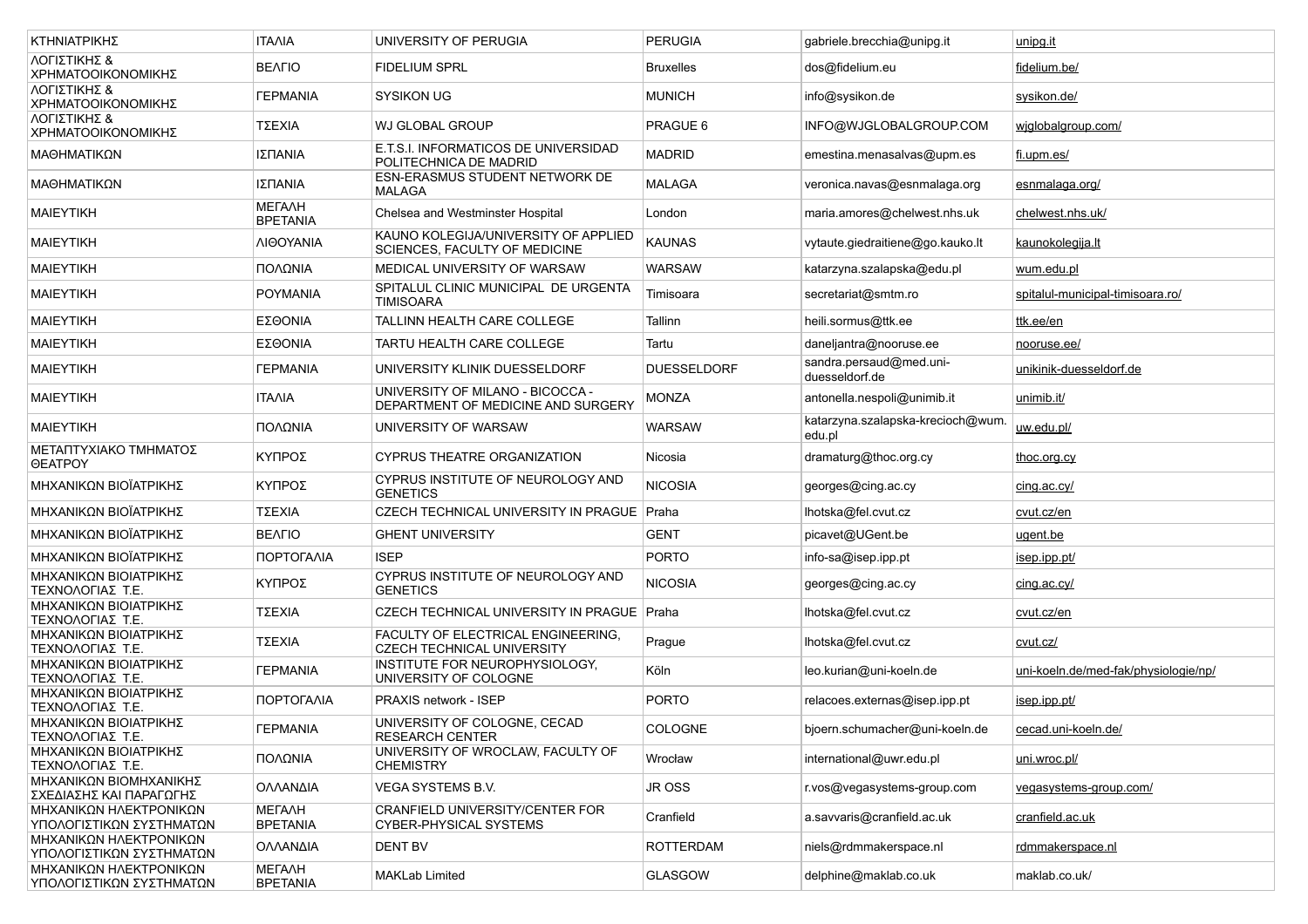| ΜΗΧΑΝΙΚΩΝ ΗΛΕΚΤΡΟΝΙΚΩΝ<br>ΥΠΟΛΟΓΙΣΤΙΚΩΝ ΣΥΣΤΗΜΑΤΩΝ | ΙΣΠΑΝΙΑ                          | UNIVERSITAT POLITECNICA DE CATALUNYA                                           | Barcelona            | jmarco@cs.upc.edu                         | upc.edu/                             |
|----------------------------------------------------|----------------------------------|--------------------------------------------------------------------------------|----------------------|-------------------------------------------|--------------------------------------|
| ΜΗΧΑΝΙΚΩΝ ΗΛΕΚΤΡΟΝΙΚΩΝ<br>ΥΠΟΛΟΓΙΣΤΙΚΩΝ ΣΥΣΤΗΜΑΤΩΝ | <b>METAAH</b><br><b>BPETANIA</b> | UNIVERSITY OF CRANFIELD                                                        | Cranfield            | info@cranfield.ac.uk                      | cranfield.ac.uk/                     |
| ΜΗΧΑΝΙΚΩΝ ΗΛΕΚΤΡΟΝΙΚΩΝ<br>ΥΠΟΛΟΓΙΣΤΙΚΩΝ ΣΥΣΤΗΜΑΤΩΝ | ΤΣΕΧΙΑ                           | WEDOS INTERNET a.s.                                                            | HLUBOKA NAD VLTANOU  | management-contact@wedos.com              | hosting.wedos.com                    |
| ΜΗΧΑΝΙΚΩΝ ΠΛΗΡΟΦΟΡΙΚΗΣ Τ.Ε.                        | МЕГАЛН<br><b>BPETANIA</b>        | ALFRESCO SOFTWARE                                                              | LONDON               | will.abson@alfresco.com                   | alfresco.com/                        |
| ΜΗΧΑΝΙΚΩΝ ΠΛΗΡΟΦΟΡΙΚΗΣ Τ.Ε.                        | ΟΛΛΑΝΔΙΑ                         | ASML NETHERLANDS B.V.                                                          | Veldhoven            | internships@asml.com                      | asml.com                             |
| ΜΗΧΑΝΙΚΩΝ ΠΛΗΡΟΦΟΡΙΚΗΣ Τ.Ε.                        | ΙΡΛΑΝΔΙΑ                         | CDL TECHNOLOGY LTD T/A CRUATECH                                                | <b>GLASNEVIN</b>     | liz.sherlock@cruatech.com                 | cruatech.com/                        |
| ΜΗΧΑΝΙΚΩΝ ΠΛΗΡΟΦΟΡΙΚΗΣ Τ.Ε.                        | ΣΟΥΗΔΙΑ                          | <b>EXPERIS AB</b>                                                              | <b>KARLSKRONA</b>    | edina.ekelund@se.experis.com              | experis.com                          |
| ΜΗΧΑΝΙΚΩΝ ΠΛΗΡΟΦΟΡΙΚΗΣ Τ.Ε.                        | ΠΟΡΤΟΓΑΛΙΑ                       | <b>FABER VENTURES</b>                                                          | <b>LISBON</b>        | tmartins@faber-ventures.com               | faber-ventures.com/                  |
| ΜΗΧΑΝΙΚΩΝ ΠΛΗΡΟΦΟΡΙΚΗΣ Τ.Ε.                        | ΙΣΠΑΝΙΑ                          | <b>FABLAB VIGO</b>                                                             | Vigo                 | info@fablabvigo.org                       | fablabvigo.org/                      |
| ΜΗΧΑΝΙΚΩΝ ΠΛΗΡΟΦΟΡΙΚΗΣ Τ.Ε.                        | ΟΛΛΑΝΔΙΑ                         | FOX - IT                                                                       | Delft                | lucas@fox-it.com                          | fox-it.com/                          |
| ΜΗΧΑΝΙΚΩΝ ΠΛΗΡΟΦΟΡΙΚΗΣ Τ.Ε.                        | <b>METAAH</b><br><b>BPETANIA</b> | <b>HELLENIC TELEVISION LIMITED</b>                                             | <b>LONDON</b>        | info@hellenictv.net                       | hellenicty.net/                      |
| ΜΗΧΑΝΙΚΩΝ ΠΛΗΡΟΦΟΡΙΚΗΣ Τ.Ε.                        | <b>METAAH</b><br><b>BPETANIA</b> | INSPIRETEC                                                                     | <b>PENTWYN</b>       | helen.baldwin@inspiretec.com              | inspiretec.com/                      |
| ΜΗΧΑΝΙΚΩΝ ΠΛΗΡΟΦΟΡΙΚΗΣ Τ.Ε.                        | ΟΛΛΑΝΔΙΑ                         | Lokalinc                                                                       | Friesland            | lain@lokalinc.nl                          | localink.nl/                         |
| ΜΗΧΑΝΙΚΩΝ ΠΛΗΡΟΦΟΡΙΚΗΣ Τ.Ε.                        | <b>ITAAIA</b>                    | MILANI GIOVANNI & C. SRL                                                       | <b>OSNAGO</b>        | paola.quadri@milanigiovanni.it            | milanigiovanni.it                    |
| ΜΗΧΑΝΙΚΩΝ ΠΛΗΡΟΦΟΡΙΚΗΣ Τ.Ε.                        | ΟΛΛΑΝΔΙΑ                         | NATIONALE NEDERLANDEN (NN)                                                     | AS Den Haag          | alexandros.tzortzopoulos@nn-group.<br>com | nn-group.com/                        |
| ΜΗΧΑΝΙΚΩΝ ΠΛΗΡΟΦΟΡΙΚΗΣ Τ.Ε.                        | МЕГАЛН<br><b>BPETANIA</b>        | <b>PHILIPS</b>                                                                 | <b>BELFAST</b>       | peter.bankhead@philips.com                | philips.co.uk                        |
| ΜΗΧΑΝΙΚΩΝ ΠΛΗΡΟΦΟΡΙΚΗΣ Τ.Ε.                        | ΒΟΥΛΓΑΡΙΑ                        | REDCOAST INTERNATIONAL LTD                                                     | Blagoevgrad          | info@redcoast-int.com                     | redcoast-int.com                     |
| ΜΗΧΑΝΙΚΩΝ ΠΛΗΡΟΦΟΡΙΚΗΣ Τ.Ε.                        | ΟΛΛΑΝΔΙΑ                         | SPINOZA CENTRE FOR NEUROIMAGING.<br>ROYAL ACADEMY OF ARTS & SCIENCES<br>(KNAW) | AMSTERDAM            | m.w.a.caan@amc.uva.nl                     | knaw.nl/en/institutes/spinoza-centre |
| ΜΗΧΑΝΙΚΩΝ ΠΛΗΡΟΦΟΡΙΚΗΣ Τ.Ε.                        | <b><i>TEPMANIA</i></b>           | TREELOGICS SOFTWARE SERVICES GmbH                                              | <b>BONN</b>          | xg@treelogics.de                          | treelogics-software-services-gmbh    |
| ΜΗΧΑΝΟΛΟΓΙΑΣ                                       | <b>METAAH</b><br><b>BPETANIA</b> | <b>CRANFIELD UNIVERSITY</b>                                                    | Cranfield            | a.savvaris@cranfield.ac.uk                | cranfield.ac.uk/                     |
| ΜΗΧΑΝΟΛΟΓΙΑΣ                                       | <b>ITAAIA</b>                    | S.G.S. ITALIA                                                                  | OSTE-MONTEMURLO      | info@sgsitalia.eu                         | sgsitalia.eu                         |
| ΜΗΧΑΝΟΛΟΓΩΝ ΜΗΧΑΝΙΚΩΝ                              | ΟΛΛΑΝΔΙΑ                         | <b>AQUABATTERY</b>                                                             | <b>LEIDERDORP</b>    | emil.goosen@aquabattery.nl                | aquabattery.nl/                      |
| ΜΗΧΑΝΟΛΟΓΩΝ ΜΗΧΑΝΙΚΩΝ                              | <b>METAAH</b><br><b>BPETANIA</b> | <b>DYSON LTD</b>                                                               | Wiltshire            | privacy@dyson.com                         | <u>dyson.co.uk/</u>                  |
| ΜΗΧΑΝΟΛΟΓΩΝ ΜΗΧΑΝΙΚΩΝ                              | <b>TOYPKIA</b>                   | ISTANBUL TECHNICAL UNIVERSITY (ITU)                                            | Istanbul             | cakanmu@itu.edu.tr                        | itu.edu.tr/                          |
| ΜΗΧΑΝΟΛΟΓΩΝ ΜΗΧΑΝΙΚΩΝ                              | <b><i>TEPMANIA</i></b>           | SOMMER & STRASSBURGER GMBH & CO<br>ΚG                                          | Bretten - Gölshausen | s.krempl@sus-bretten.de                   | sus-bretten.de/                      |
| ΜΗΧΑΝΟΛΟΓΩΝ ΜΗΧΑΝΙΚΩΝ                              | <b>POYMANIA</b>                  | TRANSILVANIA UNIVERSITY OF BRASOV                                              | Brașov               | mariusbaba@unitbv.ro                      | unitby.ro/                           |
| ΜΗΧΑΝΟΛΟΓΩΝ ΜΗΧΑΝΙΚΩΝ                              | <b>METAAH</b><br><b>BPETANIA</b> | UNIVERSITY OF BRIGHTON                                                         | <b>Brighton</b>      | A.Georgoulas@brighton.ac.uk               | brighton.ac.uk                       |
| ΜΗΧΑΝΟΛΟΓΩΝ ΜΗΧΑΝΙΚΩΝ                              | <b>MAATA</b>                     | UNIVERSITY OF MALTA                                                            | <b>MALTA</b>         | demetrios.okkalides@um.edu.mt             | um.edu.mt/                           |
| ΜΟΥΣΙΚΩΝ ΣΠΟΥΔΩΝ (ΙΟΝΙΟ ΠΑΝ.)                      | МЕГАЛН<br><b>BPETANIA</b>        | DO RE MI DAY NURSERY LIMITED                                                   | <b>DURHAM</b>        | jane@doremidaynursery.com                 | doremidaynursery.com/                |
| ΜΟΥΣΙΚΩΝ ΣΠΟΥΔΩΝ (ΙΟΝΙΟ ΠΑΝ.)                      | ΙΡΛΑΝΔΙΑ                         | DUBLIN CITY UNIVESRITY, INSTITUTE OF<br><b>EDUCATION</b>                       | Drumcondra           | ioe@dcu.ie                                | dcu.ie/institute of education/       |
| ΜΟΥΣΙΚΩΝ ΣΠΟΥΔΩΝ (ΙΟΝΙΟ ΠΑΝ.)                      | <b>OYFFAPIA</b>                  | MANOLIS GLEZOS 12 CLASSES<br>SUPPLEMENTARY SCHOOL OF GREEK<br>LANGUAGE         | <b>BUDAPEST</b>      | ISKOLA@GLEZOSZ.HU                         | GLEZOSZ.HU                           |
| ΜΟΥΣΙΚΩΝ ΣΠΟΥΔΩΝ (ΙΟΝΙΟ ΠΑΝ.)                      | <b><i>TANNIA</i></b>             | MUSIC ACADEMY INTERNATIONAL                                                    | <b>NANCY</b>         | info@maifrance.com                        | maifrance.com/                       |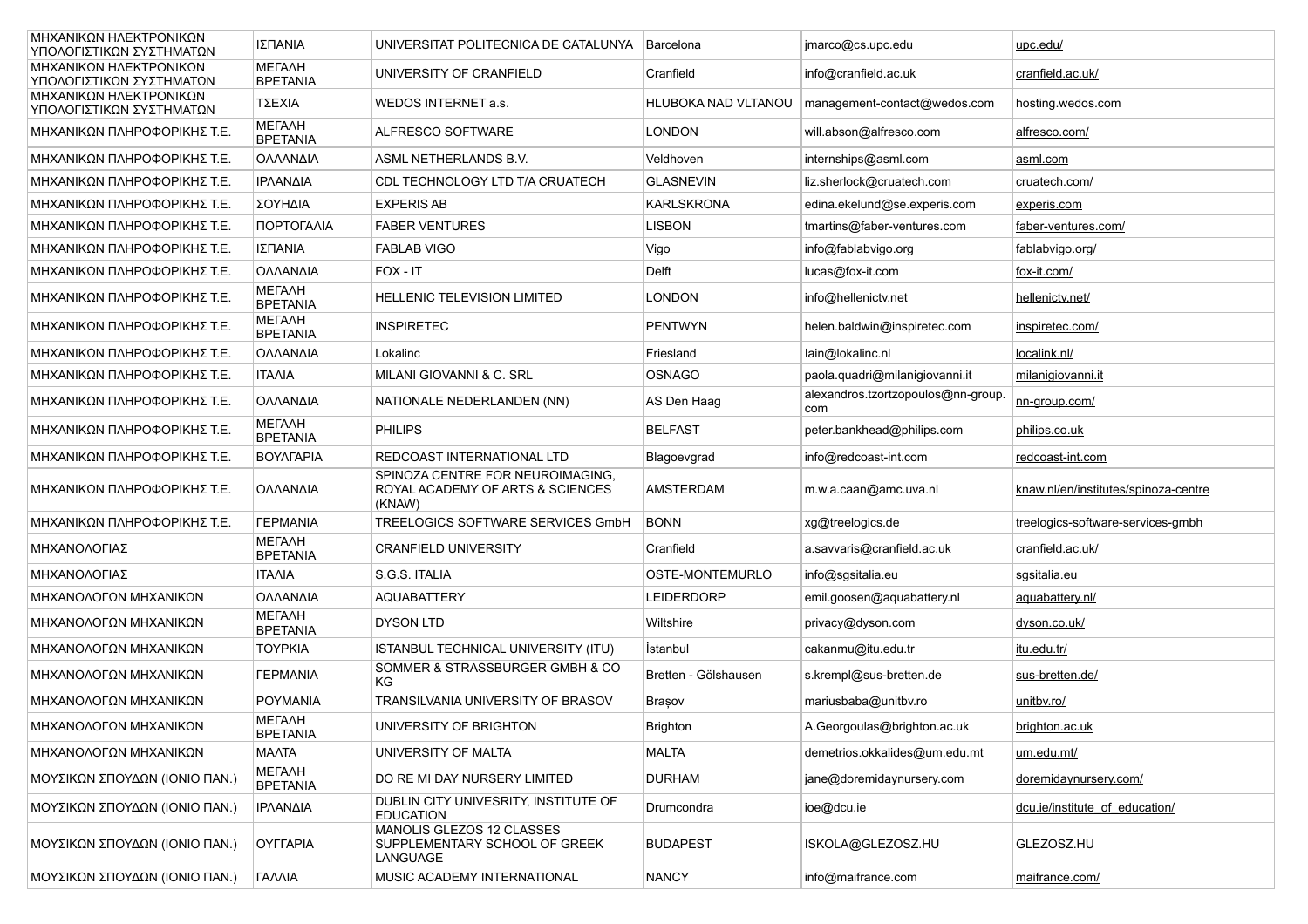| ΜΟΥΣΙΚΩΝ ΣΠΟΥΔΩΝ (ΙΟΝΙΟ ΠΑΝ.)                         | <b><i>TEPMANIA</i></b>           | STUDIO ERDE, GOPELT & NOTHEN GBR                                                                   | <b>BERLIN</b>                     | info@studioerde.de                | studioerde.de/                                        |
|-------------------------------------------------------|----------------------------------|----------------------------------------------------------------------------------------------------|-----------------------------------|-----------------------------------|-------------------------------------------------------|
| ΜΟΥΣΙΚΩΝ ΣΠΟΥΔΩΝ (ΙΟΝΙΟ ΠΑΝ.)                         | <b>METAAH</b><br><b>BPETANIA</b> | UNIVERSITY OF YORK/MUSIC DEPARTMENT York                                                           |                                   | john.stringer@york.ac.uk          | york.ac.uk/music/                                     |
| ΝΑΥΠΗΓΩΝ ΜΗΧΑΝΙΚΩΝ                                    | ΚΥΠΡΟΣ                           | <b>G.S. MARINE SERVICES LTD</b>                                                                    | Limassol                          | gsmarine@cytanet.com.cy           | gsmarine.com.cy/                                      |
| ΝΑΥΠΗΓΩΝ ΜΗΧΑΝΙΚΩΝ                                    | <b><i>TEPMANIA</i></b>           | <b>HANSEYACHTS AG</b>                                                                              | <b>GREIFSWALD</b>                 | dkuhn@hanseyachts.com             | hanseyachts.com/                                      |
| ΝΑΥΠΗΓΩΝ ΜΗΧΑΝΙΚΩΝ                                    | <b>ITAAIA</b>                    | <b>INTERPORIGETTI GENOVA</b>                                                                       | <b>GENOVA</b>                     | barbara.bersan@interprogetti.it   | interprogetti.it                                      |
| ΝΑΥΠΗΓΩΝ ΜΗΧΑΝΙΚΩΝ                                    | ΚΥΠΡΟΣ                           | ONE TECH DRYDOCKS & SHIP REPAIRS LTD   LIMASSOL                                                    |                                   | drydocks@onetech.global           | onetech.global/                                       |
| ΝΑΥΠΗΓΩΝ ΜΗΧΑΝΙΚΩΝ                                    | ΚΥΠΡΟΣ                           | <b>TERRA NAVIS SHIPPING LTD</b>                                                                    | <b>LIMASSOL</b>                   | info@terra-navis.com              | terra-navis.com/                                      |
| ΝΟΜΙΚΗ ΣΧΟΛΗ/ΠΜΣ ΔΙΕΘΝΩΝ<br>ΣΠΟΥΔΩΝ                   | <b><i><u>TEPMANIA</u></i></b>    | GRIECHISCHES GENERALKONSULAT<br><b>MUNCHEN</b>                                                     | München                           | grgencon.mun@mfa.gr               | greekconsmuc.de                                       |
| ΝΟΜΙΚΗΣ                                               | <b>BEAFIO</b>                    | ALDA-EUROPEAN ASSOCIATION FOR<br>LOCAL DEMOCRACY                                                   | <b>Bruxelles</b>                  | aldabrussels@aldaintranet.org     | alda-europe.eu/                                       |
| ΝΟΜΙΚΗΣ                                               | <b>METAAH</b><br><b>BPETANIA</b> | CAMBRIDGE FAMILY LAW CENTRE, LAW<br>FACULTY, UNIVERSITY OF CAMBRIDGE                               | Cambridge                         | family@law.cam.ac.uk              | family.law.cam.ac.uk/                                 |
| ΝΟΜΙΚΗΣ                                               | <b><i>TEPMANIA</i></b>           | CONSULAR SECTION OF THE EMBASSY OF<br>THE HELLENIC REPUBLIC IN BERLIN                              | <b>Berlin</b>                     | gremb.ber@mfa.gr                  | mfa.gr/germany                                        |
| ΝΟΜΙΚΗΣ                                               | <b><i>FEPMANIA</i></b>           | CONSULATE GENERAL IN MUNICH                                                                        | <b>MUNICH</b>                     | grgencon.mun@mfa.gr               | greekconsmuc.de                                       |
| ΝΟΜΙΚΗΣ                                               | <b><i>TEPMANIA</i></b>           | CONSULATE GENERAL OF GREECE IN<br><b>FRANKFURT</b>                                                 | <b>FRANKFURT</b>                  | grgencon.fra@mfa.gr               | mfa.gr/germany/                                       |
| ΝΟΜΙΚΗΣ                                               | <b><i><u>TEPMANIA</u></i></b>    | CONSULATE GENERAL OF GREECE IN<br><b>STUTTGART</b>                                                 | Stuttgart                         | INFO@GGKSTUTTGART.DE              | ggkstuttgart.de                                       |
| ΝΟΜΙΚΗΣ                                               | ΙΡΛΑΝΔΙΑ                         | EDWARD M KENNEDY INSTITUTE FOR<br>CONFLICT INTERVENTION                                            | Co Kildare                        | kennedyinstitute@mu.ie            | maynoothuniversity.ie/edward-m-kennedy-<br>institute/ |
| ΝΟΜΙΚΗΣ                                               | ΓΑΛΛΙΑ                           | <b>EMBASSY OF GREECE IN FRANCE</b>                                                                 | <b>PARIS</b>                      | grgencon.par@mfa.gr               | mfa.gr/france                                         |
| ΝΟΜΙΚΗΣ                                               | ΟΛΛΑΝΔΙΑ                         | EMBASSY OF GREECE IN THE HAGUE.<br><b>CONSULAR OFFICE</b>                                          | <b>DEN HAAG</b>                   | grcon.hag@mfa.gr                  | mfa.gr/hague                                          |
| ΝΟΜΙΚΗΣ                                               | ΓΑΛΛΙΑ                           | EMBASSY OF THE HELLENIC REPUBLIC IN<br>PARIS, OFFICE FOR ECONOMIC AND<br><b>COMMERCIAL AFFAIRS</b> | <b>PARIS</b>                      | paris@mfa.gr                      | <u>mfa.gr</u>                                         |
| ΝΟΜΙΚΗΣ                                               | <b><i><u>TEPMANIA</u></i></b>    | GREEK CONSULATE GENERAL IN MUNICH                                                                  | Munchen                           | grgencon.mun@mfa.gr               | greekconsmuc.de/                                      |
| ΝΟΜΙΚΗΣ                                               | <b>BEAFIO</b>                    | GREEK EMBASSY IN BELGIUM                                                                           | <b>Bruxelles</b>                  | gremb.bru@mfa.gr                  | mfa.gr/brussels/el/                                   |
| ΝΟΜΙΚΗΣ                                               | <b><i>TEPMANIA</i></b>           | McDermott, Will & Emery LLP                                                                        | Frankfurt am Main                 | skonarad@mwe.com                  | mwe.com/                                              |
| ΝΟΜΙΚΗΣ                                               | ΒΟΥΛΓΑΡΙΑ                        | <b>MEGA BASKET LTD</b>                                                                             | <b>SANDANSKI</b>                  | megabasket.official@gmail.com     | megabasketItd.com/                                    |
| ΝΟΜΙΚΗΣ                                               | <b>BEAFIO</b>                    | PERMANENT REPRESENTATION OF<br><b>GREECE TO THE EU</b>                                             | <b>Bruxelles</b>                  | a.rompogiannaki@rp-grece.be       | mfa.gr/brussels/en/permanent-representation-<br>eu/   |
| ΝΟΜΙΚΗΣ                                               | <b><i>TEPMANIA</i></b>           | PRESS OFFICE OF THE GREEK EMBASSY IN<br><b>BERLIN</b>                                              | <b>BERLIN</b>                     | pressinfo@griechische-botshaft.de | mfa.gr/germany                                        |
| ΝΟΣΗΛΕΥΤΙΚΗ                                           | ΚΥΠΡΟΣ                           | APOLLONION PRIVATE HOSPITAL                                                                        | Στρόβολος                         | appolonion@cytanet.com.cy         | apollonion.com                                        |
| ΝΟΣΗΛΕΥΤΙΚΗ                                           | <b><i>TEPMANIA</i></b>           | KLINIKZENTRUM MUEHLENGRUND GMBH                                                                    | Bad Wildungen-<br>Reinhardshausen | k.thomoglou@muehlengrund.de       | muehlengrund.de/                                      |
| ΝΟΣΗΛΕΥΤΙΚΗ                                           | ΕΣΘΟΝΙΑ                          | TALLINN HEALTH CARE COLLEGE                                                                        | Tallinn                           | heili.sormus@ttk.ee               | <u>ttk.ee/en</u>                                      |
| ΝΟΣΗΛΕΥΤΙΚΗ                                           | <b>ITAAIA</b>                    | UNIVERSITA DEGLI STUDI DI CAGLIARI                                                                 | <b>MONSERRATO</b>                 | paolafadda@unica.it               | unica.it/unica/                                       |
| ΝΟΣΗΛΕΥΤΙΚΗ                                           | ΙΣΠΑΝΙΑ                          | UNIVERSITAT DE LLEIDA                                                                              | Lleida                            | ri@udl.cat                        | udl.cat/ca/                                           |
| ΝΟΣΗΛΕΥΤΙΚΗ                                           | ΙΣΠΑΝΙΑ                          | UNIVERSITY OF ALICANTE                                                                             | Alicante                          | fcsalud.movilidad@ua.es           | ua.es/                                                |
| ΝΟΣΗΛΕΥΤΙΚΗ                                           | ΚΥΠΡΟΣ                           | ΑΡΕΤΑΙΕΙΟ ΝΟΣΟΚΟΜΕΙΟ                                                                               | ΣΤΡΟΒΟΛΟΣ,ΛΕΥΚΩΣΙΑ                | m.allaviotou@aretaeio.com         | aretaeio.com                                          |
| ΞΕΝΩΝ ΓΛΩΣΣΩΝ ΜΕΤΑΦΡΑΣΗΣ ΚΑΙ<br>ΔΙΕΡΜΗΝΕΩΝ (ΙΟΝΙΟ ΠΑΝ | <b><i>TEPMANIA</i></b>           | 2b AHEAD ThinkTank GmbH                                                                            | Leipzig                           | kontakt@2bahead.com               | 2bahead.com/                                          |
| ΞΕΝΩΝ ΓΛΩΣΣΩΝ ΜΕΤΑΦΡΑΣΗΣ ΚΑΙ<br>ΔΙΕΡΜΗΝΕΩΝ (ΙΟΝΙΟ ΠΑΝ | <b>METAAH</b><br><b>BPETANIA</b> | 3DreamPrint                                                                                        | <b>LONDON</b>                     | info@3dreamprint.co.uk            | 3dreamprint.co.uk                                     |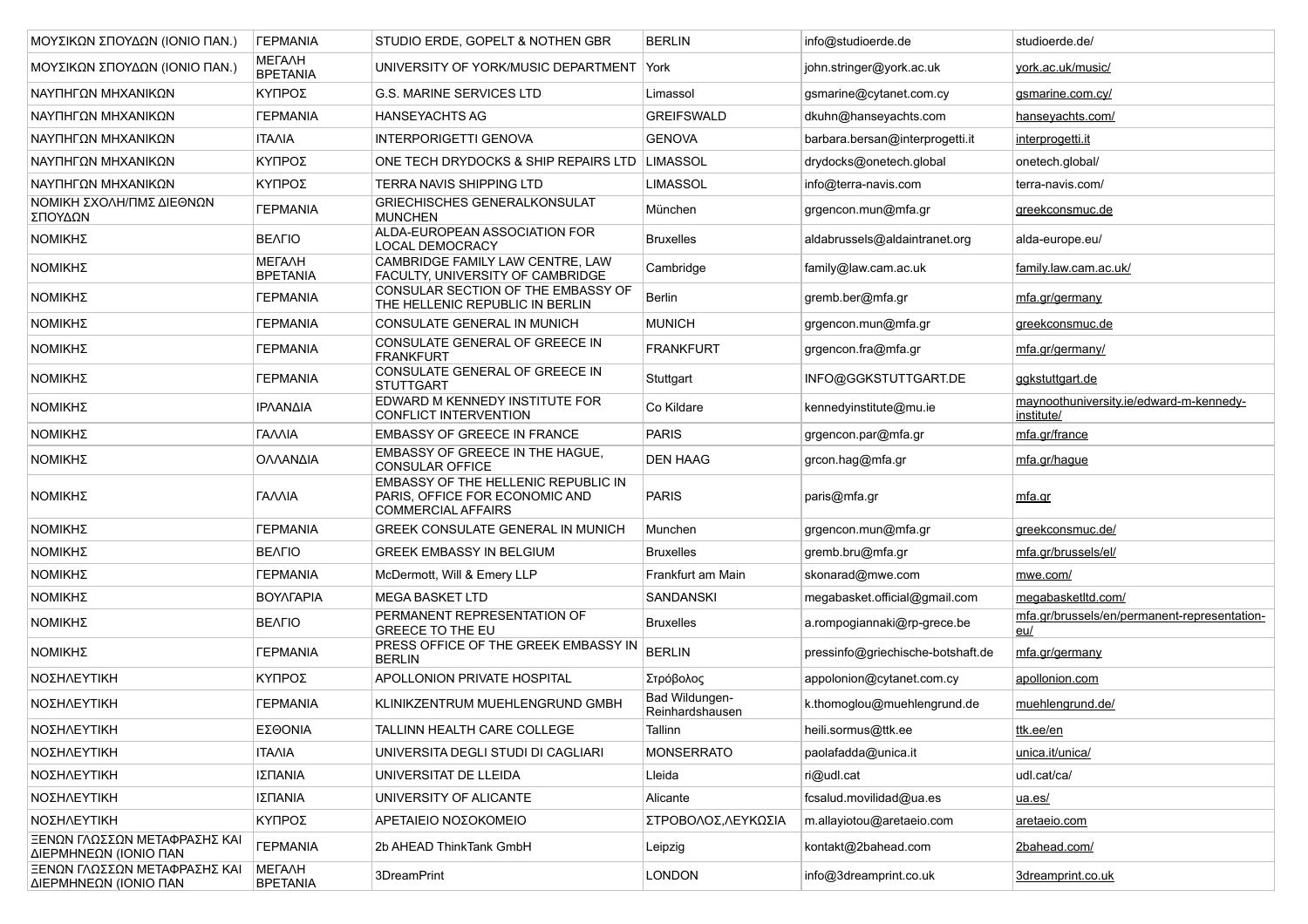| ΞΕΝΩΝ ΓΛΩΣΣΩΝ ΜΕΤΑΦΡΑΣΗΣ ΚΑΙ<br>ΔΙΕΡΜΗΝΕΩΝ (ΙΟΝΙΟ ΠΑΝ | ΙΣΠΑΝΙΑ                          | AGIFODENT ASSOCIATION                                                              | <b>GRANADA</b>           | cooperation.office@agifodent.es      | agifodent.es/i                                                                      |
|-------------------------------------------------------|----------------------------------|------------------------------------------------------------------------------------|--------------------------|--------------------------------------|-------------------------------------------------------------------------------------|
| ΞΕΝΩΝ ΓΛΩΣΣΩΝ ΜΕΤΑΦΡΑΣΗΣ ΚΑΙ<br>ΔΙΕΡΜΗΝΕΩΝ (ΙΟΝΙΟ ΠΑΝ | <b><i>FEPMANIA</i></b>           | <b>ALPHA ACTIV</b>                                                                 | Heidelberg               | office@alpha-heidelberg.de           | alpha-heidelberg.de                                                                 |
| ΞΕΝΩΝ ΓΛΩΣΣΩΝ ΜΕΤΑΦΡΑΣΗΣ ΚΑΙ<br>ΔΙΕΡΜΗΝΕΩΝ (ΙΟΝΙΟ ΠΑΝ | <b><i>TEPMANIA</i></b>           | <b>BABELYOU FILM</b>                                                               | <b>LEIPZIG</b>           | kontakt@babelyou-film.de             | babelyou-film.de                                                                    |
| ΞΕΝΩΝ ΓΛΩΣΣΩΝ ΜΕΤΑΦΡΑΣΗΣ ΚΑΙ<br>ΔΙΕΡΜΗΝΕΩΝ (ΙΟΝΙΟ ΠΑΝ | <b>METAAH</b><br><b>BPETANIA</b> | CALICES SOLICITORS                                                                 | LONDON                   | contact@csolicitors.com              | csolicitors.com/                                                                    |
| ΞΕΝΩΝ ΓΛΩΣΣΩΝ ΜΕΤΑΦΡΑΣΗΣ ΚΑΙ<br>ΔΙΕΡΜΗΝΕΩΝ (ΙΟΝΙΟ ΠΑΝ | ΑΥΣΤΡΙΑ                          | <b>CARITAS</b>                                                                     | <b>SALZBURG</b>          | marion.lindinger@caritas-salzburg.at | caritas.at/                                                                         |
| ΞΕΝΩΝ ΓΛΩΣΣΩΝ ΜΕΤΑΦΡΑΣΗΣ ΚΑΙ<br>ΔΙΕΡΜΗΝΕΩΝ (ΙΟΝΙΟ ΠΑΝ | ΙΣΠΑΝΙΑ                          | CENTRO DE ESTUDIOS BIZANTINOS<br>NEOGRIEGOS Y CHIPRIOTAS/UNIVERSIDAD<br>DE GRANADA | Granada                  | cebnch@gmail.com                     | centrodeestudiosbnch.com/gr                                                         |
| ΞΕΝΩΝ ΓΛΩΣΣΩΝ ΜΕΤΑΦΡΑΣΗΣ ΚΑΙ<br>ΔΙΕΡΜΗΝΕΩΝ (ΙΟΝΙΟ ΠΑΝ | ΙΣΠΑΝΙΑ                          | CENTRO DE ESTUDIOS BIZANTINOS,<br>NEOGRIEGOS Y CHIPRIOTAS                          | <b>GRANADA</b>           | cebnch@gmail.com                     | centrodeestudiosbnch.com/gr                                                         |
| ΞΕΝΩΝ ΓΛΩΣΣΩΝ ΜΕΤΑΦΡΑΣΗΣ ΚΑΙ<br>ΔΙΕΡΜΗΝΕΩΝ (ΙΟΝΙΟ ΠΑΝ | <b><i>TEPMANIA</i></b>           | CONSULATE GENERAL OF GREECE IN<br><b>STUTTGART</b>                                 | Stuttgart                | grgencon.stu@mfa.gr                  | griechisches-konsulat-stuttgart.de/                                                 |
| ΞΕΝΩΝ ΓΛΩΣΣΩΝ ΜΕΤΑΦΡΑΣΗΣ ΚΑΙ<br>ΔΙΕΡΜΗΝΕΩΝ (ΙΟΝΙΟ ΠΑΝ | ΑΥΣΤΡΙΑ                          | DANONE Gmbh                                                                        | <b>BIENNH</b>            | dirk.gebelle@danone.com              | danone.com/                                                                         |
| ΞΕΝΩΝ ΓΛΩΣΣΩΝ ΜΕΤΑΦΡΑΣΗΣ ΚΑΙ<br>ΔΙΕΡΜΗΝΕΩΝ (ΙΟΝΙΟ ΠΑΝ | <b>BEAFIO</b>                    | Deladrière Translation SPLR                                                        | <b>Bruxelles</b>         | info@deladrieretranslation.be        | deladrieretranslation.be                                                            |
| ΞΕΝΩΝ ΓΛΩΣΣΩΝ ΜΕΤΑΦΡΑΣΗΣ ΚΑΙ<br>ΔΙΕΡΜΗΝΕΩΝ (ΙΟΝΙΟ ΠΑΝ | <b>BEAFIO</b>                    | <b>EMBASSY OF GREECE IN BELGIUM. PRESS</b><br>& COMMUNICATION OFFICE               | <b>Bruxelles</b>         | grece@gpo.be                         | mfa.gr/brussels/en/the-<br>embassy/sections/press-and-communication-<br>office.html |
| ΞΕΝΩΝ ΓΛΩΣΣΩΝ ΜΕΤΑΦΡΑΣΗΣ ΚΑΙ<br>ΔΙΕΡΜΗΝΕΩΝ (ΙΟΝΙΟ ΠΑΝ | <b><i>FEPMANIA</i></b>           | EMBASSY OF GREECE IN BERLIN, PRESS<br><b>OFFICE</b>                                | <b>BERLIN</b>            | pressinfo@griechische-botschaft.de   | mfa.gr/germany                                                                      |
| ΞΕΝΩΝ ΓΛΩΣΣΩΝ ΜΕΤΑΦΡΑΣΗΣ ΚΑΙ<br>ΔΙΕΡΜΗΝΕΩΝ (ΙΟΝΙΟ ΠΑΝ | <b><i>FEPMANIA</i></b>           | EMBASSY OF THE HELLENIC REPUBLIC IN<br><b>BERLIN - CONSULAR OFFICE</b>             | <b>BERLIN</b>            | grcon.ber@mfa.gr                     | mfa.gr/germany                                                                      |
| ΞΕΝΩΝ ΓΛΩΣΣΩΝ ΜΕΤΑΦΡΑΣΗΣ ΚΑΙ<br>ΔΙΕΡΜΗΝΕΩΝ (ΙΟΝΙΟ ΠΑΝ | ΓΑΛΛΙΑ                           | EUROMETROPOLE OF STRASBOURG                                                        | Strasbourg               | renaud.jacquin@strasbourg.eu         | strasbourg.eu/                                                                      |
| ΞΕΝΩΝ ΓΛΩΣΣΩΝ ΜΕΤΑΦΡΑΣΗΣ ΚΑΙ<br>ΔΙΕΡΜΗΝΕΩΝ (ΙΟΝΙΟ ΠΑΝ | ΠΟΡΤΟΓΑΛΙΑ                       | FACULDADE DE LETRAS DA UNIVERSIDADE<br>DO PORTO                                    | <b>PORTO</b>             | mvieira@letras.up.pt                 | <u>letras.up.pt</u>                                                                 |
| ΞΕΝΩΝ ΓΛΩΣΣΩΝ ΜΕΤΑΦΡΑΣΗΣ ΚΑΙ<br>ΔΙΕΡΜΗΝΕΩΝ (ΙΟΝΙΟ ΠΑΝ | <b><i>TEPMANIA</i></b>           | Generalkonsulat der Hellenischen Republik<br>Hamburg                               | Hamburg                  | grgencon.ham@mfa.gr                  | mfa.gr/germany/de/das-generalkonsulat-in-<br>hamburg/                               |
| ΞΕΝΩΝ ΓΛΩΣΣΩΝ ΜΕΤΑΦΡΑΣΗΣ ΚΑΙ<br>ΔΙΕΡΜΗΝΕΩΝ (ΙΟΝΙΟ ΠΑΝ | <b><i>TEPMANIA</i></b>           | GREEK EMBASSY IN BERLIN, PRESS<br><b>OFFICE</b>                                    | <b>BERLIN</b>            | pressinfo@griechische-botschaft.de   | mfa.gr/germany                                                                      |
| ΞΕΝΩΝ ΓΛΩΣΣΩΝ ΜΕΤΑΦΡΑΣΗΣ ΚΑΙ<br>ΔΙΕΡΜΗΝΕΩΝ (ΙΟΝΙΟ ΠΑΝ | <b><i>TEPMANIA</i></b>           | <b>GREEK EMBASSY IN GERMANY, PRESS</b><br><b>OFFICE</b>                            | <b>BERLIN</b>            | pressinfo@griechische-botschaft.de   | mfa.gr/germany                                                                      |
| ΞΕΝΩΝ ΓΛΩΣΣΩΝ ΜΕΤΑΦΡΑΣΗΣ ΚΑΙ<br>ΔΙΕΡΜΗΝΕΩΝ (ΙΟΝΙΟ ΠΑΝ | ΙΣΠΑΝΙΑ                          | HAPPY ERASMUS BILBAO                                                               | <b>BILBAO</b>            | info@erasmusbilbao.com               | erasmusbilbao.com/                                                                  |
| ΞΕΝΩΝ ΓΛΩΣΣΩΝ ΜΕΤΑΦΡΑΣΗΣ ΚΑΙ<br>ΔΙΕΡΜΗΝΕΩΝ (ΙΟΝΙΟ ΠΑΝ | ΙΣΠΑΝΙΑ                          | INSTITUTO DE IDIOMAS - UNIVERSIDAD DE<br><b>SEVILLA</b>                            | Sevilla                  | info@solingua.es                     | institutodeidiomas.us.es/                                                           |
| ΞΕΝΩΝ ΓΛΩΣΣΩΝ ΜΕΤΑΦΡΑΣΗΣ ΚΑΙ<br>ΔΙΕΡΜΗΝΕΩΝ (ΙΟΝΙΟ ΠΑΝ | ΙΣΠΑΝΙΑ                          | INSTITUTO MEDITERRANEO SOL                                                         | Granada                  | info@inmsol.com                      | inmsol.com/es/                                                                      |
| ΞΕΝΩΝ ΓΛΩΣΣΩΝ ΜΕΤΑΦΡΑΣΗΣ ΚΑΙ<br>ΔΙΕΡΜΗΝΕΩΝ (ΙΟΝΙΟ ΠΑΝ | ΙΣΠΑΝΙΑ                          | <b>iTRAD</b>                                                                       | <b>GRANADA</b>           | info@itrad.es                        | itrad.es                                                                            |
| ΞΕΝΩΝ ΓΛΩΣΣΩΝ ΜΕΤΑΦΡΑΣΗΣ ΚΑΙ<br>ΔΙΕΡΜΗΝΕΩΝ (ΙΟΝΙΟ ΠΑΝ | <b><i>TEPMANIA</i></b>           | <b>KERN AG</b>                                                                     | <b>FRANKFURT AM MAIN</b> | info@kerntraining.com                | e-kern.com/de/                                                                      |
| ΞΕΝΩΝ ΓΛΩΣΣΩΝ ΜΕΤΑΦΡΑΣΗΣ ΚΑΙ<br>ΔΙΕΡΜΗΝΕΩΝ (ΙΟΝΙΟ ΠΑΝ | <b><i>FEPMANIA</i></b>           | LINGUA-WORLD GmbH                                                                  | Frankfurt                | c.grein@lingua-world.de              | lingua-world.de                                                                     |
| ΞΕΝΩΝ ΓΛΩΣΣΩΝ ΜΕΤΑΦΡΑΣΗΣ ΚΑΙ<br>ΔΙΕΡΜΗΝΕΩΝ (ΙΟΝΙΟ ΠΑΝ | ΓΑΛΛΙΑ                           | LYON LANGUES BY INFLEXYON                                                          | Lyon                     | communication@inflexyon.com          | inflexyon.com                                                                       |
| ΞΕΝΩΝ ΓΛΩΣΣΩΝ ΜΕΤΑΦΡΑΣΗΣ ΚΑΙ<br>ΔΙΕΡΜΗΝΕΩΝ (ΙΟΝΙΟ ΠΑΝ | ΓΑΛΛΙΑ                           | LYON LANGUES BY INFLEXYON, CENTRE<br>INTERCULTUREL FRANCAIS DE LYON                | <b>LYON</b>              | communication@inflexyon.com          | inflexyon.com/                                                                      |
| ΞΕΝΩΝ ΓΛΩΣΣΩΝ ΜΕΤΑΦΡΑΣΗΣ ΚΑΙ<br>ΔΙΕΡΜΗΝΕΩΝ (ΙΟΝΙΟ ΠΑΝ | <b>ITAAIA</b>                    | MANHATTAN TRAVEL BY DESTINAZIONE<br>SRL                                            | <b>VERONA</b>            | info@manhattantravel.it              | manhattantravel.it                                                                  |
| ΞΕΝΩΝ ΓΛΩΣΣΩΝ ΜΕΤΑΦΡΑΣΗΣ ΚΑΙ<br>ΔΙΕΡΜΗΝΕΩΝ (ΙΟΝΙΟ ΠΑΝ | ΙΡΛΑΝΔΙΑ                         | <b>MODERN POLYGLOTS Ltd</b>                                                        | Cork                     | Advocate4eu@gmail.com                | modernpolyglots.ie                                                                  |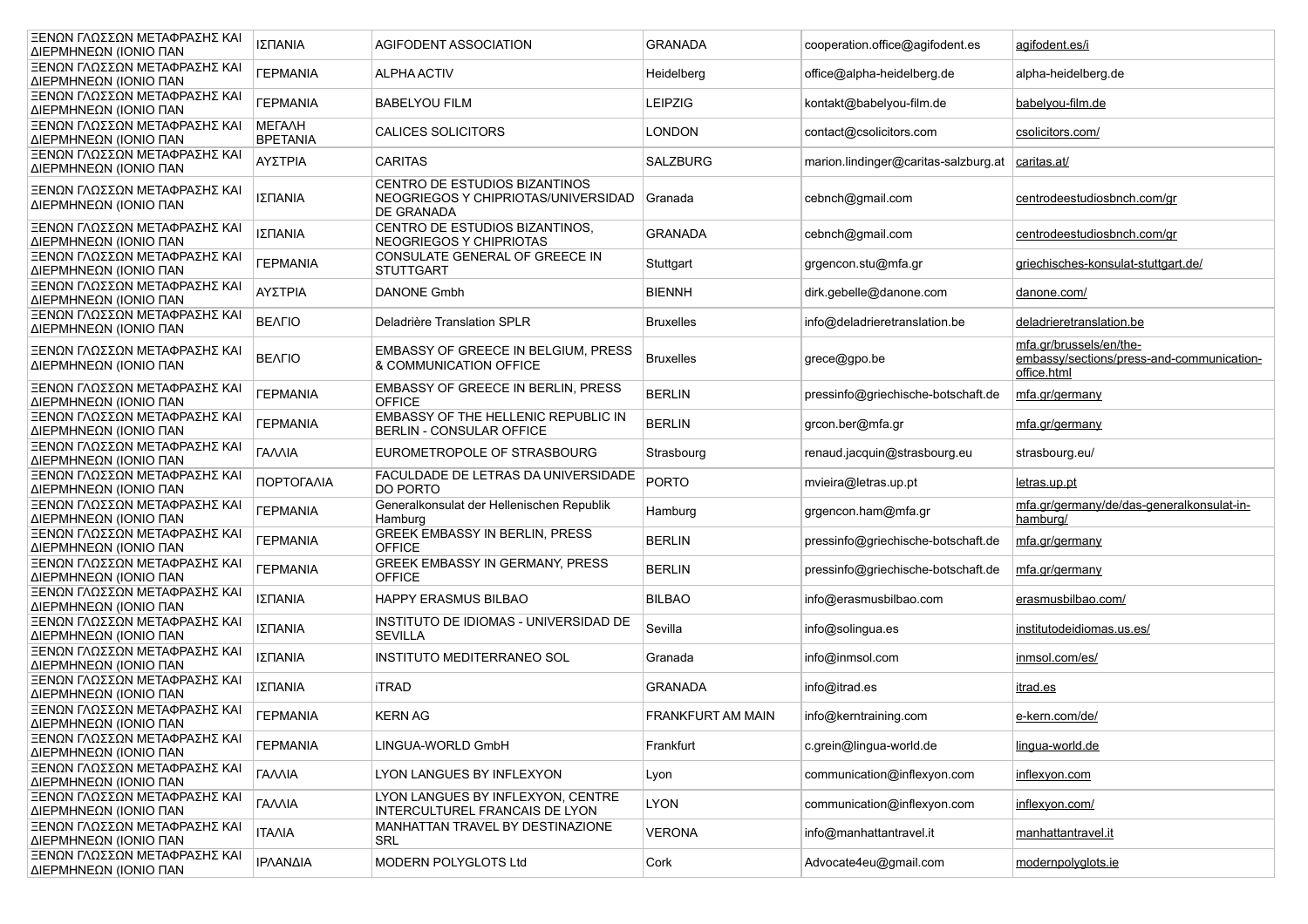| ΞΕΝΩΝ ΓΛΩΣΣΩΝ ΜΕΤΑΦΡΑΣΗΣ ΚΑΙ<br>ΔΙΕΡΜΗΝΕΩΝ (ΙΟΝΙΟ ΠΑΝ | ΙΣΠΑΝΙΑ                          | MY LANGUAGE SKILLS S.L.U.                                    | València                       | colomett@gmail.com                        | mylanguageskills.wordpress.com/                            |
|-------------------------------------------------------|----------------------------------|--------------------------------------------------------------|--------------------------------|-------------------------------------------|------------------------------------------------------------|
| ΞΕΝΩΝ ΓΛΩΣΣΩΝ ΜΕΤΑΦΡΑΣΗΣ ΚΑΙ<br>ΔΙΕΡΜΗΝΕΩΝ (ΙΟΝΙΟ ΠΑΝ | ΟΛΛΑΝΔΙΑ                         | OVERTAAL B.V., A TRANSPERFECT<br><b>COMPANY</b>              | UTRECHT                        | sriesco@transperfect.com                  | transperfect.com/                                          |
| ΞΕΝΩΝ ΓΛΩΣΣΩΝ ΜΕΤΑΦΡΑΣΗΣ ΚΑΙ<br>ΔΙΕΡΜΗΝΕΩΝ (ΙΟΝΙΟ ΠΑΝ | ΙΣΠΑΝΙΑ                          | PANGEANIC B.I. EUROPA S.L.                                   | <b>VALENCIA</b>                | a.garona@pangeanic.es                     | pangeanic.com/                                             |
| ΞΕΝΩΝ ΓΛΩΣΣΩΝ ΜΕΤΑΦΡΑΣΗΣ ΚΑΙ<br>ΔΙΕΡΜΗΝΕΩΝ (ΙΟΝΙΟ ΠΑΝ | <b>BEAFIO</b>                    | PERMANENT REPRESENTATION OF<br><b>GREECE TO THE EU</b>       | <b>Bruxelles</b>               | a.rompogiannaki@rp-grece.be               | mfa.gr/brussels/en/permanent-representation-<br><u>eu/</u> |
| ΞΕΝΩΝ ΓΛΩΣΣΩΝ ΜΕΤΑΦΡΑΣΗΣ ΚΑΙ<br>ΔΙΕΡΜΗΝΕΩΝ (ΙΟΝΙΟ ΠΑΝ | <b><i>TEPMANIA</i></b>           | SPRACH WOHNZIMMER                                            | <b>LEIPZIG</b>                 | mail@sprachwohnzimmer.de                  | sprachwohnzimmer.de                                        |
| ΞΕΝΩΝ ΓΛΩΣΣΩΝ ΜΕΤΑΦΡΑΣΗΣ ΚΑΙ<br>ΔΙΕΡΜΗΝΕΩΝ (ΙΟΝΙΟ ΠΑΝ | <b>METAAH</b><br><b>BPETANIA</b> | THE BOLSOVER SCHOOL                                          | BOLSOVER,<br><b>DERBYSHIRE</b> | lhayes@bolsover.derbyshire.sch.uk         | bolsover.derbyshire.sch.uk                                 |
| ΞΕΝΩΝ ΓΛΩΣΣΩΝ ΜΕΤΑΦΡΑΣΗΣ ΚΑΙ<br>ΔΙΕΡΜΗΝΕΩΝ (ΙΟΝΙΟ ΠΑΝ | ΓΑΛΛΙΑ                           | <b>TOLUNA</b>                                                | <b>VINCENNES</b>               | silvia.santos@toluna.com                  | gr.toluna.com/                                             |
| ΞΕΝΩΝ ΓΛΩΣΣΩΝ ΜΕΤΑΦΡΑΣΗΣ ΚΑΙ<br>ΔΙΕΡΜΗΝΕΩΝ (ΙΟΝΙΟ ΠΑΝ | <b>METAAH</b><br><b>BPETANIA</b> | <b>TRANSLATE PLUS</b>                                        | <b>LONDON</b>                  | nicolem@translateplus.com                 | translateplus.com/                                         |
| ΞΕΝΩΝ ΓΛΩΣΣΩΝ ΜΕΤΑΦΡΑΣΗΣ ΚΑΙ<br>ΔΙΕΡΜΗΝΕΩΝ (ΙΟΝΙΟ ΠΑΝ | ΙΣΠΑΝΙΑ                          | <b>TRANSPERFECT</b>                                          | Barcelona                      | info@transperfect.com                     | transperfect.com/                                          |
| ΞΕΝΩΝ ΓΛΩΣΣΩΝ ΜΕΤΑΦΡΑΣΗΣ ΚΑΙ<br>ΔΙΕΡΜΗΝΕΩΝ (ΙΟΝΙΟ ΠΑΝ | ΙΣΠΑΝΙΑ                          | TRANSPERFECT, S.A.                                           | <b>BARCELONA</b>               | tdecman@transperfect.com                  | transperfect.com                                           |
| ΞΕΝΩΝ ΓΛΩΣΣΩΝ ΜΕΤΑΦΡΑΣΗΣ ΚΑΙ<br>ΔΙΕΡΜΗΝΕΩΝ (ΙΟΝΙΟ ΠΑΝ | ΛΙΘΟΥΑΝΙΑ                        | <b>UAB SYNERGIUM</b>                                         | <b>VILNIUS</b>                 | mindaugas.kazlauskas@synergium.<br>eu     | synergium.eu                                               |
| ΞΕΝΩΝ ΓΛΩΣΣΩΝ ΜΕΤΑΦΡΑΣΗΣ ΚΑΙ<br>ΔΙΕΡΜΗΝΕΩΝ (ΙΟΝΙΟ ΠΑΝ | <b>BEAFIO</b>                    | UNITED NATIONS REGIONAL INFORMATION<br>CENTRE (UNRIC)        | <b>Bruxelles</b>               | info@unric.org                            | unric.org/                                                 |
| ΞΕΝΩΝ ΓΛΩΣΣΩΝ ΜΕΤΑΦΡΑΣΗΣ ΚΑΙ<br>ΔΙΕΡΜΗΝΕΩΝ (ΙΟΝΙΟ ΠΑΝ | <b>ITAAIA</b>                    | UNIVERSITA DEGLI STUDI DELL'INSUBRIA                         | Varese VA                      | erasmus@uniinsubria.it                    | uninsubria.it/                                             |
| ΞΕΝΩΝ ΓΛΩΣΣΩΝ ΜΕΤΑΦΡΑΣΗΣ ΚΑΙ<br>ΔΙΕΡΜΗΝΕΩΝ (ΙΟΝΙΟ ΠΑΝ | <b>ITAAIA</b>                    | UNIVERSITY OF SALENTO                                        | Lecce LE                       | eliana.gennaro@unisalento.it              | unisalentopress.it/                                        |
| ΞΕΝΩΝ ΓΛΩΣΣΩΝ ΜΕΤΑΦΡΑΣΗΣ ΚΑΙ<br>ΔΙΕΡΜΗΝΕΩΝ (ΙΟΝΙΟ ΠΑΝ | ΓΑΛΛΙΑ                           | UNIVERSITY PAUL VALERY MONTPELLIER 3                         | Montpellier                    | constantinangelopoulos@univ-<br>montp3.fr | univ-montp3.fr                                             |
| ΞΕΝΩΝ ΓΛΩΣΣΩΝ ΜΕΤΑΦΡΑΣΗΣ ΚΑΙ<br>ΔΙΕΡΜΗΝΕΩΝ (ΙΟΝΙΟ ΠΑΝ | ΙΡΛΑΝΔΙΑ                         | WORD PERFECT TRANSLATIONS                                    | Dublin                         | translations@wordperfect.ie               | wordperfect.ie/                                            |
| ΟΔΟΝΤΙΑΤΡΙΚΗΣ                                         | ΠΟΡΤΟΓΑΛΙΑ                       | FACULDADE DE MEDICINA DENTARIA DA<br>UNIVERSIDADE DE LISBOA  | <b>LISBOA</b>                  | antonio.ginjeira@fmd.ulisboa.pt           | fmd.ulisboa.pt/                                            |
| ΟΔΟΝΤΙΑΤΡΙΚΗΣ                                         | <b><i>FEPMANIA</i></b>           | <b>KERN AG</b>                                               | <b>FRANKFURT AM MAIN</b>       | info@kerntraining.com                     | e-kern.com/de/                                             |
| ΟΔΟΝΤΙΑΤΡΙΚΗΣ                                         | <b>NOPBHFIA</b>                  | NORDIC INSTITUTE OF DENTAL MATERIALS<br>(NIOM)               | OSLO                           | jon.dahl@niom.no                          | niom.no/                                                   |
| ΟΔΟΝΤΙΚΗ ΤΕΧΝΟΛΟΓΙΑ                                   | ΙΣΠΑΝΙΑ                          | August Bruguera Dental Laboratory                            | ΒΑΡΚΕΛΩΝΗ                      | bruguera.lab@informed.es                  | augustbruguera.com                                         |
| ΟΔΟΝΤΙΚΗ ΤΕΧΝΟΛΟΓΙΑ                                   | ΚΥΠΡΟΣ                           | <b>CHARIS PATERAS</b>                                        | <b>PAPHOS</b>                  | charispateras@cytanet.com.cy              | facebook.com/pages/Charis-Pateras-Dental-<br>Lab/          |
| ΟΔΟΝΤΙΚΗ ΤΕΧΝΟΛΟΓΙΑ                                   | ΚΥΠΡΟΣ                           | <b>D.MACHATTOS EASY TEETH LTD</b>                            | <b>PARALIMNI</b>               | demetresmachattos@yahoo.com               | machattos.com                                              |
| ΟΔΟΝΤΙΚΗ ΤΕΧΝΟΛΟΓΙΑ                                   | <b><i>TEPMANIA</i></b>           | DENTAL DESIGN BELGER                                         | Goslar                         | j.belger@belger-olental.de                | belger-dental.de/                                          |
| ΟΔΟΝΤΙΚΗ ΤΕΧΝΟΛΟΓΙΑ                                   | MAATA                            | DENTAL TECHNOLOGY STUDIOS                                    | <b>Hal Balzan</b>              | kurtgalea@hotmail.com                     | dentaltechnologystudio.com/                                |
| ΟΔΟΝΤΙΚΗ ΤΕΧΝΟΛΟΓΙΑ                                   | ΚΥΠΡΟΣ                           | <b>G.A.V. DENTAL LTD</b>                                     | <b>LARNACA</b>                 | gvarianos@hotmail.com                     |                                                            |
| ΟΔΟΝΤΙΚΗ ΤΕΧΝΟΛΟΓΙΑ                                   | ΙΣΠΑΝΙΑ                          | LABORATORIO DENTAL ALFONSO<br><b>GONZALEZ AFOTEK</b>         | <b>MALAGA</b>                  | afoteklabor@gmail.com                     | laboratorioalfonsogonzalez.com/                            |
| ΟΔΟΝΤΙΚΗ ΤΕΧΝΟΛΟΓΙΑ                                   | ΠΟΡΤΟΓΑΛΙΑ                       | LABORATORIO FERNANDO DE<br>MONTELLANO LDA, LABORATORIO HITEC | PORTO SALVO                    | isabelhenriqueshitec@montellano.pt        | hitec.com.pt/                                              |
| ΟΔΟΝΤΙΚΗ ΤΕΧΝΟΛΟΓΙΑ                                   | <b><i>FEPMANIA</i></b>           | <b>MAXIDENT GmbH</b>                                         | <b>REMSCHEID</b>               | pano@maxident.de                          | maxident.de/                                               |
| ΟΔΟΝΤΙΚΗ ΤΕΧΝΟΛΟΓΙΑ                                   | <b><i>TEPMANIA</i></b>           | ORALDESIGN-CHIEMSEE                                          | <b>GRABENSTATT</b>             | christian@beauty-dent.eu                  | oraldesign-chiemsee.de/                                    |
| ΟΔΟΝΤΙΚΗ ΤΕΧΝΟΛΟΓΙΑ                                   | <b><i>FEPMANIA</i></b>           | RUEDIGER BOLKART DENTALTECHNIK<br><b>GMBH</b>                | Heilbronn                      | info@bolkart-dental.de                    | bolkart-dental.de/                                         |
| ΟΔΟΝΤΙΚΗ ΤΕΧΝΟΛΟΓΙΑ                                   | ΚΥΠΡΟΣ                           | SMILE DESIGN CLINIC                                          | <b>LIMASSOL</b>                | fishdent1@gmail.com                       | smiledesign.com.cy/                                        |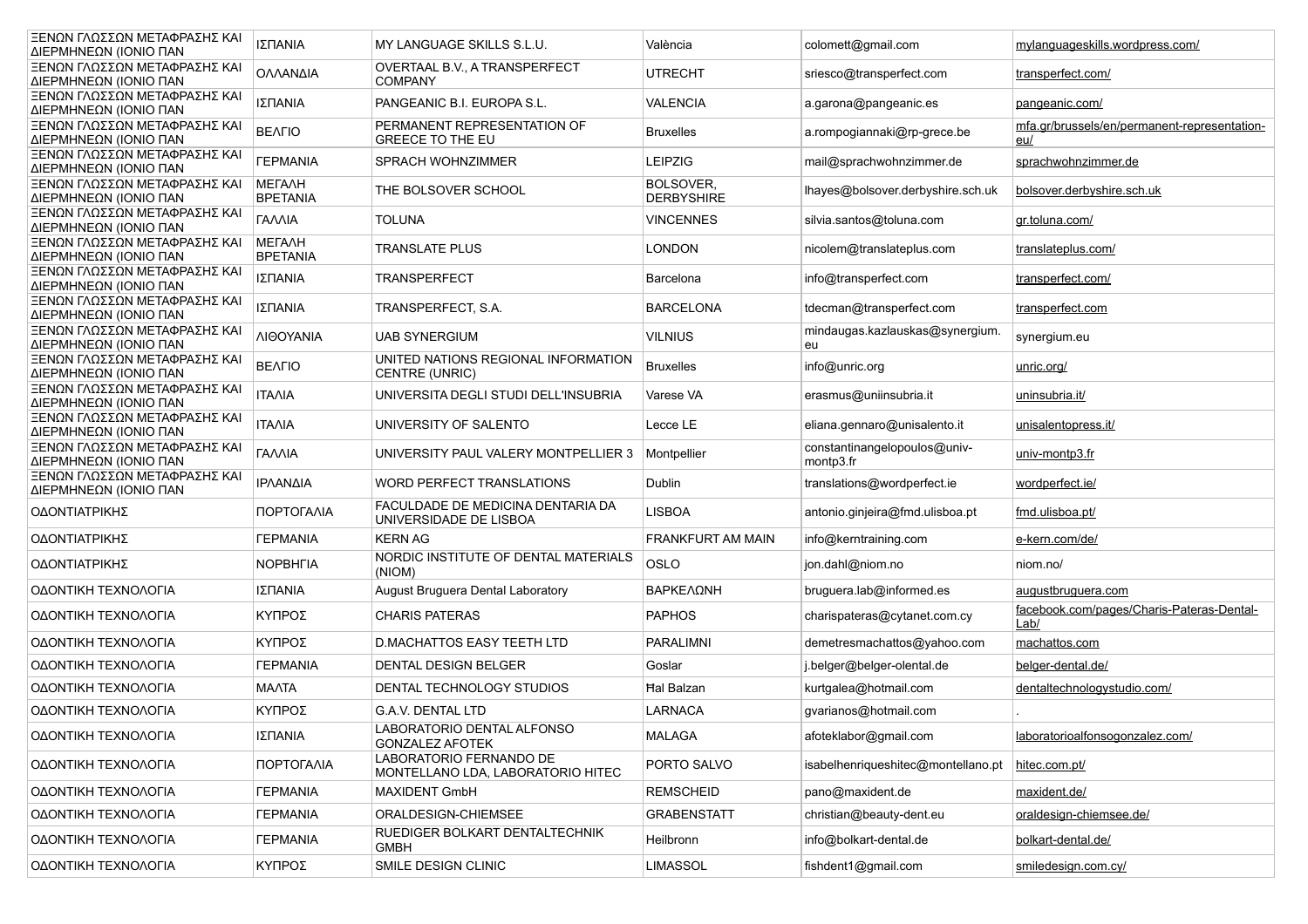| ΟΔΟΝΤΙΚΗ ΤΕΧΝΟΛΟΓΙΑ                               | <b><i>FEPMANIA</i></b>           | ZAHNARZTLICHE GEMEINSCHAFTSPRAXIS                                 | Schwelm                           | zahnarzt-karagiannidis@t-online.de | zahnarzt-rotenburg.de/                                        |  |
|---------------------------------------------------|----------------------------------|-------------------------------------------------------------------|-----------------------------------|------------------------------------|---------------------------------------------------------------|--|
| ΟΔΟΝΤΙΚΗ ΤΕΧΝΟΛΟΓΙΑ                               | <b><i>FEPMANIA</i></b>           | ZAHNTECHNISCHES ATELIER RALF<br><b>HARSCH</b>                     | Aalen                             | zahntechnik.harsch@arcor.de        | firmenlexikon.de/zahntechnisches-atelier-ralf-<br>harsch.html |  |
| ΟΙΚΟΝΟΜΙΚΩΝ ΕΠΙΣΤΗΜΩΝ                             | <b>ΓΕΡΜΑΝΙΑ</b>                  | CONSULATE GENERAL OF GREECE IN<br><b>FRANKFURT</b>                | <b>FRANKFURT</b>                  | grgencon.fra@mfa.gr                | mfa.gr/germany/                                               |  |
| ΟΙΚΟΝΟΜΙΚΩΝ ΕΠΙΣΤΗΜΩΝ                             | ΣΟΥΗΔΙΑ                          | <b>EMBASSY OF GREECE IN SWEDEN</b>                                | Stockholm                         | info.stockholm@mfa.gr              | mfa.gr/sweden/en/                                             |  |
| ΟΙΚΟΝΟΜΙΚΩΝ ΕΠΙΣΤΗΜΩΝ                             | <b>METAAH</b><br><b>BPETANIA</b> | <b>FRONTIER</b>                                                   | <b>LONDON</b>                     | partners@frontier.ac.uk            | frontier.com                                                  |  |
| ΟΙΚΟΝΟΜΙΚΩΝ ΕΠΙΣΤΗΜΩΝ                             | <b><i>FEPMANIA</i></b>           | <b>MLC EUROPE GmbH</b>                                            | <b>MAINZ</b>                      | info@mlcomponents.com              | micomponents.com/                                             |  |
| ΟΙΚΟΝΟΜΙΚΩΝ ΕΠΙΣΤΗΜΩΝ                             | <b>BEAFIO</b>                    | PERMANENT REPRESENTATION OF<br><b>GREECE TO THE EU</b>            | <b>Bruxelles</b>                  | a.rompogiannaki@rp-grece.be        | mfa.gr/brussels/en/permanent-representation-<br>eu/           |  |
| ΟΙΚΟΝΟΜΙΚΩΝ ΕΠΙΣΤΗΜΩΝ                             | МЕГАЛН<br><b>BPETANIA</b>        | <b>ZURICH INSURANCE GROUP</b>                                     | <b>WHITELEY, HAMPSHIRE</b>        | joanna.skillicorn@uk.zurich.com    | zurich.com/                                                   |  |
| ΟΙΝΟΛΟΓΙΑ ΚΑΙ ΤΕΧΝΟΛΟΓΙΑΣ<br>ΠΟΤΩΝ                | <b>METAAH</b><br><b>BPETANIA</b> | Brewlab Ltd                                                       | Sunderland                        | keith@brewlab.co.uk                | brewlab.co.uk/                                                |  |
| ΟΙΝΟΛΟΓΙΑ ΚΑΙ ΤΕΧΝΟΛΟΓΙΑΣ<br>ΠΟΤΩΝ                | <b>ITAAIA</b>                    | CANTINA DI SOAVE S.A.C.                                           | Soave VR                          | giancarlo.piubelli@cantinasoave.it | cantinasoave.it/                                              |  |
| ΟΙΝΟΛΟΓΙΑ ΚΑΙ ΤΕΧΝΟΛΟΓΙΑΣ<br>ΠΟΤΩΝ                | ΓΑΛΛΙΑ                           | <b>CHATEAU ANGELUS</b>                                            | <b>SAINT EMILION</b>              | angelus@angelus.com                | angelus.com                                                   |  |
| ΟΙΝΟΛΟΓΙΑ ΚΑΙ ΤΕΧΝΟΛΟΓΙΑΣ<br>ΠΟΤΩΝ                | ΓΑΛΛΙΑ                           | CHATEAU DES JACQUES                                               | Romanèche-Thorins                 | cchirouze@chateau-des-jacques.fr   | chateau-des-jacques.fr/                                       |  |
| ΟΙΝΟΛΟΓΙΑ ΚΑΙ ΤΕΧΝΟΛΟΓΙΑΣ<br>ΠΟΤΩΝ                | ΙΣΠΑΝΙΑ                          | COKIDOO STUDIOS SLNE (Erasmusu.com)                               | murcia                            | javier@erasmusu.com                | cokidoo.com                                                   |  |
| ΟΙΝΟΛΟΓΙΑ ΚΑΙ ΤΕΧΝΟΛΟΓΙΑΣ<br>ΠΟΤΩΝ                | <b>ITAAIA</b>                    | FONDAZIONE EDMUND MACH                                            | <b>SAN MICHELE ALL '</b><br>ADIGE | direzione.cri@fmach.it             | fmach.it/                                                     |  |
| ΟΙΝΟΛΟΓΙΑ ΚΑΙ ΤΕΧΝΟΛΟΓΙΑΣ<br>ΠΟΤΩΝ                | ΙΣΠΑΝΙΑ                          | INSTITUTE OF AGRIFOOD RESEARCH AND<br>TECHNOLOGY (IRTA)           | <b>GIRONA</b>                     | pere.gou@irta.es                   | irta.cat                                                      |  |
| ΟΙΝΟΛΟΓΙΑ ΚΑΙ ΤΕΧΝΟΛΟΓΙΑΣ<br>ΠΟΤΩΝ                | ΚΥΠΡΟΣ                           | <b>KEO PLC</b>                                                    | <b>LIMASSOL</b>                   | keo@keogroup.com                   | keogroup.com/                                                 |  |
| ΟΙΝΟΛΟΓΙΑ ΚΑΙ ΤΕΧΝΟΛΟΓΙΑΣ<br>ΠΟΤΩΝ                | ΓΑΛΛΙΑ                           | SCEA DAVID - LECOMTE                                              | Passavant-sur-Layon,              | passavant@wanadoo.fr               | passavant.net/                                                |  |
| ΟΙΝΟΛΟΓΙΑ ΚΑΙ ΤΕΧΝΟΛΟΓΙΑΣ<br>ΠΟΤΩΝ                | ITAAIA                           | SOCIETA AGRICOLA LA CALLALTELLA                                   | SAN BIAGIO DI CALLALTA<br>- TV    | elena@lacallaltella.it             | lacallaltella.com/                                            |  |
| ΟΙΝΟΛΟΓΙΑ ΚΑΙ ΤΕΧΝΟΛΟΓΙΑΣ<br>ΠΟΤΩΝ                | МЕГАЛН<br><b>BPETANIA</b>        | THE WILD BEER CO                                                  | <b>Shepton Mallet</b>             | sams@wildbeerco.com                | wildbeerco.com/                                               |  |
| ΟΙΝΟΛΟΓΙΑ ΚΑΙ ΤΕΧΝΟΛΟΓΙΑΣ<br>ΠΟΤΩΝ                | ΤΣΕΧΙΑ                           | UNIVERSITY OF CHEMISTRY AND<br><b>TECNOLOGY</b>                   | <b>PRAGUE</b>                     | anna.eiflerova@gmail.com           | vscht.cz/                                                     |  |
| ΟΙΝΟΛΟΓΙΑ ΚΑΙ ΤΕΧΝΟΛΟΓΙΑΣ<br>ΠΟΤΩΝ                | ΚΥΠΡΟΣ                           | <b>VLASSIDES WINERY</b>                                           | LIMASSOL                          | mail@vlassideswinery.com           | vlassideswinery.com/                                          |  |
| ΟΙΝΟΛΟΓΙΑ ΚΑΙ ΤΕΧΝΟΛΟΓΙΑΣ<br>ΠΟΤΩΝ                | ΚΥΠΡΟΣ                           | ΟΙΝΟΠΟΙΕΙΟ ΕΖΟΥΣΑ                                                 | ΠΑΦΟΣ                             | ezousa@cytanet.com.cy              | ezousa.com                                                    |  |
| ONTIKH KAI ONTOMETPIA                             | ΤΣΕΧΙΑ                           | MASARYK UNIVERSITY, FACULTY OF<br><b>MEDICINE</b>                 | Brno                              | zpilatova@med.muni.cz              | muni.cz/                                                      |  |
| ONTIKH KAI ONTOMETPIA                             | ΙΣΠΑΝΙΑ                          | UNIVERSIDAD DE MURCIA                                             | Murcia                            | villegas@um.es                     | um.es/                                                        |  |
| ΟΡΓΑΝΩΣΗΣ & ΔΙΑΧΕΙΡΙΣΗΣ<br>ΑΘΛΗΤΙΣΜΟΥ             | <b>ΓΕΡΜΑΝΙΑ</b>                  | <b>GERMAN SPORT UNIVERSITY COLOGNE,</b><br>OLYMPIC STUDIES CENTRE | <b>KOLN</b>                       | wassong@dshs-koeln.de              | dshs-koeln.de/                                                |  |
| ΟΡΓΑΝΩΣΗΣ & ΔΙΑΧΕΙΡΙΣΗΣ<br>ΑΘΛΗΤΙΣΜΟΥ             | ΙΣΠΑΝΙΑ                          | MOVEU PROFESSIONAL SERVICES, S.L.                                 | <b>BARCELONA</b>                  | info@moveu.es                      | moveu es                                                      |  |
| ΠΑΙΔΑΓΩΓΙΚΟ ΤΜΗΜΑ ΔΗΜΟΤΙΚΗΣ<br>ΕΚΠΑΙΔΕΥΣΗΣ        | ΙΣΠΑΝΙΑ                          | CEIP RAFAEL ALTAMIRA                                              | <b>VALENCIA</b>                   | 46016403@GVA.ES                    | mestreacasa.qva.es/web/quest/inicio                           |  |
| ΠΑΙΔΑΓΩΓΙΚΟ ΤΜΗΜΑ ΔΗΜΟΤΙΚΗΣ<br>ΕΚΠΑΙΔΕΥΣΗΣ        | <b>METAAH</b><br><b>BPETANIA</b> | ST. CYPRIAN'S GREEK ORTHODOX<br>PRIMARY ACADEMY                   | Thornton Heath                    | office@st-cyprians.croydon.sch.uk  | stcypriansprimaryacademy.co.uk/                               |  |
| ΠΑΡΑΓ. ΒΙΝΤΕΟ, ΟΠΤΙΚΟ/ΚΑ ΜΕΣΑ<br>KAI KIN. ΓΡΑΦΙΚΑ | ΚΥΠΡΟΣ                           | Archdiocese of Cyprus                                             | Nicosia                           | office@churchofcyprus.org.cy       | goarch.org/                                                   |  |
| ΠΑΡΑΓ. ΒΙΝΤΕΟ. ΟΠΤΙΚΟ/ΚΑ ΜΕΣΑ<br>KAI KIN. ΓΡΑΦΙΚΑ | <b><i>FEPMANIA</i></b>           | BERLIN PRODUCERS GmbH & Co. KG                                    | <b>BERLIN</b>                     | stefan.pannen@berlin-producers.de  | berlin-producers.de/                                          |  |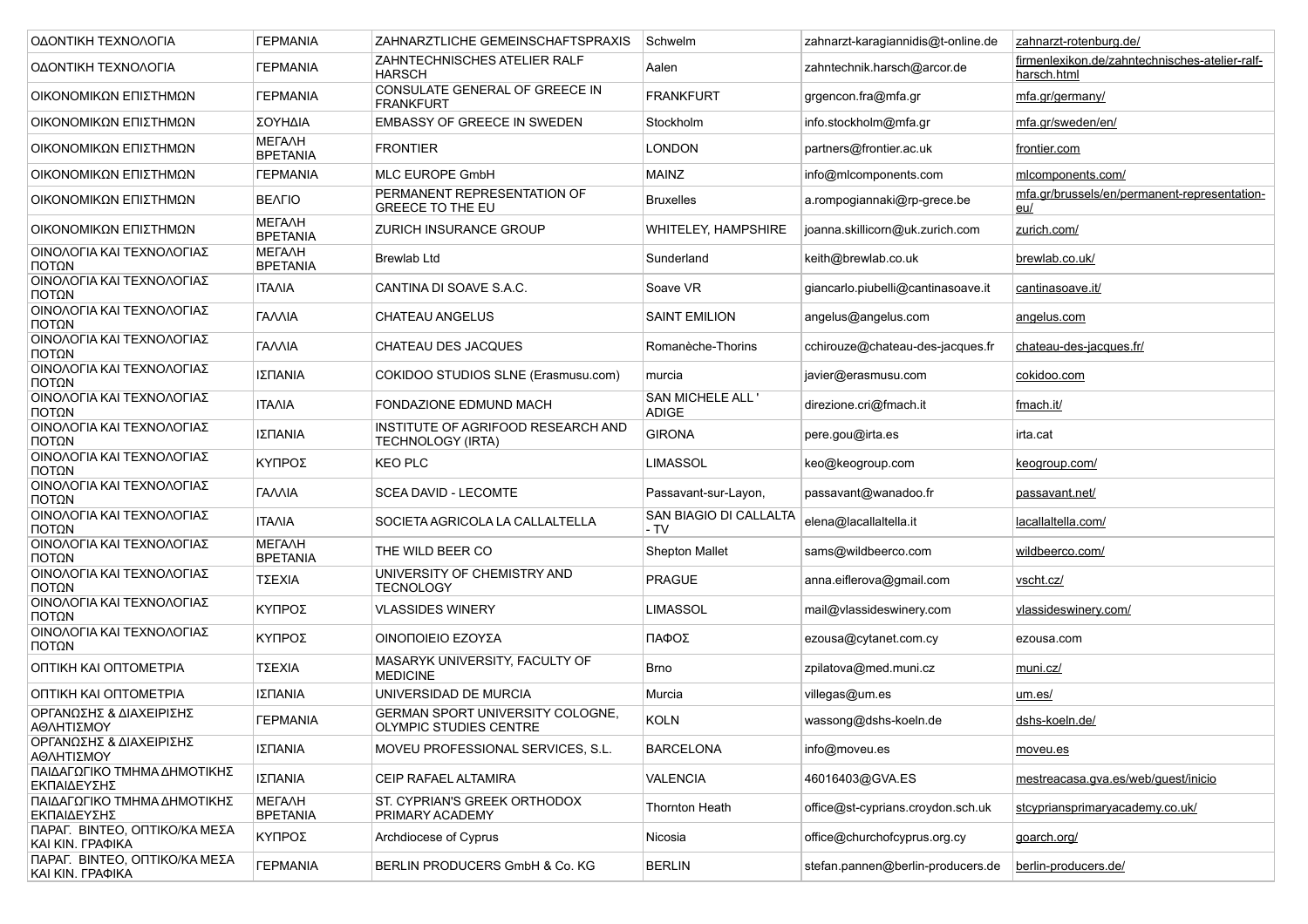| ΠΑΡΑΓ. ΒΙΝΤΕΟ, ΟΠΤΙΚΟ/ΚΑ ΜΕΣΑ<br>KAI KIN. ΓΡΑΦΙΚΑ    | <b>METAAH</b><br><b>BPETANIA</b> | <b>DIVENTO LTD</b>                                                       | <b>LONDON</b>          | divento5757@gmail.com                          | divento.com/en/                  |
|------------------------------------------------------|----------------------------------|--------------------------------------------------------------------------|------------------------|------------------------------------------------|----------------------------------|
| ΠΑΡΑΓ. ΒΙΝΤΕΟ, ΟΠΤΙΚΟ/ΚΑ ΜΕΣΑ<br>KAI KIN. ΓΡΑΦΙΚΑ    | <b>AANIA</b>                     | FOTOGRAF RICKY JOHN MOLLOY                                               | <b>Holbæk</b>          | mail@rickymolloy.com                           | rickymolloy.com/                 |
| ΠΑΡΑΓ. ΒΙΝΤΕΟ, ΟΠΤΙΚΟ/ΚΑ ΜΕΣΑ<br>KAI KIN. ΓΡΑΦΙΚΑ    | POYMANIA                         | FRANK COMMUNICATION SRL                                                  | <b>BUCURESTI</b>       | dimitris@frankgroup.ro                         | frankgroup.com                   |
| ΠΑΡΑΓ. ΒΙΝΤΕΟ, ΟΠΤΙΚΟ/ΚΑ ΜΕΣΑ<br>KAI KIN. ΓΡΑΦΙΚΑ    | ΟΛΛΑΝΔΙΑ                         | <b>MAD EMERGENT ART CENTER</b>                                           | Eindhoven              | pare@dse.nl                                    | madlab.nl/                       |
| ΠΑΡΑΓ. ΒΙΝΤΕΟ, ΟΠΤΙΚΟ/ΚΑ ΜΕΣΑ<br>KAI KIN. ΓΡΑΦΙΚΑ    | <b>METAAH</b><br><b>BPETANIA</b> | RIOT CGI LTD                                                             | <b>CITY LEEDS</b>      | contact@riotcgi.com                            | riotogi.com/                     |
| ΠΑΡΑΓ. ΒΙΝΤΕΟ, ΟΠΤΙΚΟ/ΚΑ ΜΕΣΑ<br>KAI KIN. ΓΡΑΦΙΚΑ    | <b>METAAH</b><br><b>BPETANIA</b> | <b>STUDIO KATSARIS</b>                                                   | <b>LONDON</b>          | yiannis@studiokatsaris.com                     | studiokatsaris.com/              |
| ΠΕΡΙΦΕΡΕΙΑΚΗΣ ΑΝΑΠΤΥΞΗΣ                              | <b>METAAH</b><br><b>BPETANIA</b> | SOUTHAMPTON HARBOUR HOTEL                                                | Christchurch, Dorset,  | simon.maguire@harborhotels.co.uk               | harbourhotels.co.uk/southampton  |
| <b>ПЛНРОФОРІКН</b>                                   | ΙΣΠΑΝΙΑ                          | ASOCIATION INTERNACIONAL DE APOYO<br>AL EMPRENDIMIENTO EN MADRID - AIAEM | <b>MADRID</b>          | alamoprava@gmail.com                           | eiespain.com/                    |
| <b>ПЛНРОФОРІКН</b>                                   | ΟΛΛΑΝΔΙΑ                         | BOOKINGPETZ.COM                                                          | AMSTERDAM              | info@bookingpetz.com                           | bookingpetz.com/                 |
| <b>ПЛНРОФОРІКН</b>                                   | ΛΟΥΞΕΜΒΟΥΡΓΟ                     | e-Content Sarl Giv                                                       | <b>BERCHEM</b>         | econtent.giv@gmail.com                         | econtent.lu/                     |
| <b>ПЛНРОФОРІКН</b>                                   | ΙΣΠΑΝΙΑ                          | <b>GEENAPP INTERNET, SL</b>                                              | <b>BARCELONA</b>       | gina@geenapp.com                               | geenapp.com                      |
| <b>ПЛНРОФОРІКН</b>                                   | <b>METAAH</b><br><b>BPETANIA</b> | <b>HELLENIC TELEVISION LIMITED</b>                                       | <b>LONDON</b>          | info@hellenictv.net                            | hellenicty.net/                  |
| <b>ПЛНРОФОРІКН</b>                                   | <b>BEAFIO</b>                    | NATO. DIVISION OF INFORMATION<br>KNOWLEDGE MANAGEMENT                    | <b>BRUSSELS</b>        | yenersoy.yesim@hq.nato.int                     | nato.int                         |
| ΠΛΗΡΟΦΟΡΙΚΗΣ ΚΑΙ ΕΠΙΚΟΙΝΩΝΙΩΝ                        | ΛΙΘΟΥΑΝΙΑ                        | LITHUANIA BUSINESS UNIVERSITY OF<br>APPLIED SCIENCES                     | Klaipėda               | projektai@ltvk.lt                              | <u>ltvk.lt</u>                   |
| ΠΛΗΡΟΦΟΡΙΚΗΣ ΚΑΙ<br>ΤΗΛΕΠΙΚΟΙΝΩΝΙΩΝ                  | <b>ITAAIA</b>                    | MATHEMA s.r.l.                                                           | firenze                | info@mathema.com                               | mathema.com                      |
| ΠΛΗΡΟΦΟΡΙΚΗΣ ΚΑΙ<br>ΤΗΛΕΠΙΚΟΙΝΩΝΙΩΝ                  | <b>MAATA</b>                     | TRICYCLE LTD                                                             | <b>MSIDA</b>           | luke@tricycleltd.com                           | tricycleltd.com/                 |
| ΠΜΣ ΑΝΘΡΩΠΙΝΗ ΑΠΟΔΟΣΗ & ΥΓΕΙΑ                        | ΙΣΠΑΝΙΑ                          | <b>BRITISH SCHOOL OF TENERIFE</b>                                        | Santa Cruz de Tenerife | maurita.simmonds@bstenerife.com                | britishschooltenerife.com/en/    |
| ΠΜΣ ΑΡΧΙΤΕΚΤΟΝΙΚΗ ΤΟΠΙΟΥ                             | <b>BEAFIO</b>                    | <b>URBAN GARDENS</b>                                                     | <b>BRUSSELS</b>        | joe@urbangardens.be                            | urbangardens.be/                 |
| ΠΜΣ ΔΙΟΙΚΗΣΗ & ΔΙΑΧΕΙΡΙΣΗ<br>ΥΠΗΡΕΣΙΩΝ ΥΓΕΙΑΣ        | <b>ITAAIA</b>                    | <b>GLAXOSMITHKLINE S.P.A</b>                                             | <b>VERONA</b>          | gsk@gsk.legalmail.it                           | gsk.com/                         |
| ΠΜΣ ΕΠΙΣΤΗΜΕΣ ΤΗΣ ΑΓΩΓΗΣ                             | ΙΣΠΑΝΙΑ                          | <b>CRIANZA MONTESSORI</b>                                                | <b>GRANADA</b>         | crianzamontessori@gmail.com                    | crianzamontessori.gr             |
| ΠΜΣ ΙΤΑΛΙΚΗΣ ΓΛΩΣΣΑΣ &<br>ΦΙΛΟΛΟΓΙΑΣ                 | ΙΣΠΑΝΙΑ                          | UNIVERSIDAD NACIONAL DE EDUCACION A<br><b>DISTANCIA</b>                  | <b>MADRID</b>          | mbarcena@flog.uned.es                          | portal.uned.es                   |
| ΠΜΣ ΜΗΧΑΝΙΚΩΝ ΠΛΗΡΟΦΟΡΙΚΗΣ<br>ΚΑΙ ΥΠΟΛΟΓΙΣΤΩΝ        | ΟΛΛΑΝΔΙΑ                         | AMSTERDAM UMC, location AMC                                              | <b>AMSTERDAM</b>       | m.w.a.caan@amc.nl                              | amc.nl/                          |
| ΠΜΣ ΜΗΧΑΝΙΚΩΝ ΠΛΗΡΟΦΟΡΙΚΗΣ<br>ΚΑΙ ΥΠΟΛΟΓΙΣΤΩΝ        | <b>BEAFIO</b>                    | LAMBDA-X                                                                 | <b>NIVELLES</b>        | dlhoste@lambda-x.com                           | lambda-x.com/                    |
| ΠΜΣ ΟΡΓΑΝΩΣΗ & ΔΙΟΙΚΗΣΗ ΑΘΛ<br>ΟΡΓΑΝΙΣΜΩΝ & ΕΠΙΧ     | <b>ITAAIA</b>                    | ENNA NUOTO MURGANO                                                       | <b>ENNA</b>            | ennanuoto@gmail.com                            | ennanuotomurgano.altervista.org/ |
| ΠΜΣ ΥΠΟΛΟΓΙΣΤΙΚΗ ΦΥΣΙΚΗ,<br>ΤΜΗΜΑ ΦΥΣΙΚΗΣ            | ΓΑΛΛΙΑ                           | LABORATOIRE LEMTA - UNIVERSITE DE<br>LORRAINE - CNRS UMR 7563            | Vandoeuvre-lès-Nancv   | konstantinos.termentzidis@univ-<br>lorraine.fr | lemta.univ-lorraine.fr/          |
| ΠΟΙΜΑΝΤΙΚΗΣ ΚΑΙ ΚΟΙΝΩΝΙΚΗΣ<br>ΘΕΟΛΟΓΙΑΣ              | <b><i>TANNIA</i></b>             | COUNCIL OF EUROPE                                                        | <b>STRASBOURG</b>      | eleni.tsetsekou@coe.int                        | coe.int/en/                      |
| ΠΟΙΜΑΝΤΙΚΗΣ ΚΑΙ ΚΟΙΝΩΝΙΚΗΣ<br>ΘΕΟΛΟΓΙΑΣ              | <b>TOYPKIA</b>                   | <b>IMVROS GREEK GYMNASIUM AND LYCEUM</b>                                 | <b>CANAKKALE</b>       | gokceada.rum.orta.lise@gmail.com               | orta.lise.com                    |
| ΠΟΛ. ΜΗΧΑΝΙΚΩΝ ΤΕ & ΜΗΧ.<br>ΤΟΠΟΓΡΑΦΙΑΣ & ΓΕΩΠΛΗΡΟΦ. | <b>METAAH</b><br><b>BPETANIA</b> | <b>CUNDALL JOHNSTON &amp; PARTNERS LLP</b>                               | <b>LONDON</b>          | s.parker@cundall.com                           | cundall.com/                     |
| ΠΟΛ. ΜΗΧΑΝΙΚΩΝ ΤΕ & ΜΗΧ.<br>ΤΟΠΟΓΡΑΦΙΑΣ & ΓΕΩΠΛΗΡΟΦ. | <b><i>FEPMANIA</i></b>           | HEIDELBERG UNIVERSITY                                                    | <b>HEIDELBERG</b>      | zipf@uni-heidelberg.de                         | uni-heidelberg.de                |
| ΠΟΛ. ΜΗΧΑΝΙΚΩΝ ΤΕ & ΜΗΧ.<br>ΤΟΠΟΓΡΑΦΙΑΣ & ΓΕΩΠΛΗΡΟΦ. | <b><i>FEPMANIA</i></b>           | TECHNISCHE UNIVERSITAT MUNCHEN<br>(TUM)                                  | Munchen                | alagha@zv.tum.de                               | tum.de                           |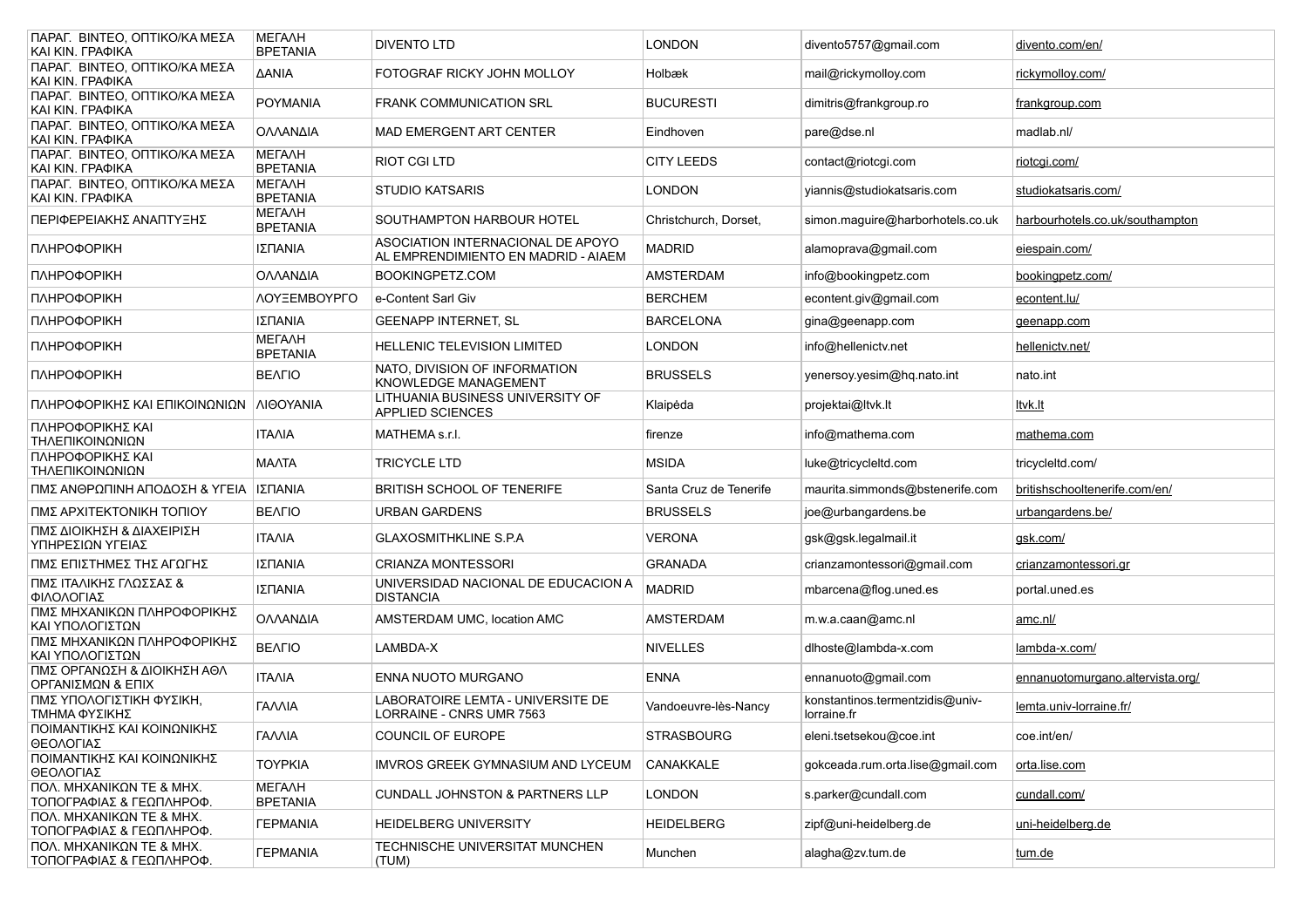| ΠΟΛΙΤΙΚΗΣ ΕΠΙΣΤΗΜΗΣ & ΔΙΕΘΝΩΝ<br>ΣΧΕΣΕΩΝ | POYMANIA                      | <b>GREEK EMBASSY IN BUCHAREST</b>                                                                                   | <b>BUCHAREST</b>   | ecocom-bucharest@mfa.gr     | agora.mfa.gr                                        |
|------------------------------------------|-------------------------------|---------------------------------------------------------------------------------------------------------------------|--------------------|-----------------------------|-----------------------------------------------------|
| ΠΟΛΙΤΙΚΗΣ ΕΠΙΣΤΗΜΗΣ & ΔΙΕΘΝΩΝ<br>ΣΧΕΣΕΩΝ | <b>OYFFAPIA</b>               | <b>GREEK EMBASSY IN BUDAPEST</b>                                                                                    | <b>BUDAPEST</b>    | gremb.bud@mfa.gr            | mfa.gr/budapest                                     |
| ΠΟΛΙΤΙΚΗΣ ΕΠΙΣΤΗΜΗΣ & ΔΙΕΘΝΩΝ<br>ΣΧΕΣΕΩΝ | ΟΛΛΑΝΔΙΑ                      | GREEK EMBASSY IN THE HAGUE                                                                                          | Gravenhage         | ecocom-hague@mfa.gr         | mfa.gr/hague                                        |
| ΠΟΛΙΤΙΚΩΝ ΕΠΙΣΤΗΜΩΝ                      | <b>ITAAIA</b>                 | CAROVANA S.M.I. (SUONO, MOVIMENTO,<br>IMMAGINE)                                                                     | Cagliari           | carovana@tiscali.it         | carovana.org/                                       |
| ΠΟΛΙΤΙΚΩΝ ΕΠΙΣΤΗΜΩΝ                      | <b><i>FEPMANIA</i></b>        | CONSULATE GENERAL OF HELLENIC<br>REBUBLIC IN STUTTGART                                                              | Stuttgart          | grgencon.stu@mfa.gr         | <u>ggkstuttgart.de</u>                              |
| ΠΟΛΙΤΙΚΩΝ ΕΠΙΣΤΗΜΩΝ                      | <b><i>TANNIA</i></b>          | <b>EMBASSY OF GREECE IN FRANCE</b>                                                                                  | <b>PARIS</b>       | grgencon.par@mfa.gr         | mfa.gr/france                                       |
| ΠΟΛΙΤΙΚΩΝ ΕΠΙΣΤΗΜΩΝ                      | ΟΛΛΑΝΔΙΑ                      | EMBASSY OF GREECE IN THE HAGUE                                                                                      | Den Haag           | ecocom-haque@mfa.gr         | mfa.gr/hague                                        |
| ΠΟΛΙΤΙΚΩΝ ΕΠΙΣΤΗΜΩΝ                      | ΠΟΛΩΝΙΑ                       | <b>EMBASSY OF GREECE IN WARSAW</b>                                                                                  | Warszawa           | ecocom-warsaw@mfa.gr        | mfa.gr/warsaw                                       |
| ΠΟΛΙΤΙΚΩΝ ΕΠΙΣΤΗΜΩΝ                      | <b>BEAFIO</b>                 | <b>FRANK BOLD</b>                                                                                                   | <b>Brussels</b>    | susanna.arus@frankbold.org  | frankbold.org/                                      |
| ΠΟΛΙΤΙΚΩΝ ΕΠΙΣΤΗΜΩΝ                      | ΑΥΣΤΡΙΑ                       | <b>IMPACT HUB VIENNA</b>                                                                                            | <b>VIENNA</b>      | alexiseremia@impacthub.net  | vienna.impacthub.net                                |
| ΠΟΛΙΤΙΚΩΝ ΕΠΙΣΤΗΜΩΝ                      | <b>ITAAIA</b>                 | INTERNATIONAL CENTRE FOR EUROPEAN<br>AND GLOBAL GOVERNANCE                                                          | Pisa               | roberto.castaldi@cesue.eu   | cesue.eu/                                           |
| ΠΟΛΙΤΙΚΩΝ ΕΠΙΣΤΗΜΩΝ                      | ΚΥΠΡΟΣ                        | OPEN UNIVERSITY OF CYPRUS                                                                                           | Latsia             | erasmus@ouc.ac.cy           | ouc.ac.cy                                           |
| ΠΟΛΙΤΙΚΩΝ ΕΠΙΣΤΗΜΩΝ                      | <b>BEAFIO</b>                 | PERMANENT REPRESENTATION OF<br>GREECE TO THE EU                                                                     | <b>Bruxelles</b>   | a.rompogiannaki@rp-grece.be | mfa.gr/brussels/en/permanent-representation-<br>eu/ |
| ΠΟΛΙΤΙΚΩΝ ΕΠΙΣΤΗΜΩΝ                      | ΙΡΛΑΝΔΙΑ                      | TRINITY COLLEGE DUBLIN                                                                                              | <b>IRELAND</b>     | pstone@tcd.ie               | tcd.ie                                              |
| ΠΟΛΙΤΙΚΩΝ ΜΗΧΑΝΙΚΩΝ                      | МЕГАЛН<br><b>BPETANIA</b>     | ADEPT CONSULTING                                                                                                    | Chepstow           | mkubisz@adeptco.co.uk       | adeptco.co.uk                                       |
| ΠΟΛΙΤΙΚΩΝ ΜΗΧΑΝΙΚΩΝ                      | <b><i>TEPMANIA</i></b>        | <b>COPLAN AG</b>                                                                                                    | <b>EGGENFELDEN</b> | pw@coplan-online.de         | coplan-online.de/                                   |
| ΠΟΛΙΤΙΚΩΝ ΜΗΧΑΝΙΚΩΝ                      | <b><i>FEPMANIA</i></b>        | ESTIA-BAUELEMENTE FENSTER, TÜREN &<br>OBJEKTPLANUNG                                                                 | Düsseldorf         | info@estia-bauelemente.de   | estia-bauelemente.de                                |
| ΠΟΛΙΤΙΚΩΝ ΜΗΧΑΝΙΚΩΝ                      | ΠΟΡΤΟΓΑΛΙΑ                    | FACULDADE DE ENGENHARIA DA<br>UNIVERSIDADE DO PORTO                                                                 | <b>PORTO</b>       | xnr@fe.up.pt                | <u>fe.up.pt</u>                                     |
| ΠΟΛΙΤΙΚΩΝ ΜΗΧΑΝΙΚΩΝ                      | <b>BEAFIO</b>                 | <b>GHENT UNIVERSITY</b>                                                                                             | <b>GENT</b>        | picavet@UGent.be            | ugent.be                                            |
| ΠΟΛΙΤΙΚΩΝ ΜΗΧΑΝΙΚΩΝ                      | <b><i><u>TEPMANIA</u></i></b> | INGENIEURBURO SCHMID GmbH                                                                                           | München            | info@ibschmid.de            | ibschmid.de/                                        |
| ΠΟΛΙΤΙΚΩΝ ΜΗΧΑΝΙΚΩΝ                      | ΚΥΠΡΟΣ                        | <b>KEDRIS CONSTRUCTIONS LTD</b>                                                                                     | Strovolos          | kedris.ntina.ch@cytanet.cy  | kedrisconstructions.com                             |
| ΠΟΛΙΤΙΚΩΝ ΜΗΧΑΝΙΚΩΝ                      | <b>NOPBHFIA</b>               | Norwegian University of Life Sciences                                                                               | Ås                 | thomas.thiis@nmbu.no        | nmbu.no/en                                          |
| ΠΟΛΙΤΙΚΩΝ ΜΗΧΑΝΙΚΩΝ                      | <b>NOPBHFIA</b>               | <b>OSLO &amp; AKERSUS UNIVERSITY COLLEGE</b><br>OF APPLIED SCIENCES (HIOA)                                          | Oslo               | lisebakke.brondbo@hioa.no   | hioa.no/                                            |
| ΠΟΛΙΤΙΚΩΝ ΜΗΧΑΝΙΚΩΝ                      | <b>ITAAIA</b>                 | POLITECHNICO DI MILANO, DIP. CHIMICA,<br>MATERIALI E INGEGNERIA CHIMICA "G.<br>NATTA"                               | <b>MILANO</b>      | davide.gulotta@polimi.it    | <u>polimi.it</u>                                    |
| ΠΟΛΙΤΙΚΩΝ ΜΗΧΑΝΙΚΩΝ                      | ΕΣΘΟΝΙΑ                       | TALLINN UNIVERSITY OF TECHNOLOGY                                                                                    | <b>TALLINN</b>     | ivar.annus@ttu.ee           | ttu.ee                                              |
| ΠΟΛΙΤΙΚΩΝ ΜΗΧΑΝΙΚΩΝ                      | <b><i>TEPMANIA</i></b>        | TECHNISCHE UNIVERSITAT BERLIN (BERLIN<br>UNIVERSITY OF TECHNOLOGY)                                                  | <b>BERLIN</b>      | karge@tu-berlin.de          | tu-berlin.de/                                       |
| ΠΟΛΙΤΙΚΩΝ ΜΗΧΑΝΙΚΩΝ                      | <b>ΓΕΡΜΑΝΙΑ</b>               | TRIMBORN VDI                                                                                                        | <b>MECHERNICH</b>  | dheck@ctrimborn.de          | ctrimborn.de/                                       |
| ΠΟΛΙΤΙΚΩΝ ΜΗΧΑΝΙΚΩΝ                      | <b>ITAAIA</b>                 | UNIVERSITY OF BOLOGNA, DEPARTMENT<br>OF CIVIL, CHEMICAL, ENVIRONMENTAL AND BOLOGNA<br>MATERIALS ENGINEERING (DICAM) |                    | alessandro.marzani@unibo.it | unibo.it/en                                         |
| ΠΟΛΙΤΙΚΩΝ ΜΗΧΑΝΙΚΩΝ                      | ΙΣΠΑΝΙΑ                       | UNIVERSITY OF CORDOBA/SCHOOL OF<br><b>ENGINEERING SCIENCES</b>                                                      | Córdoba            | mobilityEPS@uco.es          | uco.es/eps/                                         |
| ΠΟΛΙΤΙΚΩΝ ΜΗΧΑΝΙΚΩΝ                      | <b>ITAAIA</b>                 | UNIVERSITY OF PADOVA                                                                                                | Padova             | luca.martinelli@unipd.it    | unipd.it/en/                                        |
| ΠΟΛΙΤΙΚΩΝ ΜΗΧΑΝΙΚΩΝ                      | ΙΣΠΑΝΙΑ                       | UPC ETSEIAT/DEPARTMENT OF STRENGHT<br>OF MATERIALS AND STRUCTURAL<br><b>ENGINEERING</b>                             | <b>BARCELONA</b>   | sonia.sequra@upc.edu        | <u>upc.edu</u>                                      |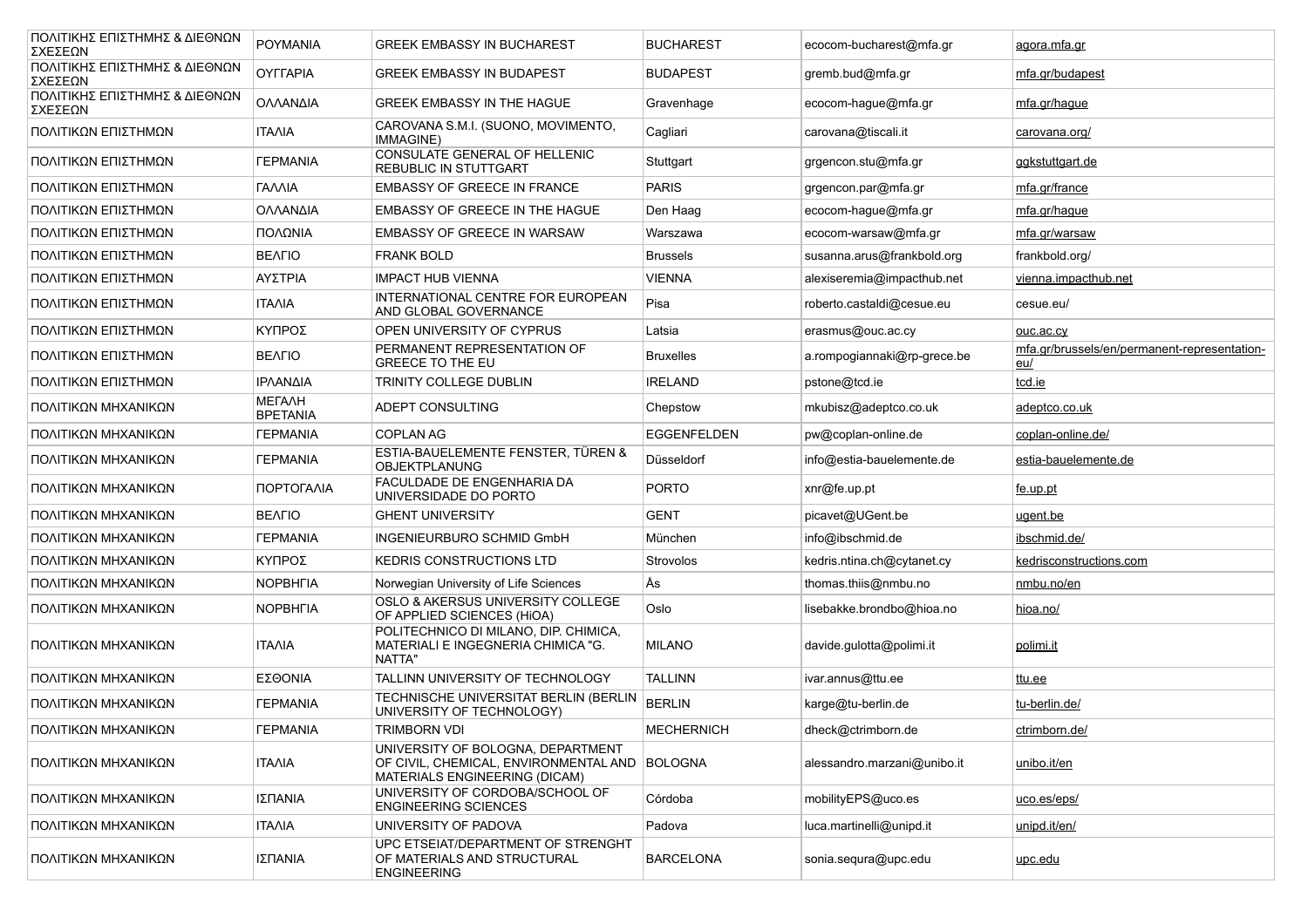| ΠΡΟΣΧΟΛΙΚΗΣ ΑΓΩΓΗΣ                        | ΙΣΠΑΝΙΑ                          | <b>ESCOLA INFANTIL CANIGO</b>                                                                                | Barcelona             | canigo@telefonica.net                        | escolacanigo.com                                                                        |
|-------------------------------------------|----------------------------------|--------------------------------------------------------------------------------------------------------------|-----------------------|----------------------------------------------|-----------------------------------------------------------------------------------------|
| ΠΡΟΣΧΟΛΙΚΗΣ ΑΓΩΓΗΣ                        | <b>BEAFIO</b>                    | INTERNATIONAL SCHOOL OF GHENT                                                                                | <b>GENT</b>           | info@isg-ghent.org                           | isg-ghent.org/                                                                          |
| ΠΡΟΣΧΟΛΙΚΗΣ ΑΓΩΓΗΣ                        | ΙΣΠΑΝΙΑ                          | KINDER ESPAI INFANTIL I FAMILIAR                                                                             | <b>BCN POBLENOU</b>   | albafuentekinder@gmail.com                   | kinderbarcelona.org                                                                     |
| ΠΡΟΣΧΟΛΙΚΗΣ ΑΓΩΓΗΣ                        | <b><i>TEPMANIA</i></b>           | <b>KITA FAROS</b>                                                                                            | <b>Berlin</b>         | kita.faros@diakonie-stadtmitte.de            | kita.de/kita/                                                                           |
| ΠΡΟΣΧΟΛΙΚΗΣ ΑΓΩΓΗΣ                        | <b><i>TEPMANIA</i></b>           | Ourania e.V.                                                                                                 | <b>BERLIN</b>         | ourania@gmx.org                              |                                                                                         |
| ΠΡΟΣΧΟΛΙΚΗΣ ΑΓΩΓΗΣ                        | МЕГАЛН<br><b>BPETANIA</b>        | STANWELL NURSERY SCHOOL                                                                                      | LEITH                 | admin@stanwell-nur.edin.sch.uk               | stanwellnurseryschool.com/                                                              |
| ΠΡΟΣΧΟΛΙΚΗΣ ΑΓΩΓΗΣ                        | ΙΣΠΑΝΙΑ                          | THE PLAYHOUSE PRE-SCHOOL                                                                                     | <b>BARCELONA</b>      | info@theplayhousebcn.net                     | playhouse-preschool.com/                                                                |
| ΡΑΔΙΟΛΟΓΙΑ - ΑΚΤΙΝΟΛΟΓΙΑ                  | <b>POYMANIA</b>                  | UNIVERSITY HOSPITAL                                                                                          |                       | george iana@yahoo.com                        | hospitalscout.<br>com/en/Hospitals/Facility/7640/university-<br>hospital-bucharest.html |
| ΣΕΦΑΑ - ΤΕΦΑΑ.                            | ΚΥΠΡΟΣ                           | A.P.O.E.L                                                                                                    | <b>NICOSIA</b>        | violchris@yahoo.gr                           | apoel.com.cy                                                                            |
| $Σ. E.Φ.A.A. - T.E.Φ.A.A.$                | ΓΑΛΛΙΑ                           | CENTRE D'EXPERTISE DE LA<br>PERFORMANCE GILLES COMETTI                                                       | <b>DIJON</b>          | christos.paizis@u-bourgogne.fr               | cepcometti.com                                                                          |
| ΣΥΝΤΗΡΗΣΗ ΑΡΧΑΙΟΤΗΤΩΝ ΚΑΙ<br>ΕΡΓΩΝ ΤΕΧΝΗΣ | <b>BEAFIO</b>                    | ARTBEE CONSERVATION STUDIO                                                                                   | Liège                 | info@artbeeconservation.com                  | boite-de-conserve.com/                                                                  |
| ΣΥΝΤΗΡΗΣΗ ΑΡΧΑΙΟΤΗΤΩΝ ΚΑΙ<br>ΕΡΓΩΝ ΤΕΧΝΗΣ | <b><i>TEPMANIA</i></b>           | BAYERISCHES LANDESAMT FUR<br><b>DENKMALPFLEGE</b>                                                            | München               | timm.weski@blfd.bayern.de                    | blfd.bayern.de                                                                          |
| ΣΥΝΤΗΡΗΣΗ ΑΡΧΑΙΟΤΗΤΩΝ ΚΑΙ<br>ΕΡΓΩΝ ΤΕΧΝΗΣ | ΟΛΛΑΝΔΙΑ                         | <b>CREATURES &amp; FEATURES</b>                                                                              | Loenen                | cxfaartwalen@gmail.com                       | creaturefeatures.com/                                                                   |
| ΣΥΝΤΗΡΗΣΗ ΑΡΧΑΙΟΤΗΤΩΝ ΚΑΙ<br>ΕΡΓΩΝ ΤΕΧΝΗΣ | МЕГАЛН<br><b>BPETANIA</b>        | Downside Abbey Library and Archives                                                                          | Radstock              | monks@downside.co.uk                         | downside.co.uk/                                                                         |
| ΣΥΝΤΗΡΗΣΗ ΑΡΧΑΙΟΤΗΤΩΝ ΚΑΙ<br>ΕΡΓΩΝ ΤΕΧΝΗΣ | ΣΟΥΗΔΙΑ                          | Gothenburg Museum of Art                                                                                     | Göteborg              | mariateresa.pullano@kultur.<br>goteborg.se   | goteborgskonstmuseum.se/                                                                |
| ΣΥΝΤΗΡΗΣΗ ΑΡΧΑΙΟΤΗΤΩΝ ΚΑΙ<br>ΕΡΓΩΝ ΤΕΧΝΗΣ | ΣΛΟΒΕΝΙΑ                         | MINISTRY OF CULTURE, ARCIVES OF THE<br><b>REPUBLIC OF SLOVENIA</b>                                           | Ljubljana             | ars@gov.si                                   | arhiv.gov.si/en/                                                                        |
| ΣΥΝΤΗΡΗΣΗ ΑΡΧΑΙΟΤΗΤΩΝ ΚΑΙ<br>ΕΡΓΩΝ ΤΕΧΝΗΣ | ΟΛΛΑΝΔΙΑ                         | Stadsarchief Amsterdam (City Archives of<br>Amsterdam)                                                       | Amsterdam             | c.duran@amsterdam.nl                         | stadsarchief.amsterdam.nl/                                                              |
| ΣΥΝΤΗΡΗΣΗ ΑΡΧΑΙΟΤΗΤΩΝ ΚΑΙ<br>ΕΡΓΩΝ ΤΕΧΝΗΣ | ΟΛΛΑΝΔΙΑ                         | STICHTING RESTAURATIE ATELIER<br>LIMBURG (SRAL)                                                              | Maastricht            | s.losse@sral.nl                              | sral.nl/nl/                                                                             |
| ΤΕΧΝΟΛΟΓΙΑ ΓΡΑΦΙΚΩΝ ΤΕΧΝΩΝ                | ΚΥΠΡΟΣ                           | AZNET PRINTING GROUP                                                                                         | Ayia Napa             | info@aznet.com.cy                            | aznet.com.cy/                                                                           |
| ΤΕΧΝΟΛΟΓΙΑ ΓΡΑΦΙΚΩΝ ΤΕΧΝΩΝ                | ΚΥΠΡΟΣ                           | <b>MASTERPRINT</b>                                                                                           | LARNACA               | masterprint@cablenet.com.cy                  | cyprus-is.com/el/listing/master-print-<br>demetriades-bros-Itd                          |
| ΤΕΧΝΟΛΟΓΙΑ ΤΡΟΦΙΜΩΝ                       | ΟΛΛΑΝΔΙΑ                         | DANONE NUTRICIA RESEARCH                                                                                     | <b>UTRECHT</b>        | nutriciaresearchinfo@danone.com              | nutriciaresearch.com/                                                                   |
| ΤΕΧΝΟΛΟΓΙΑ ΤΡΟΦΙΜΩΝ                       | ΚΥΠΡΟΣ                           | <b>FOODALLERGENS LAB</b>                                                                                     | <b><i>AAPNAKA</i></b> | cyprus@foodallergenslab.com                  | foodallergenslab.com                                                                    |
| ΤΕΧΝΟΛΟΓΙΑ ΤΡΟΦΙΜΩΝ                       | ΙΣΠΑΝΙΑ                          | <b>IATA - CSIC</b>                                                                                           | València              | lagaron@iata.csic.es                         | iata.csic.es/                                                                           |
| ΤΕΧΝΟΛΟΓΙΑ ΤΡΟΦΙΜΩΝ                       | ΙΣΠΑΝΙΑ                          | INSTITUTE OF AGROCHEMISTRY AND FOOD<br>TECHNOLOGY (IATA) - SPANISH COUNCIL<br>FOR SCIENTIFIC RESEARCH (CSIC) | <b>VALENCIA</b>       | tfer@iata.csic.es                            | iata.csic.es/monikaharos                                                                |
| ΤΕΧΝΟΛΟΓΙΑ ΤΡΟΦΙΜΩΝ                       | <b>METAAH</b><br><b>BPETANIA</b> | INSTITUTE OF FOOD RESEARCH                                                                                   | Norwich               | maria.traka@ifr.ac.uk                        | <u>ifr.ac.uk</u>                                                                        |
| ΤΕΧΝΟΛΟΓΙΑ ΤΡΟΦΙΜΩΝ                       | <b><i>TEPMANIA</i></b>           | MAX RUBNER-INSTITUT (MRI)                                                                                    | Detmold               | meinolf.lindhauer@mri.bund.de                | mri.bund.de/de/max-rubner-institut.html                                                 |
| ΤΕΧΝΟΛΟΓΙΑ ΤΡΟΦΙΜΩΝ                       | ΟΛΛΑΝΔΙΑ                         | RIKILT - WAGENINGEN UNIVERSITY &<br><b>RESEARCH CENTRE</b>                                                   | <b>WAGENINGEN</b>     | hans.mol@wur.nl                              | wur.nl/                                                                                 |
| ΤΕΧΝΟΛΟΓΙΑ ΤΡΟΦΙΜΩΝ                       | ΟΛΛΑΝΔΙΑ                         | ROYAL A-WARE                                                                                                 | Almere                | remko.timmermans@royal-aware.<br>com         | royal-aware.com/                                                                        |
| ΤΕΧΝΟΛΟΓΙΑ ΤΡΟΦΙΜΩΝ                       | МЕГАЛН<br><b>BPETANIA</b>        | UNIVERSITY OF BIRMINGHAM/SCHOOL OF<br><b>CHEMICAL ENGINEERING</b>                                            | Birmingham            | S.Fleming@bham.ac.uk                         | birmingham.ac.uk/                                                                       |
| ΤΕΧΝΟΛΟΓΙΑ ΤΡΟΦΙΜΩΝ                       | <b>ITAAIA</b>                    | UNIVERSITY OF PARMA, DEPARTMENT OF<br><b>FOOD SCIENCE</b>                                                    | <b>PARMA</b>          | chiara.dallasta@unipr.it                     | en.unipr.it                                                                             |
| ΤΕΧΝΟΛΟΓΙΑ ΤΡΟΦΙΜΩΝ                       | ΚΥΠΡΟΣ                           | ΥΓΕΙΟΝΟΜΙΚΟ ΤΜΗΜΑ/ΔΗΜΟΣ ΑΓ.<br>ΑΘΑΝΑΣΙΟΥ                                                                     | ΑΓ. ΑΘΑΝΑΣΙΟΣ         | Demos.agios.at.athanasios@cytanet.<br>com.cy | demos.agios.athanasios@cytanet.com.cy                                                   |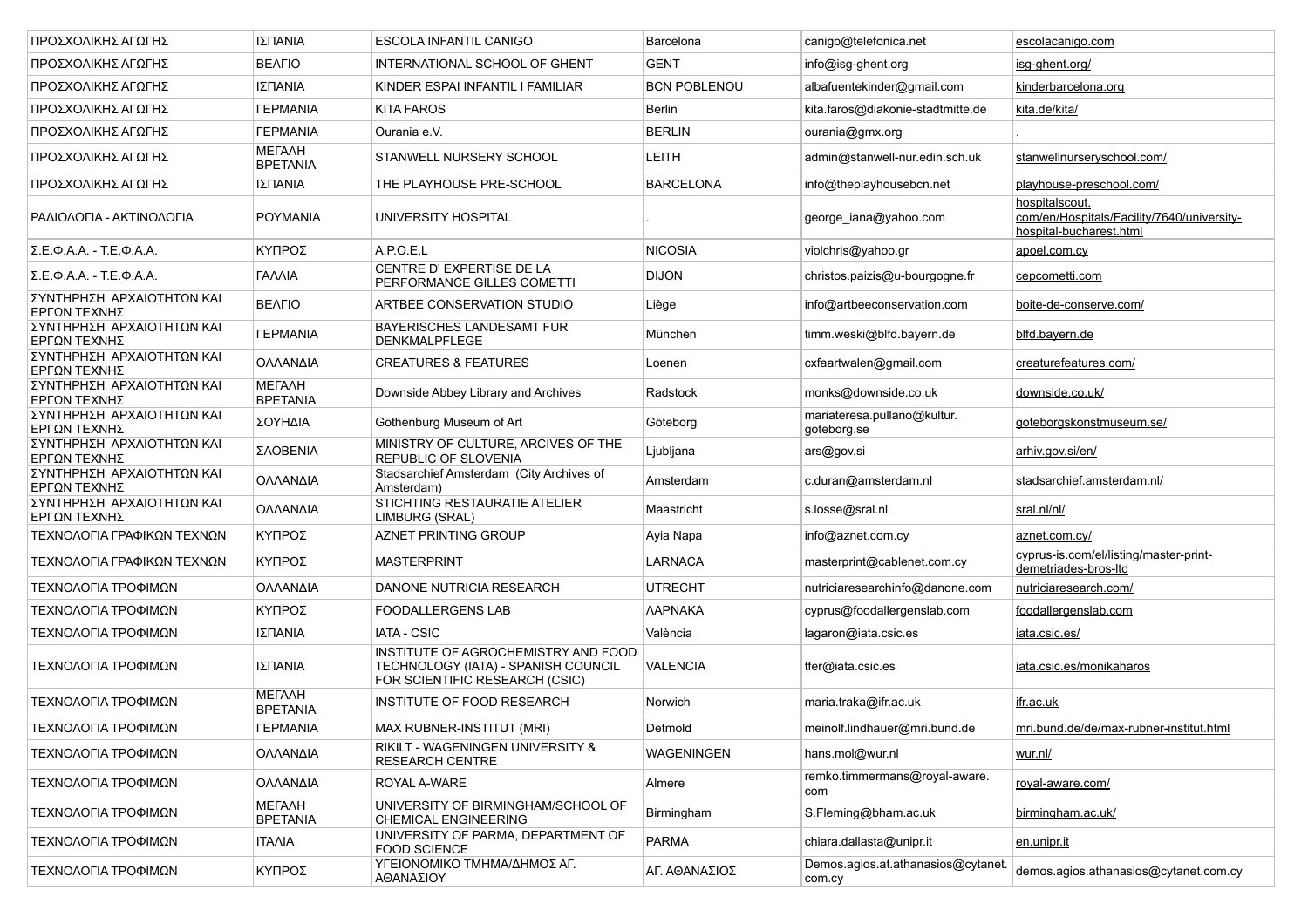| ΤΕΧΝΟΛΟΓΙΑΣ ΤΡΟΦΙΜΩΝ     | ΙΣΠΑΝΙΑ                          | <b>IATA - CSIC</b>                                                | València              | lagaron@iata.csic.es                       | iata.csic.es/                                          |
|--------------------------|----------------------------------|-------------------------------------------------------------------|-----------------------|--------------------------------------------|--------------------------------------------------------|
| ΤΕΧΝΟΛΟΓΙΑΣ ΤΡΟΦΙΜΩΝ     | ΙΣΠΑΝΙΑ                          | IRTA-INSTITUTE OF AGRICULTURE AND<br>FOOD RESEARCH AND TECHNOLOGY | <b>MONELLS</b>        | irta@irta.cat                              | irta.cat                                               |
| ΤΕΧΝΟΛΟΓΙΑΣ ΤΡΟΦΙΜΩΝ     | ΙΣΠΑΝΙΑ                          | UNIVERSITY OF VALENCIA                                            | <b>VALENCIA</b>       | ana.juan@uv.es                             | uv.es                                                  |
| ΤΕΧΝΩΝ ΗΧΟΥ ΚΑΙ ΕΙΚΟΝΑΣ  | ΙΣΠΑΝΙΑ                          | <b>APEMAN STUDIO</b>                                              | Barcelona             | ape@apemanstudio.com                       | apemanstudio.com/                                      |
| ΤΕΧΝΩΝ ΗΧΟΥ ΚΑΙ ΕΙΚΟΝΑΣ  | <b>ITAAIA</b>                    | ASSOCIAZIONE CULTURALE 990 -<br><b>SKENEXODIA</b>                 | Pesaro                | socratelg@libero.it                        | skenexodia.it                                          |
| ΤΕΧΝΩΝ ΗΧΟΥ ΚΑΙ ΕΙΚΟΝΑΣ  | ΓΑΛΛΙΑ                           | <b>COMEDIE FRANCAISE</b>                                          | <b>PARIS</b>          | leo.strap@comedie-francaise.org            | comedie-francaise.fr/                                  |
| ΤΕΧΝΩΝ ΗΧΟΥ ΚΑΙ ΕΙΚΟΝΑΣ  | <b><i>FEPMANIA</i></b>           | DIGITRICK, ANIMATION STUDIO                                       | Potsdam/Babelsberg    | sabrina@digitrick.de                       | digitrick.de                                           |
| ΤΕΧΝΩΝ ΗΧΟΥ ΚΑΙ ΕΙΚΟΝΑΣ  | ΙΣΠΑΝΙΑ                          | <b>DPOINTGROUP</b>                                                | <b>BARCELONA</b>      | info@dpointgroup.com                       | dpointgroup.com/                                       |
| ΤΕΧΝΩΝ ΗΧΟΥ ΚΑΙ ΕΙΚΟΝΑΣ  | ΠΟΡΤΟΓΑΛΙΑ                       | <b>FAVO STUDIO.LDA</b>                                            | <b>PORTO</b>          | geral@favostudio.com                       | favostudio.com                                         |
| ΤΕΧΝΩΝ ΗΧΟΥ ΚΑΙ ΕΙΚΟΝΑΣ  | <b>METAAH</b><br><b>BPETANIA</b> | <b>GLASGOW CALEDONIAN UNIVERSITY</b>                              | Glasgow               | m.n.cullen@gcu.ac.uk                       | gcu.ac.uk/                                             |
| ΤΕΧΝΩΝ ΗΧΟΥ ΚΑΙ ΕΙΚΟΝΑΣ  | ΓΑΛΛΙΑ                           | MJC du Plateau (Maison des Jeunes et de la<br>Culture)            | <b>BRETAGNE</b>       | culture.micduplateau@gmail.com             | micduplateau.fr/                                       |
| ΤΕΧΝΩΝ ΗΧΟΥ ΚΑΙ ΕΙΚΟΝΑΣ  | ΣΛΟΒΕΝΙΑ                         | POLIGON, INSTITUTE FOR DEVELOPMENT<br>OF CREATIVE INDUSTRIES      | Ljubljana             | luka@poligon.si                            | <u>poligon.si</u>                                      |
| ΤΕΧΝΩΝ ΗΧΟΥ ΚΑΙ ΕΙΚΟΝΑΣ  | <b>AANIA</b>                     | STUDENT360                                                        | Horsens               | alext@student360.dk                        | student360.dk/                                         |
| ΤΕΧΝΩΝ ΗΧΟΥ ΚΑΙ ΕΙΚΟΝΑΣ  | <b>ITAAIA</b>                    | UNIVERSITY OF BOLOGNA                                             | <b>BOLOGNA</b>        | isabella.baldini@unibo.it                  | disci unibo it/it                                      |
| ΤΕΧΝΩΝ ΗΧΟΥ ΚΑΙ ΕΙΚΟΝΑΣ  | МЕГАЛН<br><b>BPETANIA</b>        | <b>WORK READY</b>                                                 | <b>LONDON</b>         | henry@workreadygraduates.com               | workreadyschools.co.uk                                 |
| ΤΟΠΟΓΡΑΦΙΑ               | ΚΥΠΡΟΣ                           | DEPARTMENT OF LANDS AND SURVEYS                                   | <b><i>NAPNAKA</i></b> | eelia@dls.moi.gov.cy                       | moi.gov.cy/dls                                         |
| ΤΟΠΟΓΡΑΦΙΑ               | <b>METAAH</b><br><b>BPETANIA</b> | Stoke-on-Trent City Council                                       | STOKE-ON-TRENT        | david.stubbs@stoke.gov.uk                  | stoke.gov.uk/ccm/navigation/transport-and-<br>streets/ |
| ΤΟΥΡΙΣΤΙΚΕΣ ΕΠΙΧΕΙΡΗΣΕΙΣ | ΙΣΠΑΝΙΑ                          | <b>ATLANTA</b>                                                    | <b>BARCELONA</b>      | apequerul@atlanta.es                       | atlanta.es/en                                          |
| ΤΟΥΡΙΣΤΙΚΕΣ ΕΠΙΧΕΙΡΗΣΕΙΣ | ΚΥΠΡΟΣ                           | <b>CAROB MILL RESTAURANTS</b>                                     | ΛΕΜΕΣΣΟΣ              | dine@carobmill-restaurants.com             | carobmill-restaurants.com/?pageid=47                   |
| ΤΟΥΡΙΣΤΙΚΕΣ ΕΠΙΧΕΙΡΗΣΕΙΣ | ΚΥΠΡΟΣ                           | <b>CROWNE PLAZA LIMASSOL</b>                                      | <b>LIMASSOL</b>       | info@cplimassol.com                        | limassol.crowneplaza.com/                              |
| ΤΟΥΡΙΣΤΙΚΕΣ ΕΠΙΧΕΙΡΗΣΕΙΣ | МЕГАЛН<br><b>BPETANIA</b>        | MILLENNIUM GLOUCESTER HOTEL LONDON<br><b>KENSINGTON</b>           | London                | naaz.verma@milleniumhotels.co.uk           | millenniumhotels.co.uk/millenniumgloucester/           |
| ΤΟΥΡΙΣΤΙΚΕΣ ΕΠΙΧΕΙΡΗΣΕΙΣ | ΓΑΛΛΙΑ                           | OFFICE DE TOURISME, ARCHIPEL DE THAU                              | Vic-la-Gardiole       | office@thau.com                            | archipel-de-thau.com/                                  |
| ΤΟΥΡΙΣΤΙΚΕΣ ΕΠΙΧΕΙΡΗΣΕΙΣ | ΚΥΠΡΟΣ                           | POSEIDONIA BEACH HOTEL                                            | ΛΕΜΕΣΟΣ ΚΥΠΡΟΥ        | enquiries@poseidonia-beachhotel.<br>com    | poseidonia-beachhotel.com/                             |
| ΤΟΥΡΙΣΤΙΚΕΣ ΕΠΙΧΕΙΡΗΣΕΙΣ | <b>METAAH</b><br><b>BPETANIA</b> | SIXTY ONE LTD, T/A NIRVANA BAR &<br><b>RESTAURANT</b>             | <b>LONDON</b>         | ani@anirudharora.com                       |                                                        |
| ΤΟΥΡΙΣΤΙΚΕΣ ΕΠΙΧΕΙΡΗΣΕΙΣ | ΙΣΠΑΝΙΑ                          | VINCCI HOTELES, S.A.                                              | <b>MALAGA</b>         | jeferecercion.malaga@vinccihoteles.<br>com | vinccihoteles.com/                                     |
| ΦΑΡΜΑΚΕΥΤΙΚΗΣ            | <b><i>TANNIA</i></b>             | HOSPITAL CENTRE UNIVERSITY OF CAEN<br>(CHU DE CAEN)               | <b>CAEN</b>           | hecquard-c@chu-caen.fr                     | chu-caen.fr                                            |
| ΦΑΡΜΑΚΕΥΤΙΚΗΣ            | ΓΑΛΛΙΑ                           | <b>INSTITUTE CURIE</b>                                            | Paris                 | Info@curie.fr                              | curie.fr/                                              |
| ΦΑΡΜΑΚΕΥΤΙΚΗΣ            | ΑΥΣΤΡΙΑ                          | MAX PERUTZ LABS, MEDICAL UNIVERSITY<br>OF VIENNA                  | <b>VIENNA</b>         | gang.dong@meduniwien.ac.at                 | maxperutzlabs.ac.at                                    |
| ΦΑΡΜΑΚΕΥΤΙΚΗΣ            | ΙΣΠΑΝΙΑ                          | UNIVERSIDAD COMPLUTENSE MADRID                                    | <b>MADRID</b>         | mlschill@filol.ucm.es                      | ucm.es/                                                |
| ΦΑΡΜΑΚΕΥΤΙΚΗΣ            | <b>ITAAIA</b>                    | UNIVERSITY OF FLORENCE                                            | <b>FLORENCE</b>       | relint@scienze.unifi.it                    | unifi.it/                                              |
| ΦΑΡΜΑΚΕΥΤΙΚΗΣ            | <b><i>FEPMANIA</i></b>           | UNIVERSITY OF HAMBURG                                             | hamburg               | sebastian.wicha@uni-hamburg.de             | uni-hamburg.de                                         |
| ΦΑΡΜΑΚΕΥΤΙΚΗΣ            | ΦΙΛΑΝΔΙΑ                         | UNIVERSITY OF HELSINKI                                            | <b>HELSINKI</b>       | leena.peltonen@helsinki.fi                 | helsinki.fi/fi                                         |
| ΦΙΛΟΛΟΓΙΑΣ               | ΙΣΠΑΝΙΑ                          | CEIP JULIAN NIETO TAPIA                                           |                       | cpjntzaragoza@gmail.com                    | cpintzar.educa.aragon.es/                              |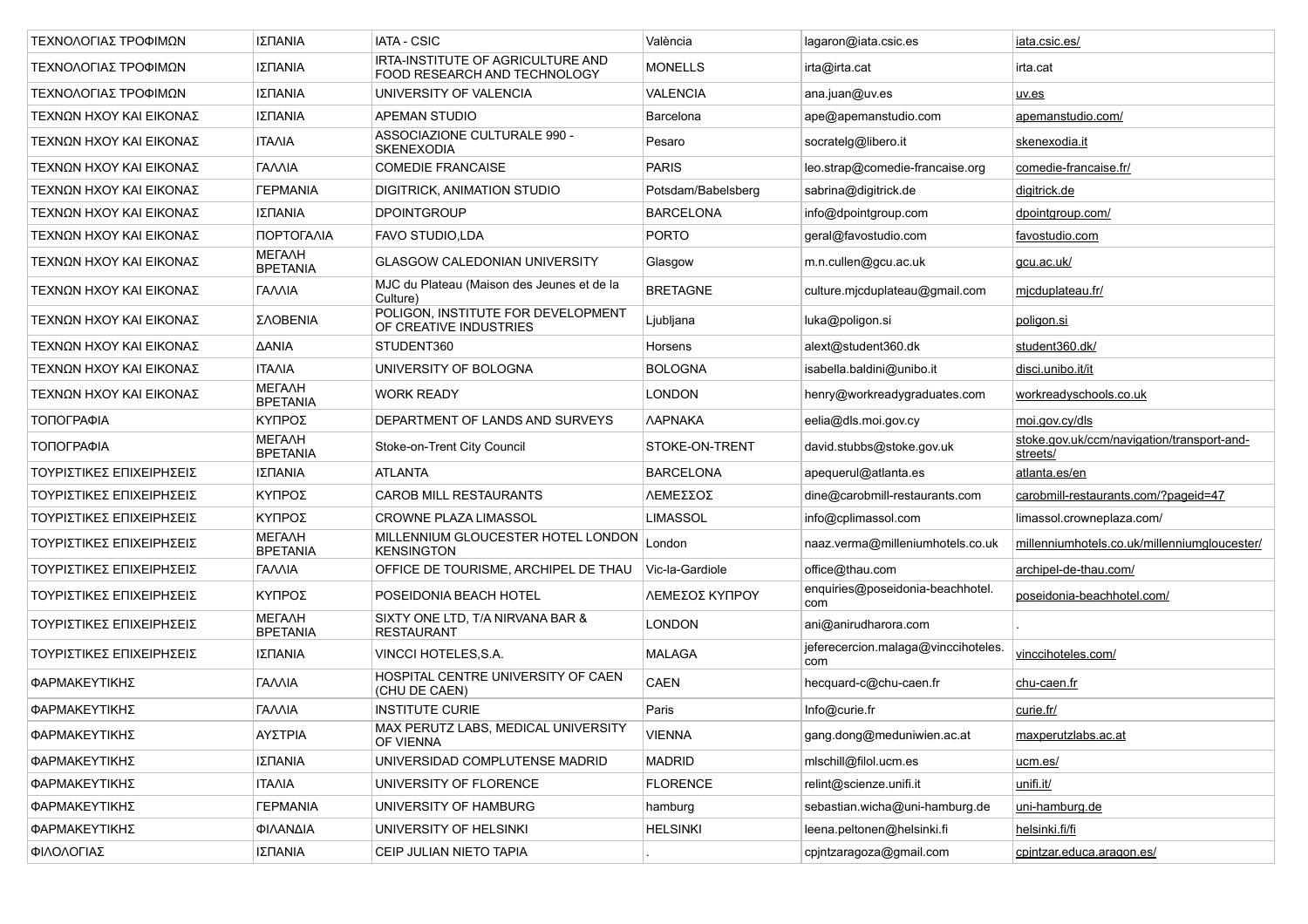| ΦΙΛΟΛΟΓΙΑΣ                  | ΙΣΠΑΝΙΑ                | CENTRO DE ESTUDIOS BIZANTINOS,<br>NEOGRIEGOS Y CHIPRIOTAS                                      | <b>GRANADA</b>   | cebnch@gmail.com                      | centrodeestudiosbnch.com/gr                  |
|-----------------------------|------------------------|------------------------------------------------------------------------------------------------|------------------|---------------------------------------|----------------------------------------------|
| ΦΙΛΟΛΟΓΙΑΣ                  | ΙΣΠΑΝΙΑ                | CENTRO DE ESTUDIOS BIZANTINOS.<br>NEOGRIEGOS Y CHIPRIOTAS                                      | GRANADE          | cebnch@gmail.com                      | centrodeestudiosbnch.com/gr                  |
| ΦΙΛΟΛΟΓΙΑΣ                  | ΙΣΠΑΝΙΑ                | CENTRO UNIVERSITARIO DE LENGUAS<br><b>MODERNAS</b>                                             | ZARAGOSA         | giatsidi@unizar.es                    | culm.unizar.es/                              |
| ΦΙΛΟΛΟΓΙΑΣ                  | ΙΣΠΑΝΙΑ                | EL PETIT PANDA                                                                                 | <b>BARCELONA</b> | sperez@elpetitpanda.com               | elpetitpanda.com/                            |
| ΦΙΛΟΛΟΓΙΑΣ                  | ΤΣΕΧΙΑ                 | <b>GYMNAZIUM NA VITEZNE PLANI</b>                                                              | <b>PRAHA</b>     | colasova@gvp.cz                       | gvp.cz/                                      |
| ΦΙΛΟΛΟΓΙΑΣ                  | <b><i>FEPMANIA</i></b> | HUMBOLDT - UNIVERSITAT ZU BERLIN,<br><b>INSTITUT FUR ANGLISTIK UND</b><br><b>AMERIKANISTIK</b> | <b>BERLIN</b>    | artemis.alexiadou@hu-berlin.de        | angl.hu-berlin.de                            |
| ΦΙΛΟΛΟΓΙΑΣ                  | ΣΟΥΗΔΙΑ                | STOCKHOLM UNIVERSITY                                                                           | <b>STOCKHOLM</b> | ljuba@ling.su.se                      | su se/                                       |
| ΦΙΛΟΛΟΓΙΑΣ                  | ΙΣΠΑΝΙΑ                | UNIVERSIDAD DE ZARAGOZA                                                                        | Zaragoza         | giatsidi@unizar.es                    | unizar.es/                                   |
| ΦΙΛΟΛΟΓΙΑΣ                  | ΙΣΠΑΝΙΑ                | UNIVERSITY OF SEVILLA                                                                          | Seville          | raquel@us.es                          | us.es/eng                                    |
| Φιλοσοφίας και Παιδαγωγικής | <b>ITAAIA</b>          | INSTITUTO COMPRENSIVO STURLA                                                                   | Genova           | irmo15@virgilio.it                    | icsturla.gov.it/                             |
| ΦΥΣΙΚΗΣ                     | ΚΥΠΡΟΣ                 | CYPRUS UNIVERSITY OF TECHNOLOGY.<br>RESEARCH UNIT FOR NANOSTRUCTURED<br><b>MATERIALS</b>       | Lemesos          | g.constantinides@cut.ac.cy            | <u>cut.ac.cy/</u>                            |
| ΦΥΣΙΚΗΣ                     | ΟΛΛΑΝΔΙΑ               | DELFT UNIVERSITY OF TECHNOLOGY,<br>FACULTY OF AEROSPACE ENGINEERING,<br>NOVAM GROUP            | Delft            | s.j.garciaespallargas@tudelft.nl      | tudelft.nl/en/                               |
| ΦΥΣΙΚΗΣ                     | ΔANIA                  | DTU CIVIL ENGINEERING                                                                          | LYNGBY           | gunki@byg.dtu.dk                      | <u>byg.dtu.dk/</u>                           |
| ΦΥΣΙΚΗΣ                     | ΚΥΠΡΟΣ                 | <b>GERMAN ONCOLOGY CENTER</b>                                                                  | <b>LIMASSOL</b>  | nikolaos.zamboglou@goc.com.cy         | germanoncologycenter.com                     |
| ΦΥΣΙΚΗΣ                     | ΓΑΛΛΙΑ                 | <b>INSA MATEIS</b>                                                                             | VILLEURBANNE     | patrice.chantrenne@insa-lyon.fr       | mateis.insa-lyon.fr/                         |
| ΦΥΣΙΚΗΣ                     | <b>POYMANIA</b>        | NATIONAL INSTITUTE OF RESEARCH AND<br>DEVELOPMENT FOR TECHNICAL PHYSICS                        | <b>IASI</b>      | nicole@phys-iasi.ro                   | phys-iasi.ro/                                |
| ΦΥΣΙΚΗΣ                     | <b>BEAFIO</b>          | ROYAL OBSERVATORY OF BELGIUM (ROB)                                                             | Uccle            | laurent.dolla@oma.be                  | astro.oma.be/en/                             |
| ΦΥΣΙΚΗΣ                     | ΠΟΡΤΟΓΑΛΙΑ             | UNIVERSIDADE DO PORTO                                                                          | <b>PORTO</b>     | jamoreir@fc.up.pt                     | <u>up.pt/</u>                                |
| ΦΥΣΙΚΗΣ                     | <b>ITAAIA</b>          | UNIVERSITA ' DI BOLOGNA - ALMA MATER<br><b>STUDIORUM</b>                                       | <b>BOLOGNA</b>   | francesco.spinelli3@unibo.it          | unibo.it/it                                  |
| ΦΥΣΙΚΗΣ                     | <b>MAATA</b>           | UNIVERSITY OF MALTA                                                                            | <b>MALTA</b>     | demetrios.okkalides@um.edu.mt         | um.edu.mt/                                   |
| ΦΥΣΙΚΟΘΕΡΑΠΕΙΑ              | ΚΥΠΡΟΣ                 | AMMOCHOSTOS GENERAL HOSPITAL                                                                   | PARALIMNI        | amochostos.hospital@cytanet.com<br>CV | moh.gov.cy/mphs/fgh                          |
| ΦΥΣΙΚΟΘΕΡΑΠΕΙΑ              | ΛΟΥΞΕΜΒΟΥΡΓΟ           | CENTRE HOSPITALIER EMILE MAYRISCH                                                              | ESCH-SUR-ALRETTE | kine.esch@chem.lu                     | chem.lu                                      |
| ΦΥΣΙΚΟΘΕΡΑΠΕΙΑ              | <b>ITAAIA</b>          | CENTRO DI RIABILITAZIONE AXIA                                                                  | <b>BOLOGNA</b>   | dilottare@email.it                    | <u>axiacoop.it</u>                           |
| ΦΥΣΙΚΟΘΕΡΑΠΕΙΑ              | ΤΣΕΧΙΑ                 | <b>CHARLES UNIVERSITY</b>                                                                      | Staré Město      | pr@cuni.cz                            | cuni.cz/                                     |
| ΦΥΣΙΚΟΘΕΡΑΠΕΙΑ              | <b>KPOATIA</b>         | CHILDREN'S HOSPITAL ZAGREB                                                                     | ZAGREB           | goran.roic@zg.hinet.hr                | kongresnutricionista.com/childrens-hospital. |
| ΦΥΣΙΚΟΘΕΡΑΠΕΙΑ              | ΙΣΠΑΝΙΑ                | CLINICA RICHELLI'S OSTEOPATIA Y<br>FISIOTERAPIA IN VALENCIA                                    | VALENCIA         | info@richelliosteopatia.com           | richelliosteopatia.com                       |
| ΦΥΣΙΚΟΘΕΡΑΠΕΙΑ              | ΓΑΛΛΙΑ                 | ERFPS CHU HOSPITAUX DE ROUEN,<br>INSTITUT EN MASSO - KINESITHERAPIE<br>(IFMK)                  | <b>ROUEN</b>     | erfps.erasmus@chu-rouen.fr            | ifmk.chu-rouen.fr/                           |
| ΦΥΣΙΚΟΘΕΡΑΠΕΙΑ              | <b>ITAAIA</b>          | FONDAZIONE S. ANGELA MERICI                                                                    | <b>SIRACUSA</b>  | info@santangelamerici.it              | santangelamerici.it/                         |
| ΦΥΣΙΚΟΘΕΡΑΠΕΙΑ              | <b>BEAFIO</b>          | <b>GHENT UNIVERSITY</b>                                                                        | <b>GENT</b>      | picavet@UGent.be                      | ugent.be                                     |
| ΦΥΣΙΚΟΘΕΡΑΠΕΙΑ              | <b>BEAFIO</b>          | GHENT UNIVERSITY, REHABILITATION<br>SCIENCES AND PHYSIOTHERAPY                                 | <b>GHENT</b>     | liselot.sleebus@ugent.be              | ugent.be/                                    |
| ΦΥΣΙΚΟΘΕΡΑΠΕΙΑ              | ΙΣΠΑΝΙΑ                | INSTITUT VALENCIA DE RECUPERACIO<br>ESPORTIVA S.L (IVRE)                                       | VALENCIA         | valurta@hotmail.com                   | ivre.es/                                     |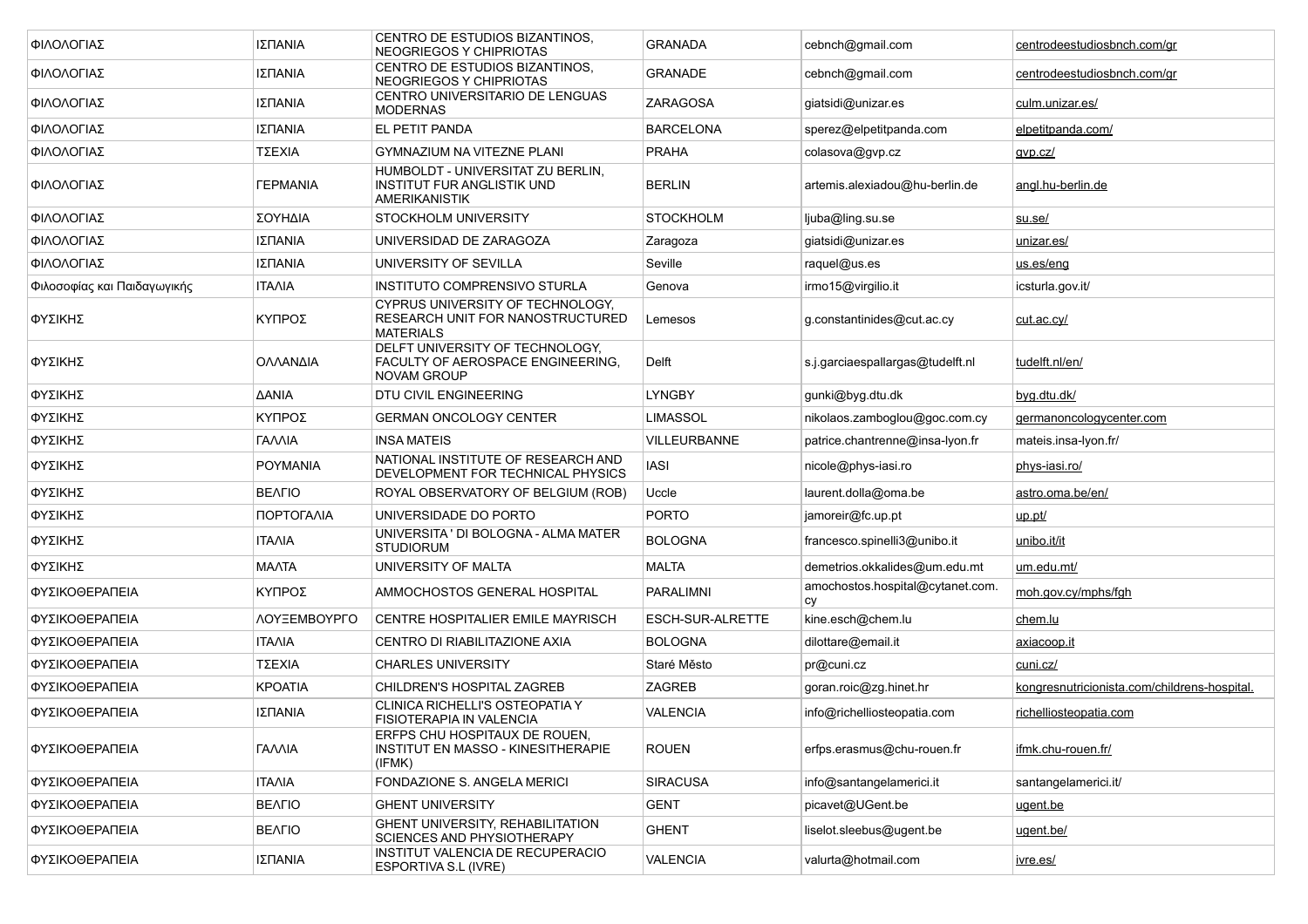| ΦΥΣΙΚΟΘΕΡΑΠΕΙΑ                            | ΛΙΘΟΥΑΝΙΑ                        | KAUNO KOLEGIJA/UNIVERSITY OF APPLIED<br>SCIENCES, FACULTY OF MEDICINE                                                             | <b>KAUNAS</b>              | vytaute.giedraitiene@go.kauko.lt           | kaunokolegija.lt              |
|-------------------------------------------|----------------------------------|-----------------------------------------------------------------------------------------------------------------------------------|----------------------------|--------------------------------------------|-------------------------------|
| ΦΥΣΙΚΟΘΕΡΑΠΕΙΑ                            | ΚΥΠΡΟΣ                           | LARNACA GENERAL HOSPITAL                                                                                                          | LARNACA                    | larnacaGH@mphs.moh.gov.cy                  | moh.gov.cy/moh/lgh/lgh.nsf/   |
| ΦΥΣΙΚΟΘΕΡΑΠΕΙΑ                            | ITAAIA                           | NEUROREHABILITATION CLINIC,<br>DEPARTMENT OF EXPERIMENTAL AND<br>CLINICAL MEDICINE, POLITECNICA DELLE<br><b>MARCHE UNIVERSITY</b> | Torrette di Ancona         | m.pennacchioni@univpm.it                   | dimsc.univpm.it/              |
| ΦΥΣΙΚΟΘΕΡΑΠΕΙΑ                            | ΚΥΠΡΟΣ                           | NICOSIA GENERAL HOSPITAL                                                                                                          | Nicosia                    | ngh@mphs.moh.gov.cy                        | moh.gov.cy//Moh/ngh/ngh.nsf/  |
| ΦΥΣΙΚΟΘΕΡΑΠΕΙΑ                            | ΙΣΠΑΝΙΑ                          | OSTEOPATIA Y FISIOTERAPIA                                                                                                         | <b>VALENCIA</b>            | stefanr55@gmail.com                        | richelliosteopatia.com        |
| ΦΥΣΙΚΟΘΕΡΑΠΕΙΑ                            | ΙΣΠΑΝΙΑ                          | <b>REHABILITATION CENTER LARIOS</b>                                                                                               | MALAGA                     | clinicalarios@gmail.com                    | clinicalarios.com             |
| ΦΥΣΙΚΟΘΕΡΑΠΕΙΑ                            | <b><i>TEPMANIA</i></b>           | Rehazentrum am Kontumazgarten                                                                                                     | <b>NURBERG</b>             | h.persich@reha-kontumazgarten.de           | reha-kontumazgarten.de        |
| ΦΥΣΙΚΟΘΕΡΑΠΕΙΑ                            | <b><i>NETTONIA</i></b>           | RIGA STRADINS UNIVERSITY. HEI                                                                                                     | Riga                       | daep@rsu.lv                                | rsu.lv                        |
| ΦΥΣΙΚΟΘΕΡΑΠΕΙΑ                            | ΙΣΠΑΝΙΑ                          | <b>TETRASPORT ASSOCIATION</b>                                                                                                     | <b>VALENCIA</b>            | j.luis.romero@uv.es                        | tetrasport.com/               |
| ΦΥΣΙΚΟΘΕΡΑΠΕΙΑ                            | ΙΣΠΑΝΙΑ                          | <b>TETRASPORT WELLNESS</b>                                                                                                        | <b>VALENCIA</b>            | joseluis.romero@tetrasportwellness.<br>com | tetrasportwellness.com/       |
| ΦΥΣΙΚΟΘΕΡΑΠΕΙΑ                            | <b><i>FEPMANIA</i></b>           | THERAPIE ZENTRUM TRUDERING GmbH                                                                                                   | München                    | info@therapiezentrum-muenchen.de           | physiotherapie-trudering.com/ |
| ΦΥΣΙΚΟΘΕΡΑΠΕΙΑ                            | ITAAIA                           | UNIVERSITA POLITECNICA DELLE MARCHE                                                                                               | <b>ANCONA</b>              | m.g.ceravolo@univpm.it                     | univpm.it/                    |
| ΦΥΣΙΚΟΘΕΡΑΠΕΙΑ                            | ITAAIA                           | UNIVERSITA POLITECNICA DELLE<br>MARCHE/NEUROHABILITATION CLINIC AT<br><b>OSPEDALI RIUNITY</b>                                     | <b>ANCONA</b>              | m.g.ceravolo@univpm.it                     | univpm.it                     |
| ΦΥΣΙΚΟΘΕΡΑΠΕΙΑ                            | <b>ITAAIA</b>                    | UNIVERSITY OF PADOVA                                                                                                              | Padova                     | luca martinelli@unipd.it                   | unipd.it/en/                  |
| ΦΥΣΙΚΟΘΕΡΑΠΕΙΑ                            | ΙΣΠΑΝΙΑ                          | YPSILON SPORT CLINIC                                                                                                              | València                   | ypsilonclinic@gmail.com                    | ypsilonsportclinic.com/       |
| ΦΩΤΟΓΡΑΦΙΑ ΚΑΙ<br>ΟΠΤΙΚΟΑΚΟΥΣΤΙΚΕΣ ΤΕΧΝΕΣ | <b>ITAAIA</b>                    | ACCADEMIA DI BELLE ARTI DI VENEZIA                                                                                                | Venezia                    | erasmus@accademiavenezia.it                | accademiavenezia.it/          |
| ΦΩΤΟΓΡΑΦΙΑ ΚΑΙ<br>ΟΠΤΙΚΟΑΚΟΥΣΤΙΚΕΣ ΤΕΧΝΕΣ | <b>BEAFIO</b>                    | <b>BEATCHRONIC</b>                                                                                                                | <b>Bruxelles</b>           | jvdb379@gmail.com                          | beatchronic.com               |
| ΦΩΤΟΓΡΑΦΙΑ ΚΑΙ<br>ΟΠΤΙΚΟΑΚΟΥΣΤΙΚΕΣ ΤΕΧΝΕΣ | ΟΛΛΑΝΔΙΑ                         | De Bildtse Post                                                                                                                   | St.-Annaparochie Friesland | redactie@bildtsepost.nl                    | bildtsepost.nl                |
| ΦΩΤΟΓΡΑΦΙΑ ΚΑΙ<br>ΟΠΤΙΚΟΑΚΟΥΣΤΙΚΕΣ ΤΕΧΝΕΣ | ΙΣΠΑΝΙΑ                          | <b>FOTOCLIC STUDIO</b>                                                                                                            | <b>BARCELONA</b>           | lagarriga@fotoclic.net                     | fotoclic.net                  |
| ΦΩΤΟΓΡΑΦΙΑ ΚΑΙ<br>ΟΠΤΙΚΟΑΚΟΥΣΤΙΚΕΣ ΤΕΧΝΕΣ | ΚΥΠΡΟΣ                           | <b>FOTOLARKO</b>                                                                                                                  | LARNAKA                    | larkos@logosnet.cy.net                     | fotolarko-cy.com/             |
| ΦΩΤΟΓΡΑΦΙΑ ΚΑΙ<br>ΟΠΤΙΚΟΑΚΟΥΣΤΙΚΕΣ ΤΕΧΝΕΣ | МЕГАЛН<br><b>BPETANIA</b>        | HELLENIC TELEVISION LIMITED                                                                                                       | LONDON                     | info@hellenictv.net                        | hellenictv.net/               |
| ΦΩΤΟΓΡΑΦΙΑ ΚΑΙ<br>ΟΠΤΙΚΟΑΚΟΥΣΤΙΚΕΣ ΤΕΧΝΕΣ | ΠΟΡΤΟΓΑΛΙΑ                       | LALALAND STUDIOS                                                                                                                  | Porto                      | hello@lalalandstudios.com                  | lalalandstudios.com/          |
| ΦΩΤΟΓΡΑΦΙΑ ΚΑΙ<br>ΟΠΤΙΚΟΑΚΟΥΣΤΙΚΕΣ ΤΕΧΝΕΣ | POYMANIA                         | NATIONAL UNIVERSITY OF ARTS<br><b>BUCHAREST</b>                                                                                   | București                  | erasmusincominguna@gmail.com               | unarte.org/                   |
| ΦΩΤΟΓΡΑΦΙΑ ΚΑΙ<br>ΟΠΤΙΚΟΑΚΟΥΣΤΙΚΕΣ ΤΕΧΝΕΣ | ΚΥΠΡΟΣ                           | NOIR ET BLANC PHOTO STUDIO                                                                                                        | <b>NICOSIA</b>             | info@noiretblancphotostudio.com            | noiretblancphotostudio.com/   |
| ΦΩΤΟΓΡΑΦΙΑ ΚΑΙ<br>ΟΠΤΙΚΟΑΚΟΥΣΤΙΚΕΣ ΤΕΧΝΕΣ | <b>BOYAFAPIA</b>                 | REDCOAST INTERNATIONAL LTD                                                                                                        | Blagoevgrad                | info@redcoast-int.com                      | redcoast-int.com              |
| ΦΩΤΟΓΡΑΦΙΑ ΚΑΙ<br>ΟΠΤΙΚΟΑΚΟΥΣΤΙΚΕΣ ΤΕΧΝΕΣ | <b><i>FEPMANIA</i></b>           | <b>TIME PRINTS</b>                                                                                                                | <b>BERLIN</b>              | trucken@timeprints.de                      | timeprints.de/                |
| ΧΗΜΕΙΑΣ                                   | <b>METAAH</b><br><b>BPETANIA</b> | <b>ABERTAY UNIVERSITY</b>                                                                                                         | <b>SCOTLAND</b>            | a.tziboula-clarke@abertay.ac.uk            | abertay.ac.uk                 |
| ΧΗΜΕΙΑΣ                                   | ΚΥΠΡΟΣ                           | <b>DEMETRIOY MED LAB</b>                                                                                                          | LARNACA                    | info@demetrioumedlab.com                   | demetrioumedlab.com/          |
| ΧΗΜΕΙΑΣ                                   | ΙΣΠΑΝΙΑ                          | DONOSTIA INTERNATIONAL PHYSICS<br><b>CENTER</b>                                                                                   | <b>DONOSTIA</b>            | isalassa@dipc.org                          | dipc.ehu.es/                  |
| ΧΗΜΕΙΑΣ                                   | <b>ΓΕΡΜΑΝΙΑ</b>                  | INSTITUTE OF LABORATORY MEDICINE &<br>PATHOBIOCHEMISTRY, PHILIPPS<br><b>UNIVERSITY</b>                                            | <b>MARBURG</b>             | chrysanthi.skevaki@uk-gm.de                | uni-marburg.de                |